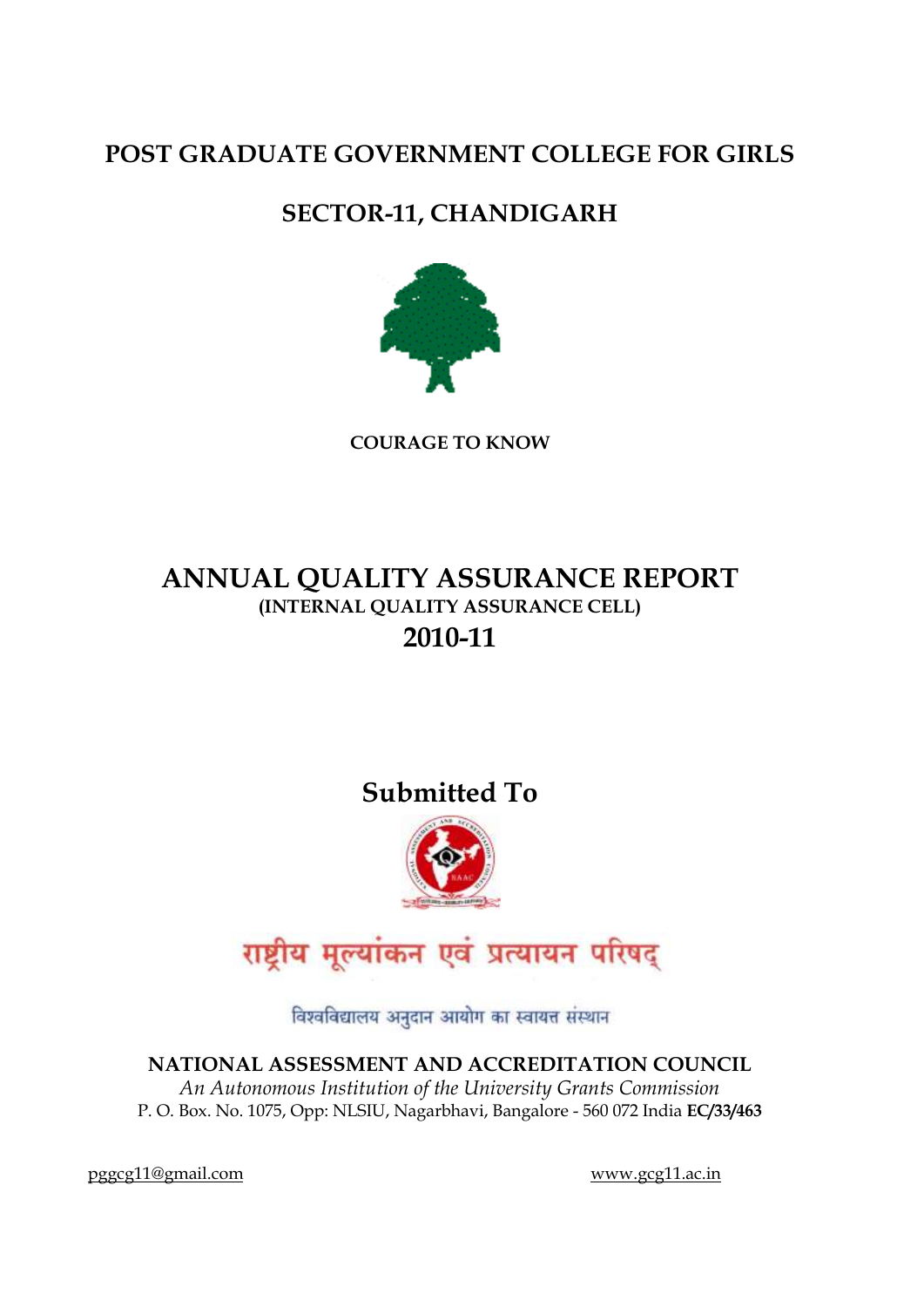**Contents:**

| Part A                                            |           |
|---------------------------------------------------|-----------|
| 1. Details of the Institution                     | $1-4$     |
| 2. IQAC Composition and Activities                | $4-6$     |
| Part B                                            |           |
| Criterion I                                       |           |
| 1. Curricular Aspects                             | $7 - 8$   |
| Criterion II                                      |           |
| 2. Teaching, Learning and Evaluation              | 8-11      |
| Criterion III                                     |           |
| 3. Research, Consultancy and Extension            | $12 - 16$ |
| Criterion IV                                      |           |
| 4. Infrastructure and Learning Resources          | $16-17$   |
| Criterion V                                       |           |
| 5. Student Support and Progression                | 18-21     |
| Criterion VI                                      |           |
| 6. Governance, Leadership and Management          | 22-29     |
| Criterion VII                                     |           |
| 7. Innovations and Best Practices                 | 29-38     |
| 8. Plans of Institution for the next year         | 38        |
| Annexure                                          |           |
| Annexure I: Academic Calendar of the current year | 39-41     |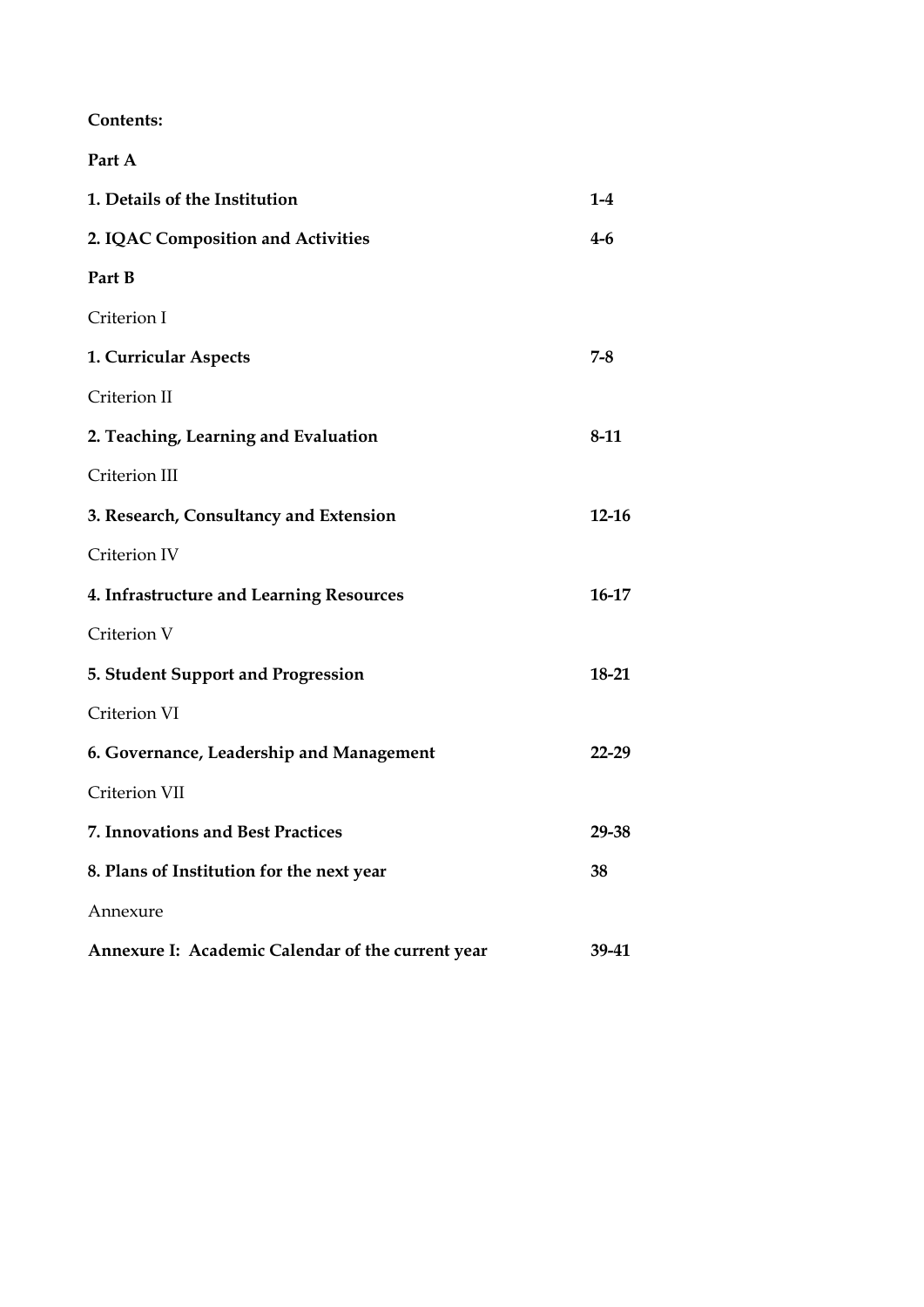# **The Annual Quality Assurance Report (AQAR) of the IQAC**

| ⊣<br>ſ<br>aП |  |
|--------------|--|
|--------------|--|

| 1. Details of the Institution        |                                                                        |
|--------------------------------------|------------------------------------------------------------------------|
| 1.1 Name of the Institution          | POST GRADUATE GOVT. COLLEGE FOR GIRLS, SECTOR-11,<br><b>CHANDIGARH</b> |
| 1.2 Address Line 1                   | POST GRADUATE GOVT. COLLEGE FOR GIRLS                                  |
| Address Line 2                       | SECTOR-11                                                              |
| City/Town                            | <b>CHANDIGARH</b>                                                      |
| <b>State</b>                         | <b>CHANDIGARH</b>                                                      |
| Pin Code                             | 160011                                                                 |
| Institution e-mail address           | pggcg11@gmail.com                                                      |
| Contact Nos.                         | 0172-2740614                                                           |
| Name of the Head of the Institution: | Ms. Achila Dogra                                                       |
| Tel. No. with STD Code:              | 0172-2740614                                                           |
| Mobile:                              | 9216794121                                                             |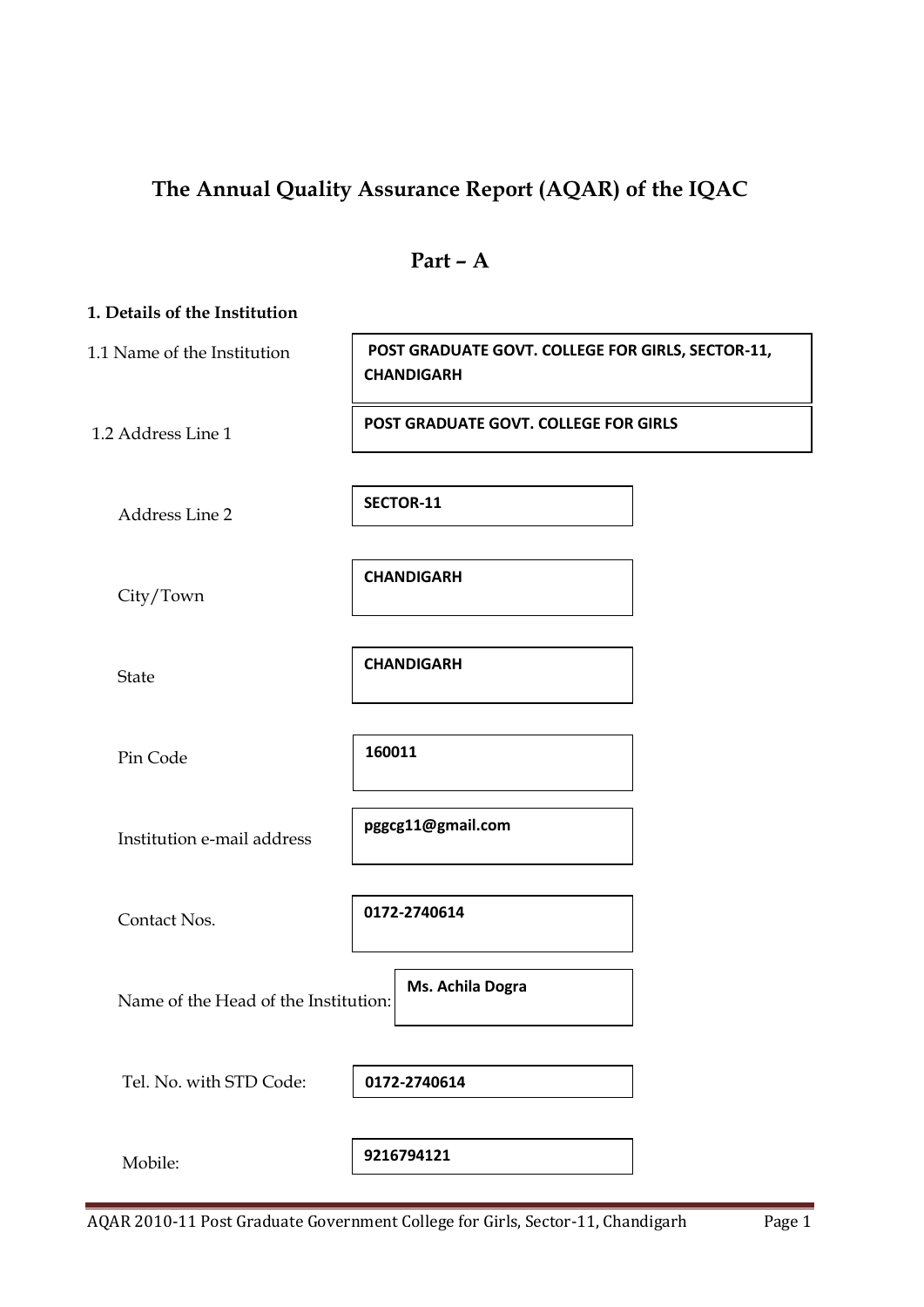

# 1.5 Accreditation Details

| Sl. No. | Cycle                 | Grade | <b>CGPA</b> | Year of<br>Accreditatio<br>n | Validity<br>Period |
|---------|-----------------------|-------|-------------|------------------------------|--------------------|
|         | 1 <sup>st</sup> Cycle | А     | 8.7         | 2004                         | 5 Yrs              |
| 2       | 2 <sup>nd</sup> Cycle |       |             |                              |                    |
| 3       | 3rd Cycle             |       |             |                              |                    |
|         | 4 <sup>th</sup> Cycle |       |             |                              |                    |

1.6 Date of Establishment of IQAC: DD/MM/YYYY

**11/08/2005**

# **1.7 AQAR for the year** *(for example 2010-11)*

1.8 Details of the previous year's AQAR submitted to NAAC after the latest Assessment and Accreditation by NAAC (*(for example AQAR 2010-11submitted to NAAC on 12-10-2011)*

i. **AQAR 2005-6 submitted on /05/2006**

- ii. **AQAR 2006-7 submitted on 30/05/2007**
- iii. **AQAR 2007-8 submitted on /05/2008**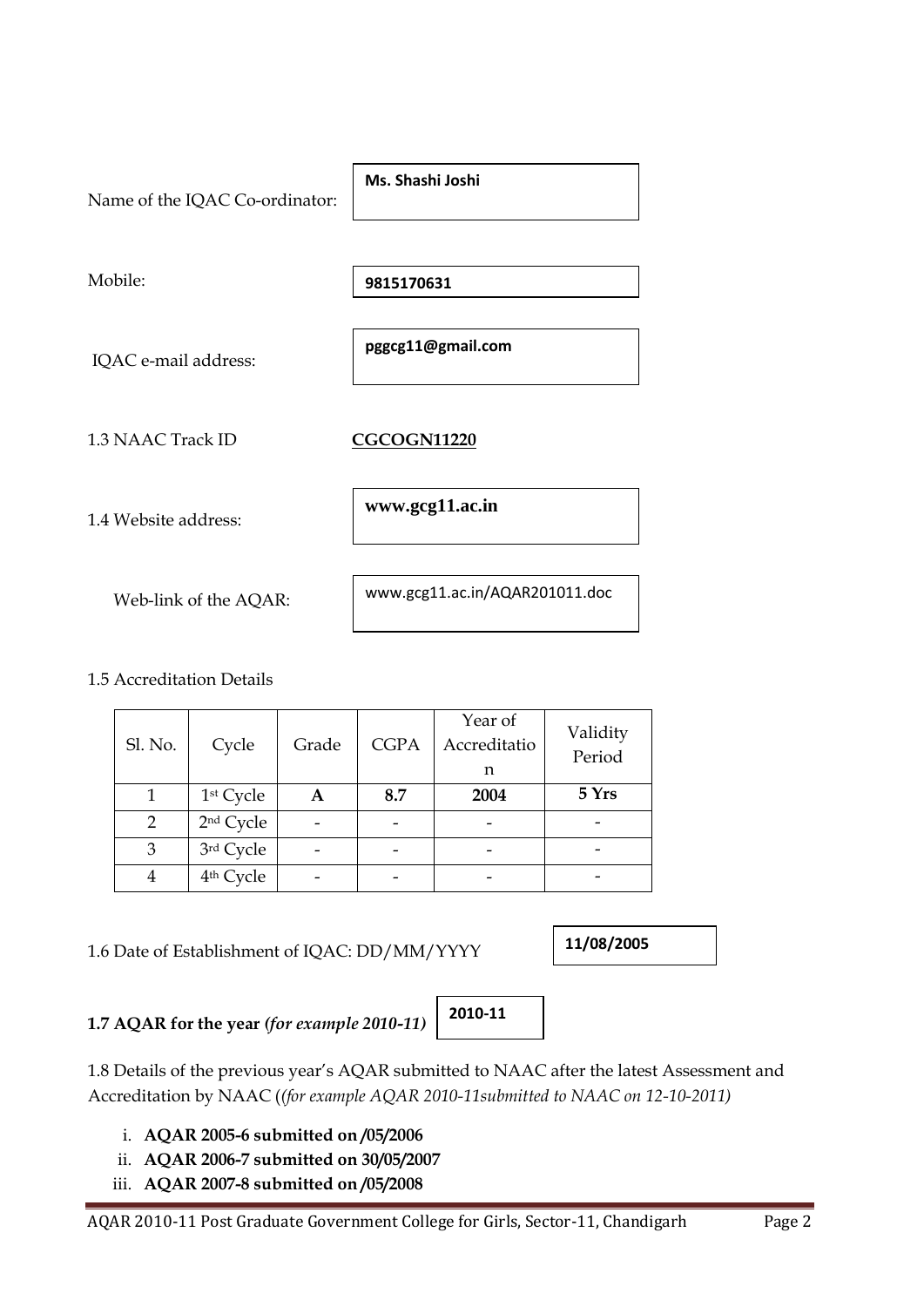| 1.9 Institutional Status                                         |                                                                                        |
|------------------------------------------------------------------|----------------------------------------------------------------------------------------|
| University                                                       | Central Deemed<br>State<br>Private                                                     |
| <b>Affiliated College</b>                                        | No<br>Yes                                                                              |
| <b>Constituent Colleg</b>                                        | Yes<br>No                                                                              |
| Autonomous college of UGC                                        | Yes<br>N                                                                               |
| Regulatory Agency approved Institution                           | No<br>Yes                                                                              |
| (eg. AICTE, BCI, MCI, PCI, NCI)                                  |                                                                                        |
| Type of Institution Co-education                                 | Men[<br>Women                                                                          |
| Urban                                                            | Rural<br>Tribal                                                                        |
| <b>Financial Status</b><br>Grant-in-aid $\vert \checkmark \vert$ | UGC 12B<br>UGC 2(f)                                                                    |
|                                                                  | Grant-in-aid + Self Financing<br>Totally Self-financir                                 |
| 1.10 Type of Faculty/Programme                                   |                                                                                        |
| Arts<br>Science                                                  | PEI (Phys Edu)<br>Commerce<br>Law                                                      |
| TEI (Edu)<br>Engineering                                         | Health Science<br>Management                                                           |
| Others (Specify)                                                 | BCA, PGDCA, Office Management, Add-On-Courses                                          |
| 1.11 Name of the Affiliating University (for the Colleges)       | Panjab University, Chandigarh                                                          |
|                                                                  | 1.12 Special status conferred by Central/ State Government-- UGC/CSIR/DST/DBT/ICMR etc |

**-**

Autonomy by State/Central Govt. / University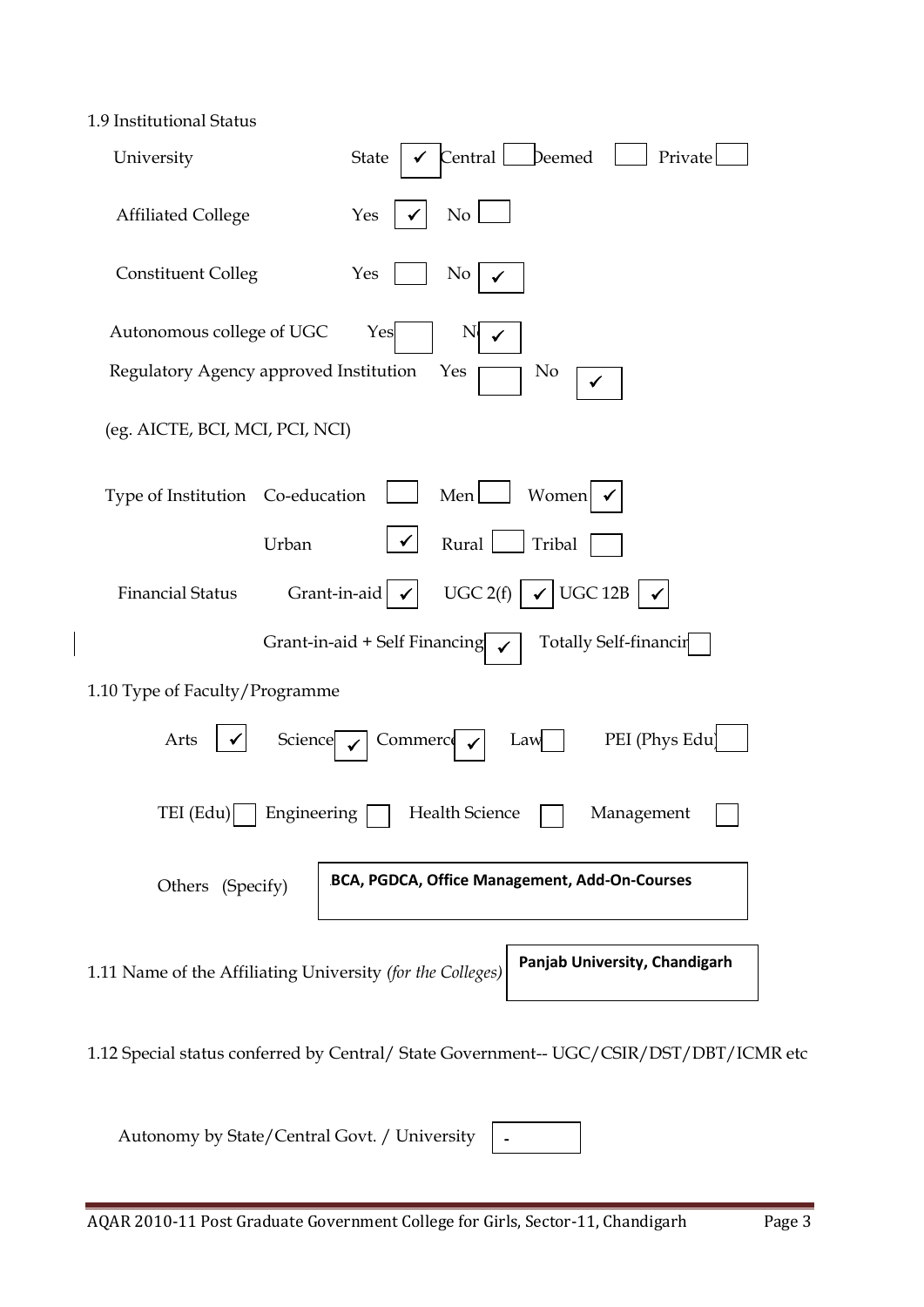

# **2. IQAC Composition and Activities**

- 2.1 No. of Teachers
- 2.2 No. of Administrative
- 2.3 No. of students
- 2.4 No. of Management representatives
- 2.5 No. of Alumni
- 2. 6 No. of any other stakeholder and community representatives
- 2.7 No. of Employers/ Industrialists
- 2.8 No. of other External Experts
- 2.9 Total No. of members













**Thrice a year**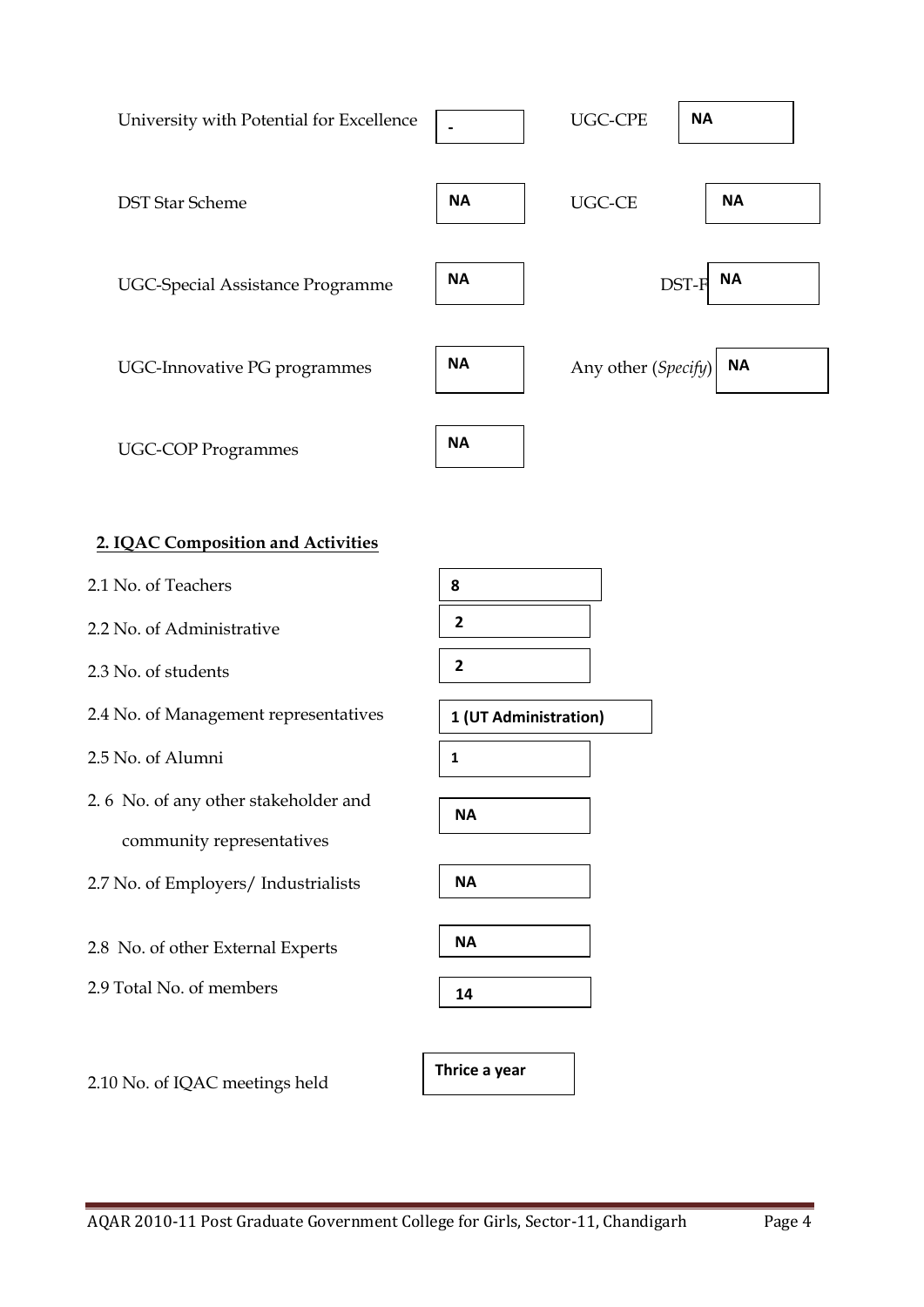| 2.11 No. of meetings with various stakeholders                           |                | No.      |                | Faculty      | Quarterly                     |   |
|--------------------------------------------------------------------------|----------------|----------|----------------|--------------|-------------------------------|---|
| Non-Teaching Staff Students                                              | <b>Monthly</b> | Alumni   | Once<br>a year | Others       | Parents-As per<br>requirement |   |
| 2.12 Has IQAC received any funding from UGC during the year? Yes         |                |          |                |              | N <sub>0</sub>                |   |
| If yes, mention the amount                                               |                |          |                |              |                               |   |
| 2.13 Seminars and Conferences (only quality related)                     |                |          |                |              |                               |   |
| (i) No. of Seminars/Conferences/Workshops/Symposia organized by the IQAC |                |          |                |              |                               |   |
| 10<br>Total Nos.<br>International                                        |                | National | 2              | <b>State</b> | <b>Institution Level</b>      | 8 |

(ii) Themes **Seminars/Conferences/Workshops/Symposia held in (2010-11)**

| <b>Themes</b>                                                        |
|----------------------------------------------------------------------|
| "Rural India in a Global Village- Issues and Perspectives"- National |
| "Reconsidering Classical Indian Thought" - National                  |
| Lecdem cum Workshop by Swami Chaitanya Keerti                        |
| Nutrition Week Workshop in collaboration with NESTLE                 |
| Workshop by Institute of Finance, Banking and Insurance              |
| Computer Literacy Workshop for the faculty                           |
| Theatre Workshop "Ek Nayi Udaan"                                     |
| Theatre Workshop "Being The Change"                                  |
| <b>Workshop on "Utility of Medicinal Plants"</b>                     |
| Workshop on "Innovative Ways of Gift Wrapping"                       |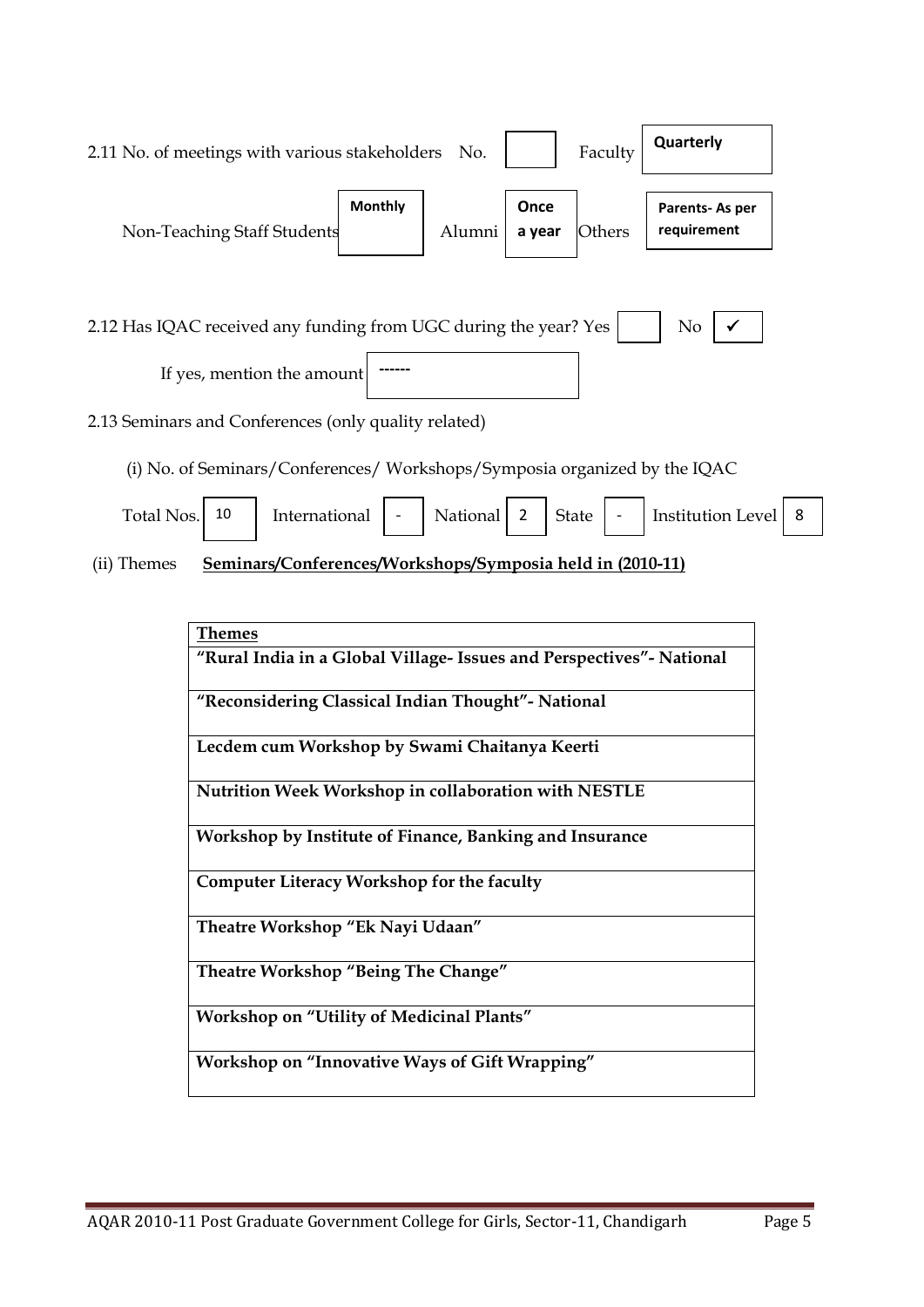# 2.14 Significant Activities and contributions made by IQAC

- **IQAC motivated the faculty to pursue Minor/Major Projects**
- **Motivated various societies of the college to go in for socially relevant community outreach programs.**
- **It also initiated collaborative work between NSS and subject and college societies in the adopted village Khudda Jassu.**
- **All the departments uploaded e-content on the college website.**

# 2.15 Plan of Action by IQAC/Outcome

 The plan of action chalked out by the IQAC in the beginning of the year towards quality enhancement and the outcome achieved by the end of the year \*

| <b>Plan of Action</b>                      | Achievements                            |  |  |
|--------------------------------------------|-----------------------------------------|--|--|
| <b>Smart class rooms</b>                   | <b>Emphasis on Gender</b><br>$\bullet$  |  |  |
| <b>Renovation of Labs</b><br>$\bullet$     | Sensitisation with special focus        |  |  |
| <b>Upgradation of Library</b><br>$\bullet$ | on Female Feticide                      |  |  |
| New subjects at UG<br>$\bullet$            | <b>Smart Class rooms</b><br>$\bullet$   |  |  |
| Level                                      | Seminar Room upgraded with<br>$\bullet$ |  |  |
|                                            | <b>PAS</b>                              |  |  |
|                                            | Labs upgraded<br>$\bullet$              |  |  |
|                                            |                                         |  |  |
|                                            |                                         |  |  |

 *\* Attach the Academic Calendar of the year as Annexure. Annexure I*



# Provide the details of the action taken

**(a) UGC sponsored Career-oriented courses started, (b) New post-graduate degree courses (c) Smart classrooms established. (d) e-content prepared**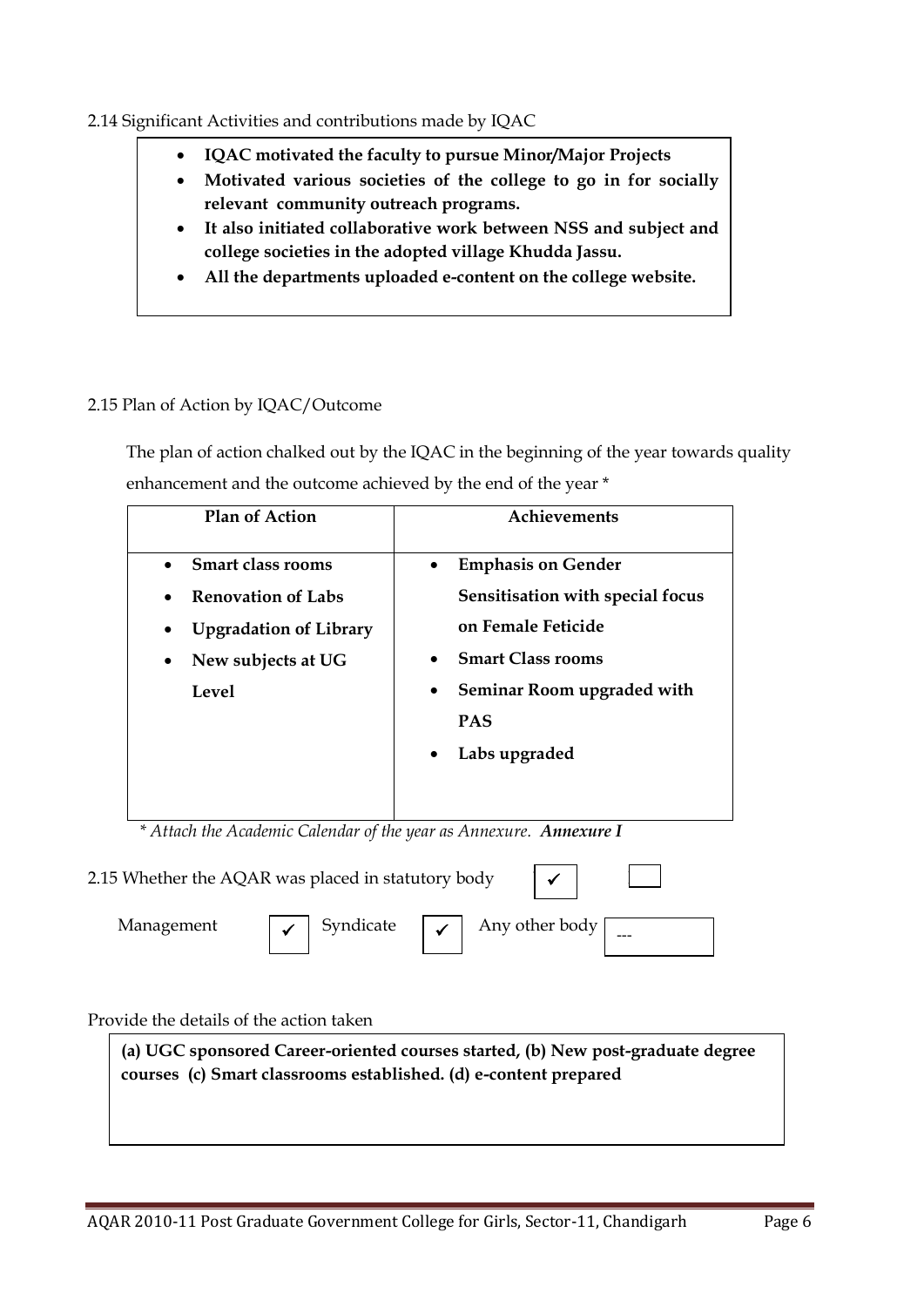# **Part – B**

# **Criterion – I**

# **1. Curricular Aspects**

# 1.1 Details about Academic Programmes

| Level of the<br>Programme | Number of<br>existing<br>Programme<br>S                              | Number of<br>programmes<br>added during the<br>year                     | Number of<br>self-<br>financing<br>programme<br>S | Number of<br>value added/<br><b>Career Oriented</b><br>programmes |
|---------------------------|----------------------------------------------------------------------|-------------------------------------------------------------------------|---------------------------------------------------|-------------------------------------------------------------------|
| PhD                       | $\overline{\phantom{a}}$                                             | $\overline{\phantom{0}}$                                                | $\overline{\phantom{a}}$                          | $\overline{\phantom{a}}$                                          |
| PG                        | 9                                                                    | <b>M.A.-I Sociology</b><br>M.Sc.-II<br>Botany,<br>Chemistry,<br>Zoology |                                                   |                                                                   |
| <b>UG</b>                 | 8 (Arts,<br>Science(Me<br>d, Non-<br>med, Comp.<br>sc.,<br>Commerce, |                                                                         | <b>BCA-I</b><br>3rd<br>Unit<br>introduced         |                                                                   |
| PG Diploma                | $\mathbf{1}$                                                         | $\overline{\phantom{a}}$                                                | <b>PGDCA</b>                                      | $\mathbf{1}$                                                      |
| Advanced                  | $\mathbf{1}$                                                         | Guidance<br>and                                                         | $\overline{a}$                                    | $\mathbf{1}$                                                      |
| Diploma                   |                                                                      | Counselling                                                             |                                                   |                                                                   |
| Diploma                   | $\mathbf{1}$                                                         | $\overline{\phantom{0}}$                                                | $\overline{a}$                                    | $\mathbf{1}$                                                      |
| Certificate               | $\mathbf{1}$                                                         | <b>Web Designing</b><br><b>Disaster</b><br>Management                   | $\overline{\phantom{0}}$                          | $\overline{2}$                                                    |
| <b>Others</b>             | (Off.<br>$\mathbf{1}$<br>Mgt.)                                       | $\overline{\phantom{a}}$                                                | $\overline{\phantom{a}}$                          | $\mathbf{1}$                                                      |
| <b>Total</b>              | 22                                                                   |                                                                         |                                                   | $\overline{\phantom{a}}$                                          |

# 1.2 (i) Flexibility of the Curriculum: **Elective options at Under Graduate Level** (ii) Pattern of programmes:

| Pattern | Number of programmes                  |  |  |
|---------|---------------------------------------|--|--|
| Annual  | $ $ B.A, B.Sc., B.Com, BCA and PG $ $ |  |  |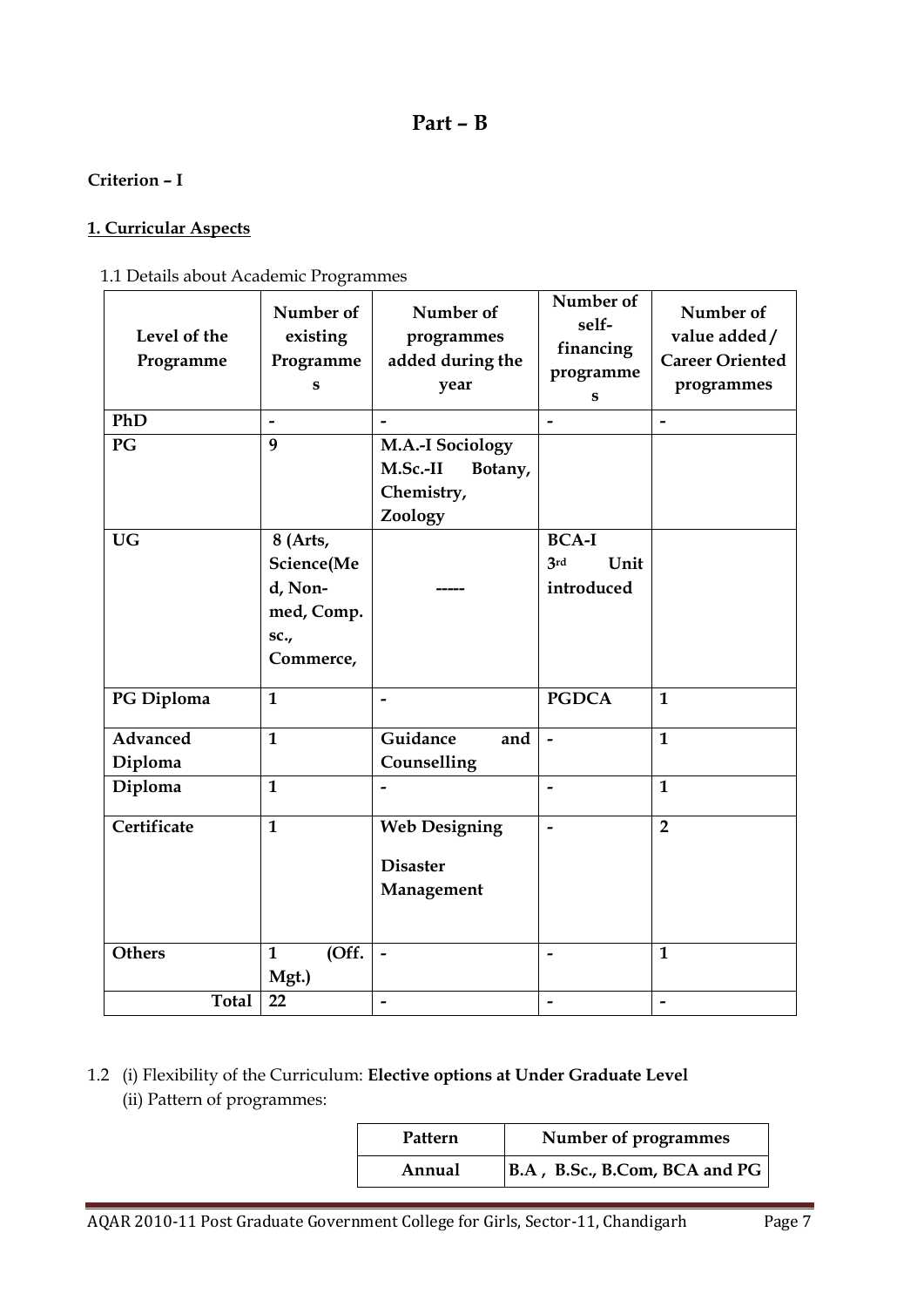| 1.3 Feedback from stakeholder Alumni $\vert \checkmark \vert$ Parents $\vert \checkmark \vert$ Employers $\vert \checkmark \vert$ Students $\vert \checkmark \vert$<br>(On all aspects) |  |  |                                                              |
|-----------------------------------------------------------------------------------------------------------------------------------------------------------------------------------------|--|--|--------------------------------------------------------------|
| Mode of feedback : Online                                                                                                                                                               |  |  | Manual $\vert \checkmark \vert$ Co-operating schools (for PI |

1.4 Whether there is any revision/update of regulation or syllabi, if yes, mention their salient aspects.

**It is the University, which revises the syllabi. The faculty members of the college are members of the Board of Studies, PU, Chandigarh, and in this capacity they play a constructive role in the revision and updation of syllabi of their respective subjects.**

1.5 Any new Department/Centre introduced during the years. If yes, give details.

**Web Designing (UGC sponsored Career Oriented Certificate Add on Course) Disaster Management (UGC sponsored Career Oriented Certificate Add on Course)**

# **Criterion – II**

**2. Teaching, Learning and Evaluation**

| 2.1 Total No. of<br>permanent faculty | <b>Total</b> | Asst.<br><b>Professors</b> | Associate<br><b>Professors</b> | <b>Professors</b> Others |  |
|---------------------------------------|--------------|----------------------------|--------------------------------|--------------------------|--|
|                                       | 115          | 19                         | 96                             | -                        |  |

2.2 No. of permanent faculty with Ph.D. **52**

2.3 No. of Faculty Positions Recruited (R) and Vacant (V) during the year

| Year           | Total | Asst.             | <b>Associate</b>  | <b>Professors</b> Others |   |
|----------------|-------|-------------------|-------------------|--------------------------|---|
|                |       | <b>Professors</b> | <b>Professors</b> |                          |   |
| $2010-11$ V-31 |       | V-31              | -                 |                          | - |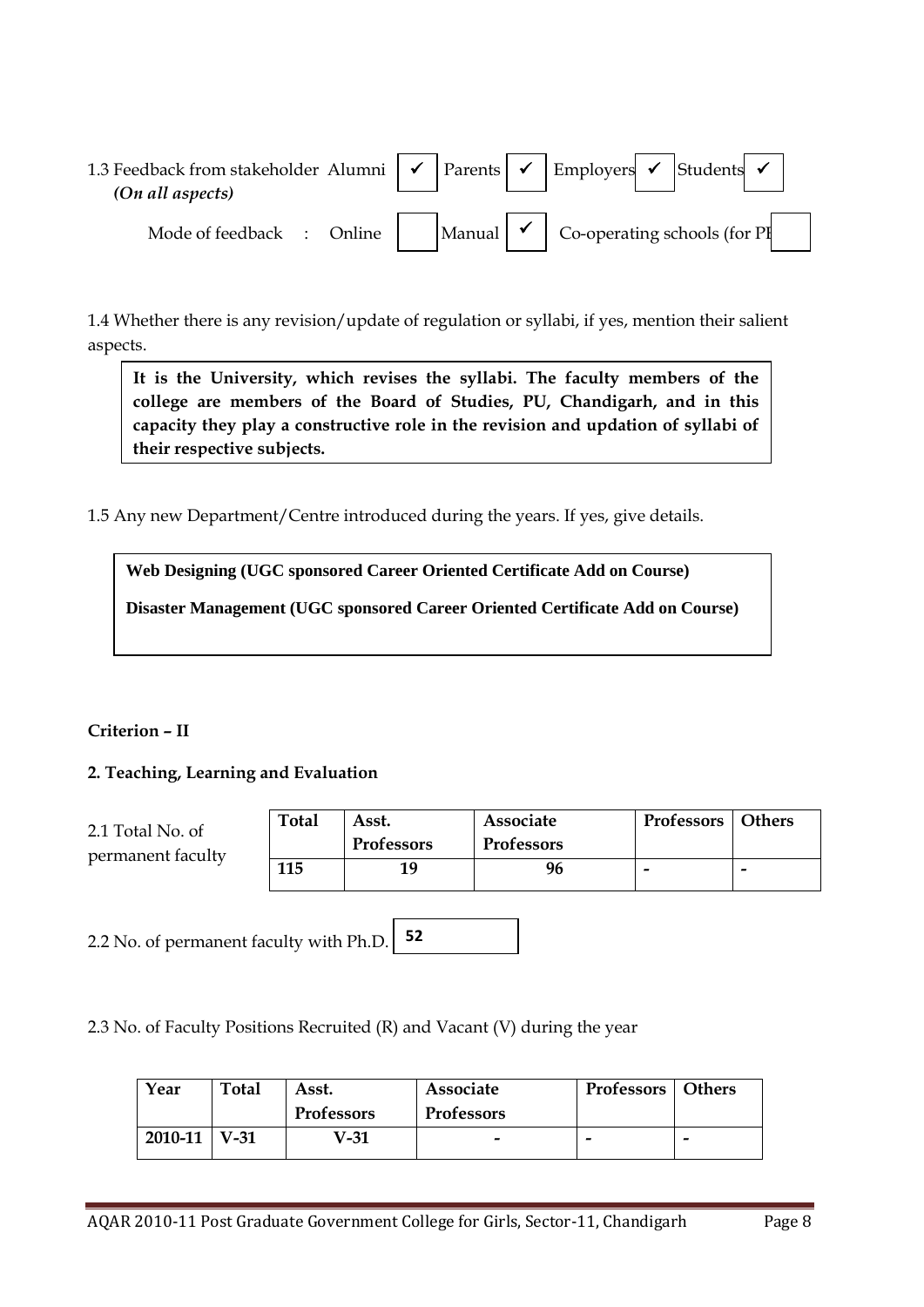2.4 No. of Guest and Visiting faculty and Temporary faculty

| Year    | Contract<br>Faculty |
|---------|---------------------|
| 2010-11 |                     |

- **Various eminent personalities and academicians are invited to deliver lectures to students all through the year by various departments.**
- **Resource persons are invited for lectures by various departments of the college as per the need.**

2.5 Faculty participation in conferences and symposia:

| Year    | No. of Faculty | International<br>level | <b>National level</b> | <b>State level</b> |
|---------|----------------|------------------------|-----------------------|--------------------|
| 2010-11 | Attended       | 4                      | 24                    |                    |
|         | Seminars/      |                        |                       |                    |
|         | Workshops      |                        |                       |                    |
|         | Presented      | 26                     | 74                    |                    |
|         | papers         |                        |                       |                    |
|         | Resource       |                        | 14                    |                    |
|         | Persons        |                        |                       |                    |

2.6 Innovative processes adopted by the institution in Teaching and Learning:

- **Audio Visual aids**
- **Group Discussion**
- **Seminar/Presentations**
- **Case-studies**
- **Students presented papers in conferences/seminars**
- **Educational Trips to places of academic importance**

#### 2.7 Total No. of actual teaching days during this academic year

| Year    | No. of Days |
|---------|-------------|
| 2010-11 | 180         |

2.8 Examination/ Evaluation Reforms initiated by the Institution (for example: Open Book Examination, Bar Coding, Double Valuation, Photocopy, Online Multiple Choice Questions)

**As per university guidelines**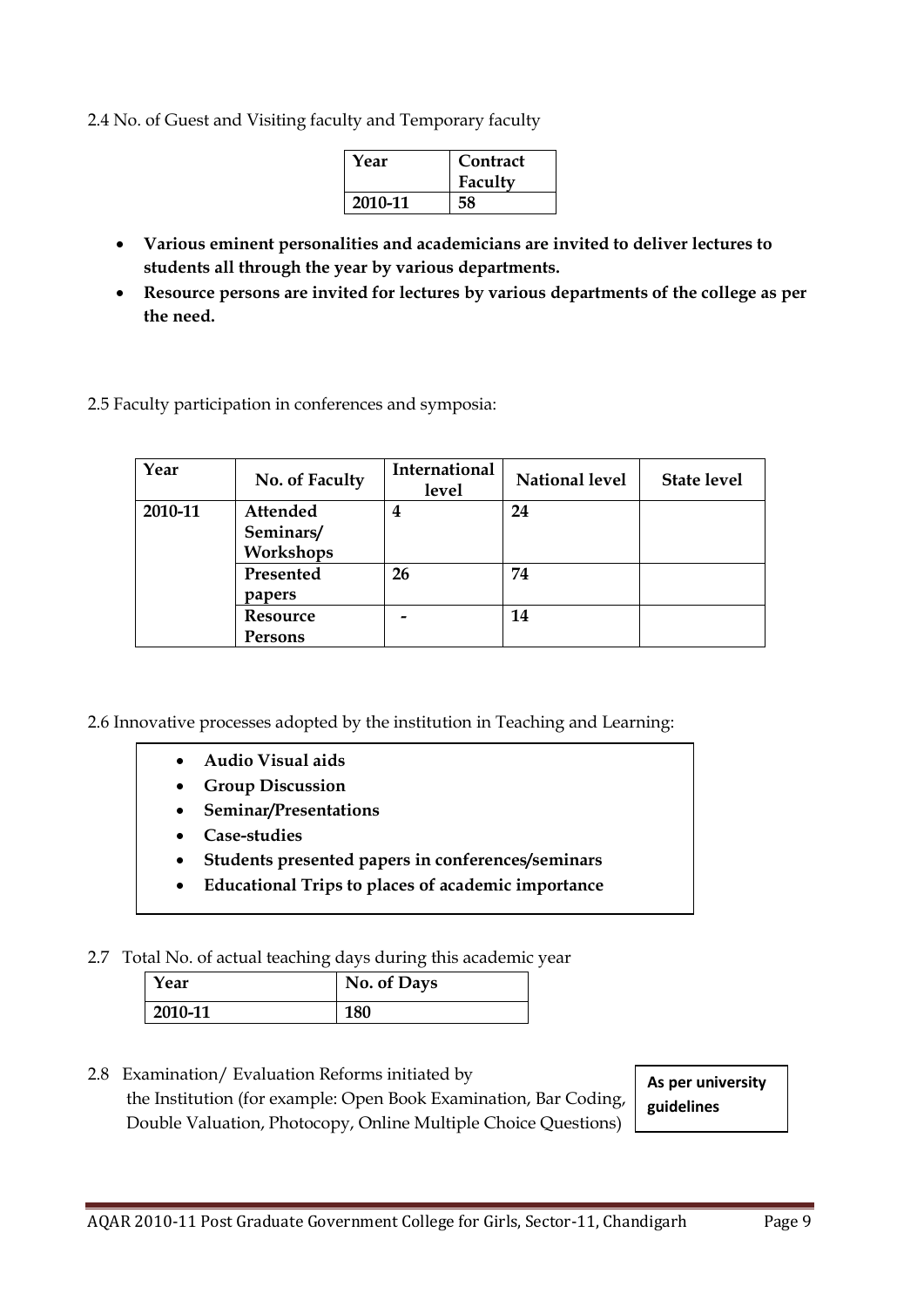2.9 No. of faculty members involved in curriculum restructuring/revision/syllabus development as member of Board of Study/Faculty/Curriculum Development workshop **16 (11 in UG and 5 in PG)**

2.10 Average percentage of attendance of students

# 2.11 Course/Programme wise

distribution of pass percentage :

| Sr. No. | <b>Class</b>     | 2010-11  |       |
|---------|------------------|----------|-------|
|         |                  | College  | Univ. |
|         |                  | $Pass\%$ | Pass% |
| 1.      | $B.A-III$        | 97.33    | 60.60 |
| 2.      | <b>B.Com-III</b> | 100      | 93.74 |
| 3.      | <b>BCA-III</b>   | 100      | 89.19 |
| 4.      | <b>B.Sc.III</b>  | 100      | 81.05 |
| 5.      | <b>PGDCA</b>     | 90.62    | 63.88 |
| 6.      | <b>M.A Dance</b> | 100      |       |
| 7.      | M.A. Economics   | 96.29    | 82.76 |
| 8.      | M.A. English     |          |       |
| 9.      | M.A. Music I     | 100      | 100   |
| 10.     | M.A. Music V     | 100      | 97.14 |
| 11.     | M.A. PubAdm      | 100      | 96.97 |
| 12.     | M.A. Sociology   |          |       |
| 13.     | M.Sc. Botany     | 100      | --    |
| 14.     | M.Sc. Chem.      | 100      | 95.32 |
| 15.     | M.Sc. Zoology    | 100      | 98.88 |

2.12 How does IQAC Contribute/Monitor/Evaluate the Teaching & Learning processes :

**The IQAC facilitates the faculty to attend various Refresher courses, orientation programmes, workshops and staff trainings. Following is the detail of various courses attended by the faculty from 2010-11**

| <b>Refresher Courses</b> | Orientation programme/<br><sup>1</sup> faculty development<br>programme | Summer/winter workshop |  |
|--------------------------|-------------------------------------------------------------------------|------------------------|--|
|                          | -                                                                       | -                      |  |

AQAR 2010-11 Post Graduate Government College for Girls, Sector-11, Chandigarh Page 10

**75%**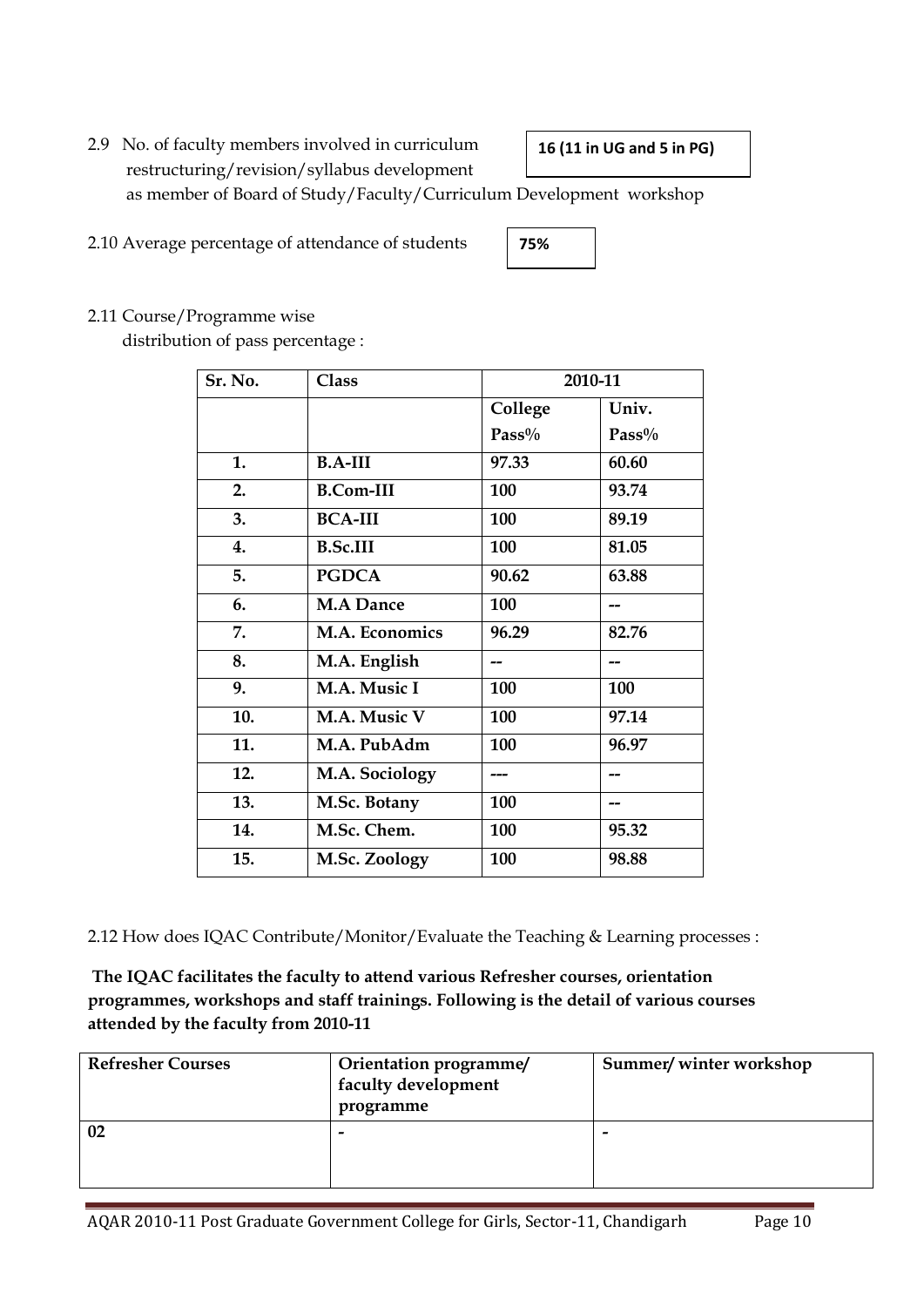Faculty members pursuing Ph.D.: 04

# Faculty members who completed Ph.D.:---

# 2.13 Initiatives undertaken towards faculty development

| <b>Faculty / Staff Development Programmes</b>  | Number of faculty<br>benefitted |
|------------------------------------------------|---------------------------------|
| Refresher courses                              | 02                              |
| UGC - Faculty Improvement Programme            |                                 |
| HRD programmes                                 |                                 |
| Orientation programmes                         |                                 |
| Faculty exchange programme                     |                                 |
| Staff training conducted by the university     |                                 |
| Staff training conducted by other institutions |                                 |
| Summer / Winter schools, Workshops, etc.       |                                 |
| Others                                         |                                 |

# 2.14 Details of Administrative and Technical staff

| Category                       | Number of<br>Permanent<br><b>Employees</b> | Number of<br>Vacant<br>Positions | Number of<br>permanent<br>positions filled<br>during the Year | Number of<br>positions<br>filled<br>temporarily |
|--------------------------------|--------------------------------------------|----------------------------------|---------------------------------------------------------------|-------------------------------------------------|
| Administrative<br><b>Staff</b> | 38                                         | 11                               |                                                               | 11                                              |
| <b>Technical Staff</b>         | 35                                         | 03                               | --                                                            | 17                                              |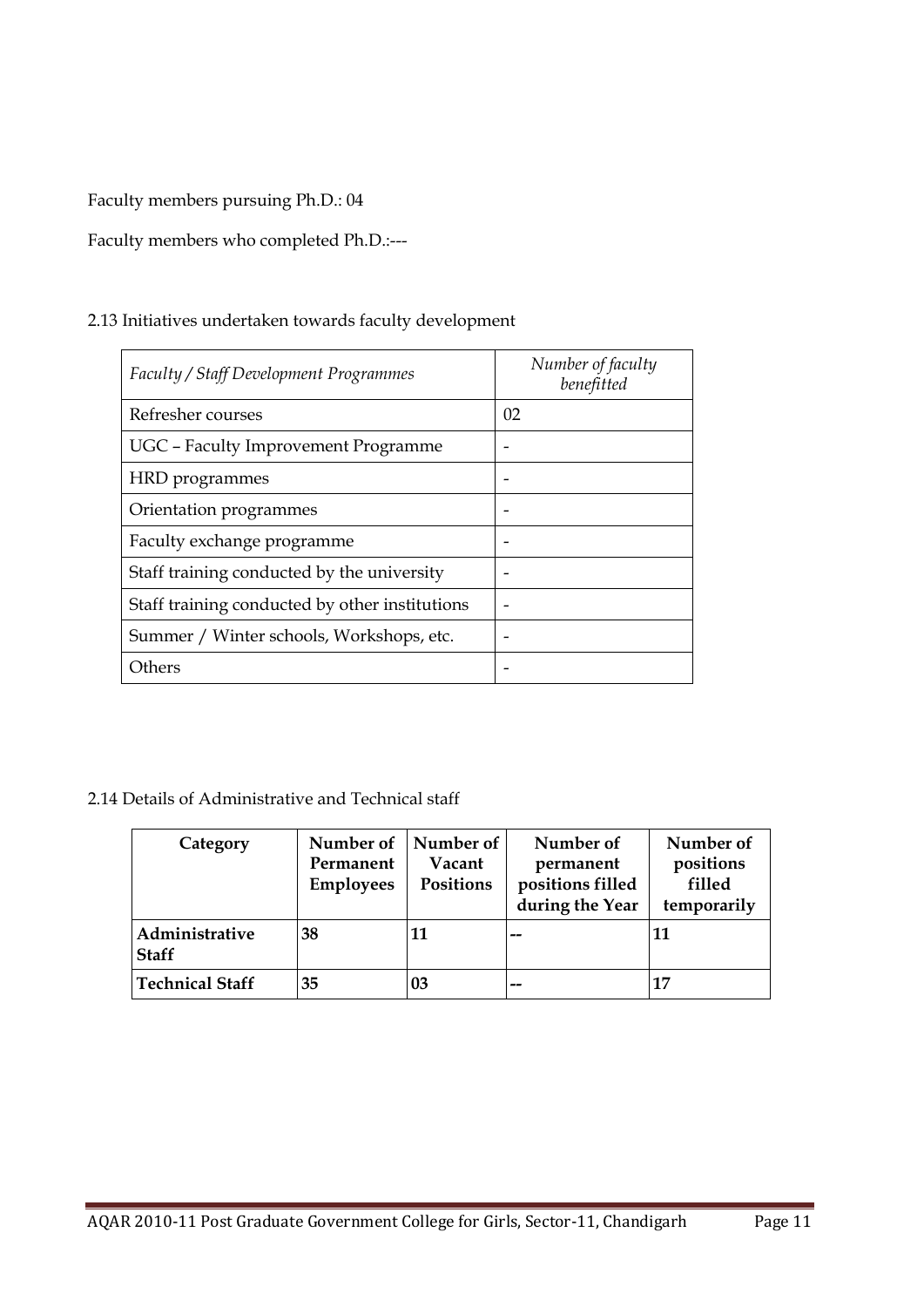## **Criterion – III**

#### **3. Research, Consultancy and Extension**

3.1 Initiatives of the IQAC in Sensitizing/Promoting Research Climate in the institution

- **Motivated the faculty members for conducting research and publications thereof**
- **Encouraged the Functional English students to conduct survey studies**

## 3.2 Details regarding major projects

|        | Completed | Ongoing | Sanctioned | Submitted |
|--------|-----------|---------|------------|-----------|
| Number | -         |         | -          | -         |

#### 3.3 Details regarding minor projects

|        | Completed | Ongoing | Sanctioned | Submitted |
|--------|-----------|---------|------------|-----------|
| Number | -         |         | -          |           |

#### 3.4 Details on research publications

|                          | International | National | Others |
|--------------------------|---------------|----------|--------|
| Peer Review Journals     |               |          |        |
| Non-Peer Review Journals |               |          | 32     |
| e-Journals               |               |          |        |
| Conference proceedings   | -             |          |        |

#### 3.5 Details on Impact factor of publications:

| Range | $\overline{\phantom{a}}$ | Average   - | h-index $\vert$ 1 | Nos. in SCOPUS $\vert$ . |  |
|-------|--------------------------|-------------|-------------------|--------------------------|--|
|       |                          |             |                   |                          |  |
|       |                          |             |                   |                          |  |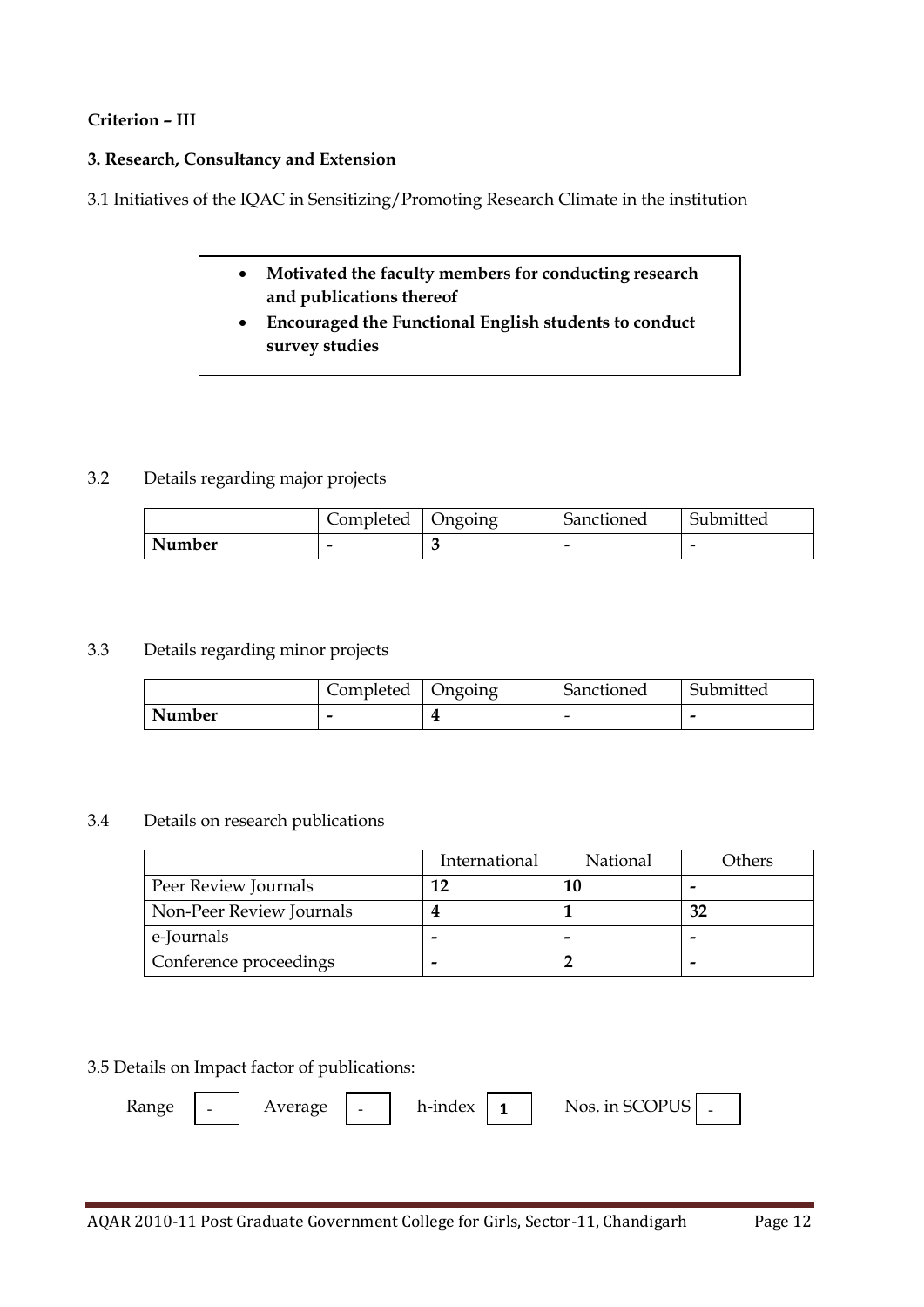3.6 Research funds sanctioned and received from various funding agencies, industry and other organisations

| Nature of            | Name of    | Project Name                                         | Grant         |
|----------------------|------------|------------------------------------------------------|---------------|
| the Project          | the        |                                                      | received      |
|                      | funding    |                                                      |               |
|                      | Agency     |                                                      |               |
| <b>Major Project</b> | <b>UGC</b> | S.K. Singh - Major Research Project -                | Rs.3,00,200/- |
|                      |            | 'Small farmers in agribusiness' Socio-               |               |
|                      |            | economic study of floriculturists in a               |               |
|                      |            | village of Punjab.                                   |               |
| Major                | <b>UGC</b> | Dr. Natashinder Shergill - Dept. of                  | Rs.2,55,200/- |
| Project              |            | <b>Psychology Major Research Project</b>             |               |
| <b>Minor Project</b> | <b>UGC</b> | Dr. Kamlesh Khosla-Deptt. Of                         | Rs.60,000/-   |
|                      |            | <b>Commerce Minor Research Porject: MRP</b>          |               |
|                      |            | on Problems and Prospects of Micro                   |               |
|                      |            | Finance-Self Help Group Model in                     |               |
|                      |            | Haryana-A case study of Mewat district               |               |
|                      |            | approved on March 23, 2010 and finally               |               |
|                      |            | submitted and accepted by UGC                        |               |
| <b>Minor Project</b> | <b>UGC</b> | Dr. Shubhkant Mohapatra, Deptt. of                   | Rs.50,000/-   |
|                      |            | Geography                                            |               |
|                      |            |                                                      |               |
|                      |            |                                                      |               |
| <b>Minor Project</b> | <b>UGC</b> | Dr. Sumati Singh Dept. of English Minor Rs. 70,000/- |               |
|                      |            | <b>Research Project</b>                              |               |
| <b>Minor Project</b> | <b>UGC</b> | Dr. Seepana Prakasham- Deptt. of                     | Rs.50,000/-   |
|                      |            | Economics Minor Project _ "Socio-                    |               |
|                      |            | Economic Status  Chd."                               |               |
|                      |            |                                                      |               |

3.7 No. of books published

| Year    | With ISBN No. | Chapters in<br><b>Edited Books</b> | <b>Without ISBN</b><br>No. |
|---------|---------------|------------------------------------|----------------------------|
| 2010-11 | O             |                                    |                            |

3.8 No. of University Departments receiving funds from: **NA**

| 3.9 For colleges    | Autonomy                | <b>CPE</b> | <b>DBT</b> Star Schem |
|---------------------|-------------------------|------------|-----------------------|
|                     | <b>INSPIRE</b>          | СE         |                       |
|                     |                         |            |                       |
| Any Other (specify) | UGC, DST and Govt. Fund |            |                       |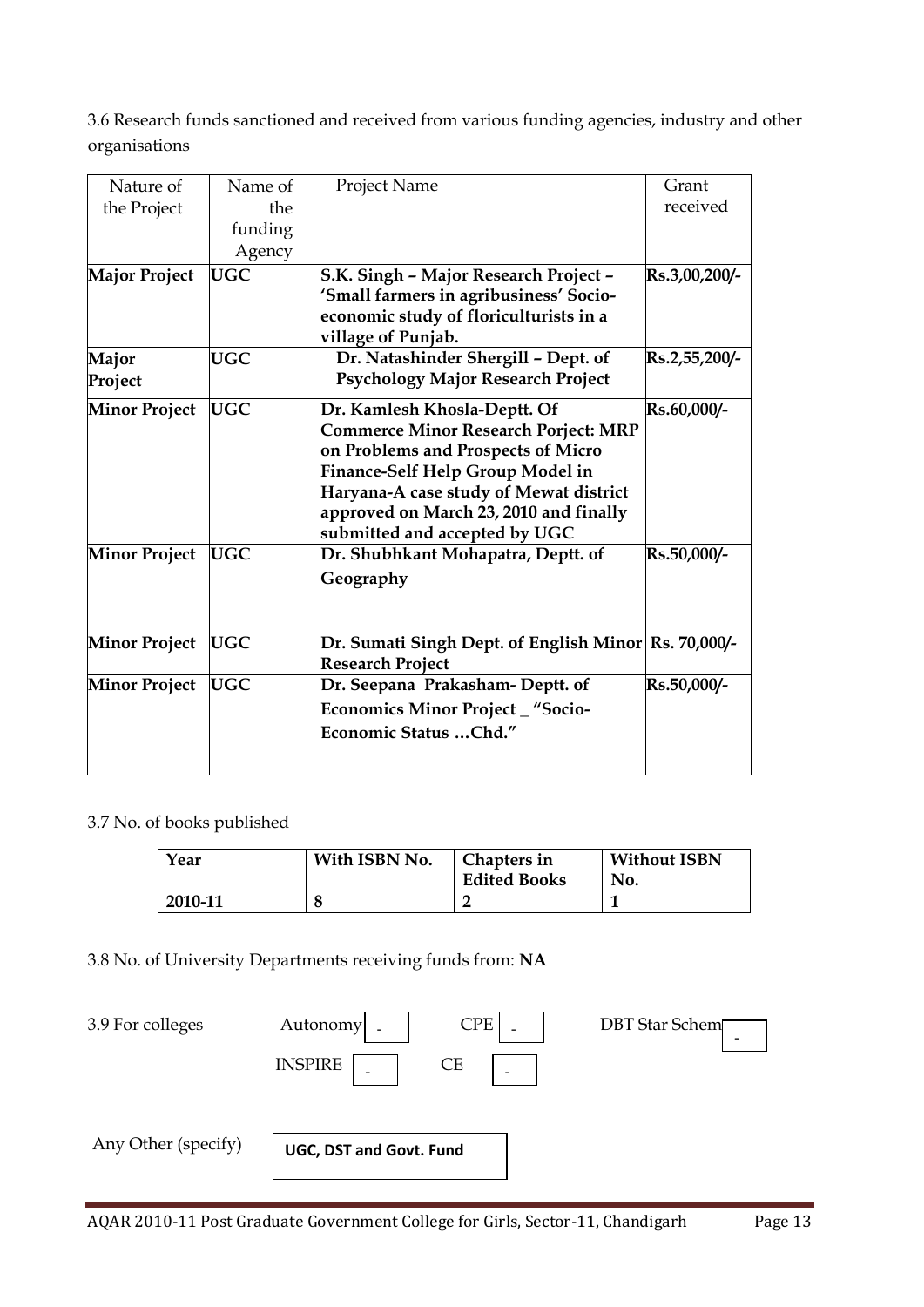3.10 Revenue generated through consultancy

| ---- |  |  |
|------|--|--|
|      |  |  |
|      |  |  |

3.11 No. of conferences organized by the Institution

| Level          | International   National   State   University   College |            |             |   |  |
|----------------|---------------------------------------------------------|------------|-------------|---|--|
| Number         |                                                         |            |             | - |  |
| Sponsoring   - |                                                         | <b>UGC</b> | <b>ICPR</b> | - |  |
| agencies       |                                                         |            |             |   |  |

| 3.12 No. of faculty served as experts, chairpersons or resource persons |                                                                                |  |  |  |  |  |
|-------------------------------------------------------------------------|--------------------------------------------------------------------------------|--|--|--|--|--|
| 3.13 No. of collaborations                                              | International $\vert$ - $\vert$ National $\vert$ - $\vert$ Any other $\vert$ - |  |  |  |  |  |
| 3.14 No. of linkages created during this year                           |                                                                                |  |  |  |  |  |

3.15 Total budget for research for current year in lakhs :

 From funding agency **Rs.7,35,400/**

From Management of University/College

Total

**Rs.7,35,400/-**

3.16 No. of patents received this year

| <b>Type of Patent</b> |         | Number |
|-----------------------|---------|--------|
| National              | Applied |        |
|                       | Granted |        |
| International         | Applied |        |
|                       | Granted |        |
| Commercialised        | Applied |        |
|                       | Granted |        |
|                       |         |        |

3.17 No. of research awards/ recognitions received by faculty and research fellows Of the institute in the year

| Total   International   National   State   University   Dist   College |  |  |  |
|------------------------------------------------------------------------|--|--|--|
|                                                                        |  |  |  |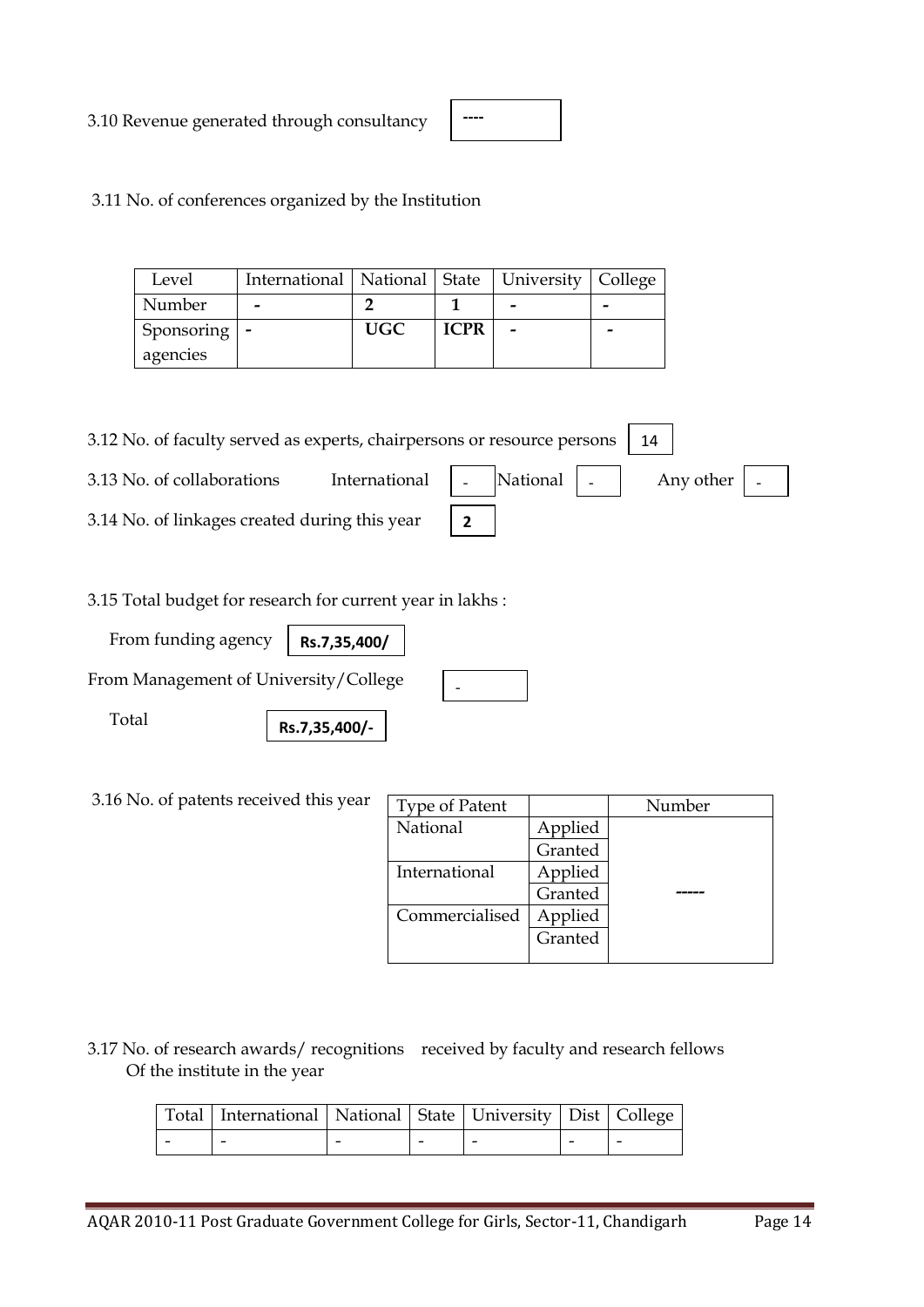| 3.18 No. of faculty from the Institution<br>who are Ph. D. Guides<br>and students registered under them |  |  |
|---------------------------------------------------------------------------------------------------------|--|--|
| 3.19 No. of Ph.D. awarded by faculty from the Institution                                               |  |  |

3.20 No. of Research scholars receiving the Fellowships (Newly enrolled + existing ones)

 $\overline{\phantom{0}}$ 

| RF |  | ЫU |  | Project Fellows- |  | Any other |  |
|----|--|----|--|------------------|--|-----------|--|
|----|--|----|--|------------------|--|-----------|--|

3.21 No. of students Participated in NSS events:

 $\overline{a}$ 

| Year    | University Level   State Level |   | <b>National Level</b> | International<br>Level |
|---------|--------------------------------|---|-----------------------|------------------------|
| 2010-11 | 150                            | - |                       | 00                     |

3.22 No. of students participated in NCC events:

| Year    | <b>University Level</b> | <b>State Level</b> | National Level | International<br>Level |
|---------|-------------------------|--------------------|----------------|------------------------|
| 2010-11 | 02                      | 30                 | 10             | 00                     |

3.23 No. of Awards won in NSS:

| Year    | <b>University Level</b> | <b>State Level</b> | <b>National Level</b> | International<br>Level |
|---------|-------------------------|--------------------|-----------------------|------------------------|
| 2010-11 | -                       |                    |                       |                        |

3.24 No. of Awards won in NCC:

| Year    | University<br>Level | <b>State Level</b> | <b>National Level</b> | International<br>Level |
|---------|---------------------|--------------------|-----------------------|------------------------|
| 2010-11 | 02                  | 02                 | 02                    | 00                     |

3.25 No. of Extension activities organized

**NCC**

| Year    | University<br>Level | <b>State Level</b> | National<br>Level | International<br>Level |
|---------|---------------------|--------------------|-------------------|------------------------|
| 2010-11 | 02                  | 13                 | 05                | 00                     |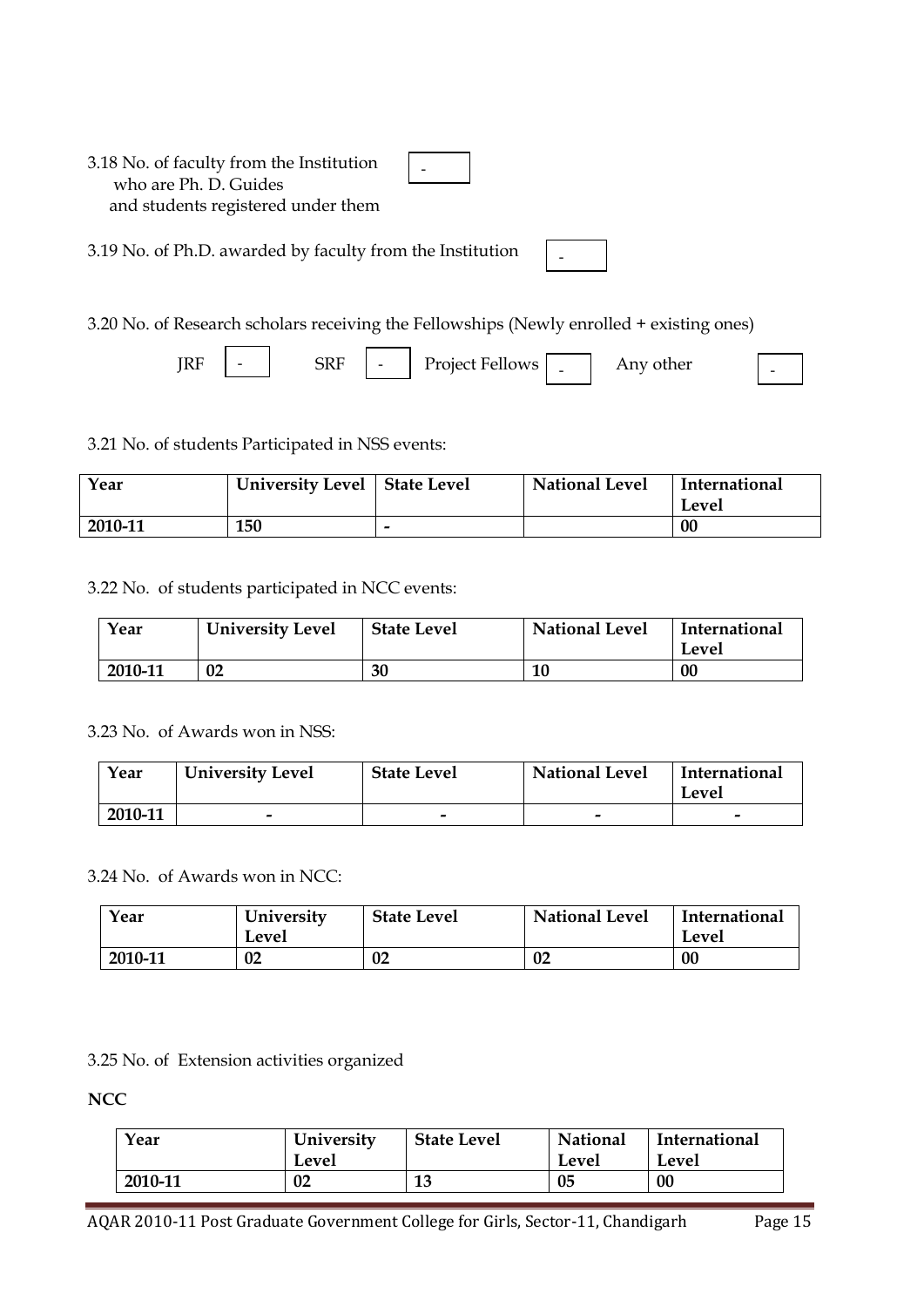| Year    | University<br>Level | <b>State Level</b> | National<br>Level | International<br>Level |
|---------|---------------------|--------------------|-------------------|------------------------|
| 2010-11 | 03                  | -                  | -                 | 00                     |

3.26 Major Activities during the year in the sphere of extension activities and Institutional Social Responsibility

- **NSS units of the college conducted awareness and sensitization campaigns in the adopted village Khudda Jassu on issues like women empowerment, female infanticide, drug De-addiction, health and nutrition, sanitation and hygiene etc.**
- **Student volunteers took out rallies to generate awareness on traffic safety, environment and other socially relevant issues.**
- **The faculty members of the college contributed to SAHYOG, a common fund created for helping the needy students in terms of fee and books etc.**
- **Students of science stream visited many schools and taught the students free of cost.**

# **Criterion – IV 4. Infrastructure and Learning Resources**

|  |  | 4.1 Details of increase in infrastructure facilities: |  |
|--|--|-------------------------------------------------------|--|
|  |  |                                                       |  |

| <b>Facilities</b>                                                                   | Existing    | Newly created     | <b>Source</b> | Total       |
|-------------------------------------------------------------------------------------|-------------|-------------------|---------------|-------------|
|                                                                                     |             |                   | of Fund       |             |
| Campus area                                                                         | 44          |                   |               | 44          |
|                                                                                     | <b>ACRE</b> |                   |               | <b>ACRE</b> |
| Class rooms                                                                         | 48          |                   |               | 48          |
| Laboratories                                                                        | 28          |                   |               | 28          |
| <b>Seminar Halls</b>                                                                | 01          |                   |               | 01          |
| No. of important equipments<br>purchased $(≥ 1-0$ lakh)<br>during the current year. |             | 25                | <b>UGC</b>    |             |
| Value of the equipment<br>purchased during the year<br>(Rs. in Lakhs)               |             | Rs.14,51,842.25/- | <b>UGC</b>    |             |
| <b>Others</b>                                                                       |             |                   |               |             |

# **NSS**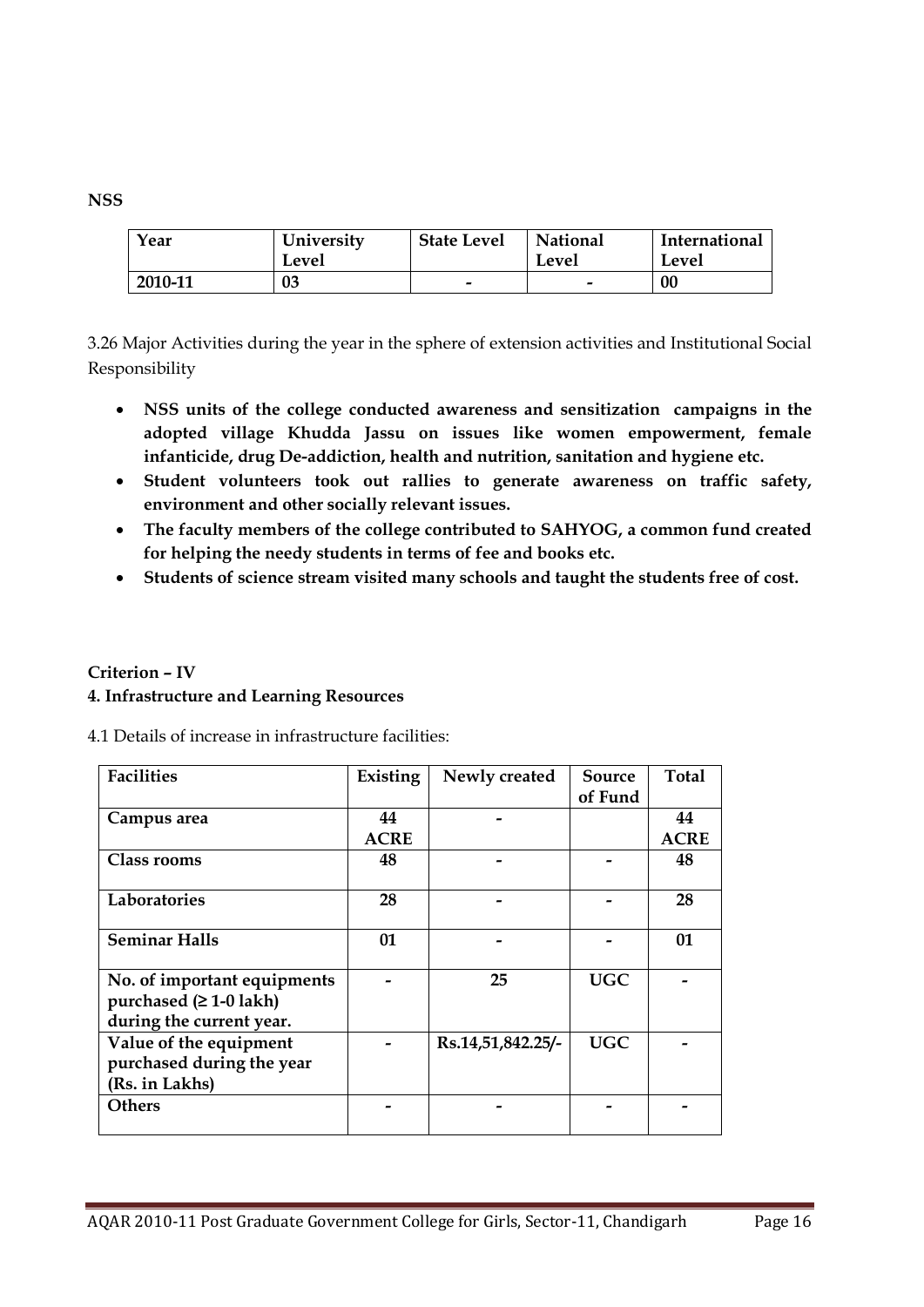# 4.2 Computerization of administration and library **Administrative block and Library are fully automated and air conditioned.**

4.3 Library services:

| Library holdings                          | 2010-11 |            |
|-------------------------------------------|---------|------------|
|                                           | No.     | Value      |
| <b>Text Books</b>                         | 760     | Rs. 465539 |
| <b>Reference Books</b>                    | 206     |            |
| <b>Journals/Periodicals/</b><br>Newspaper | 100     | Rs. 75698  |
| e-resources                               | 30      |            |

4.4 Technology up gradation (overall)

| 2010-11      | Total<br>Computers | Compu<br>ter Labs | Internet | <b>Browsin</b><br>g Centre    | Computer<br>Centre | Office       | Depart<br>-ments | Othe<br>rs                 |
|--------------|--------------------|-------------------|----------|-------------------------------|--------------------|--------------|------------------|----------------------------|
| Existin<br>g | 152                | 4                 | 128Kbps  | Campus Wi-Fi<br><b>Scheme</b> |                    | 10           | 26               | visu<br>alise<br><b>rs</b> |
| Added        | 20                 | 1                 | 512Kbps  |                               |                    | $\mathbf{0}$ |                  |                            |
| <b>Total</b> | 172                | 5                 | 512Kbps  |                               |                    | 10           | 26               |                            |

4.5 Computer, Internet access, training to teachers and students and any other programme for technology upgradation (Networking, e-Governance etc.)

**Periodic training workshops for preparation of PPT and other study material were organized for teachers by the Department of Computer Application.**

**Students of all streams were practically taught computer skills for ensuring easy access by them.**

4.6 Amount spent on maintenance in lakhs :

| ICT<br>1)                                                  | 0.6 Lac        |
|------------------------------------------------------------|----------------|
| ii) Campus Infrastructure and facilities Govt. Expenditure |                |
| iii) Equipments                                            | 0.6 Lac        |
| iv) Others                                                 |                |
| Total:                                                     | <b>1.2 Lac</b> |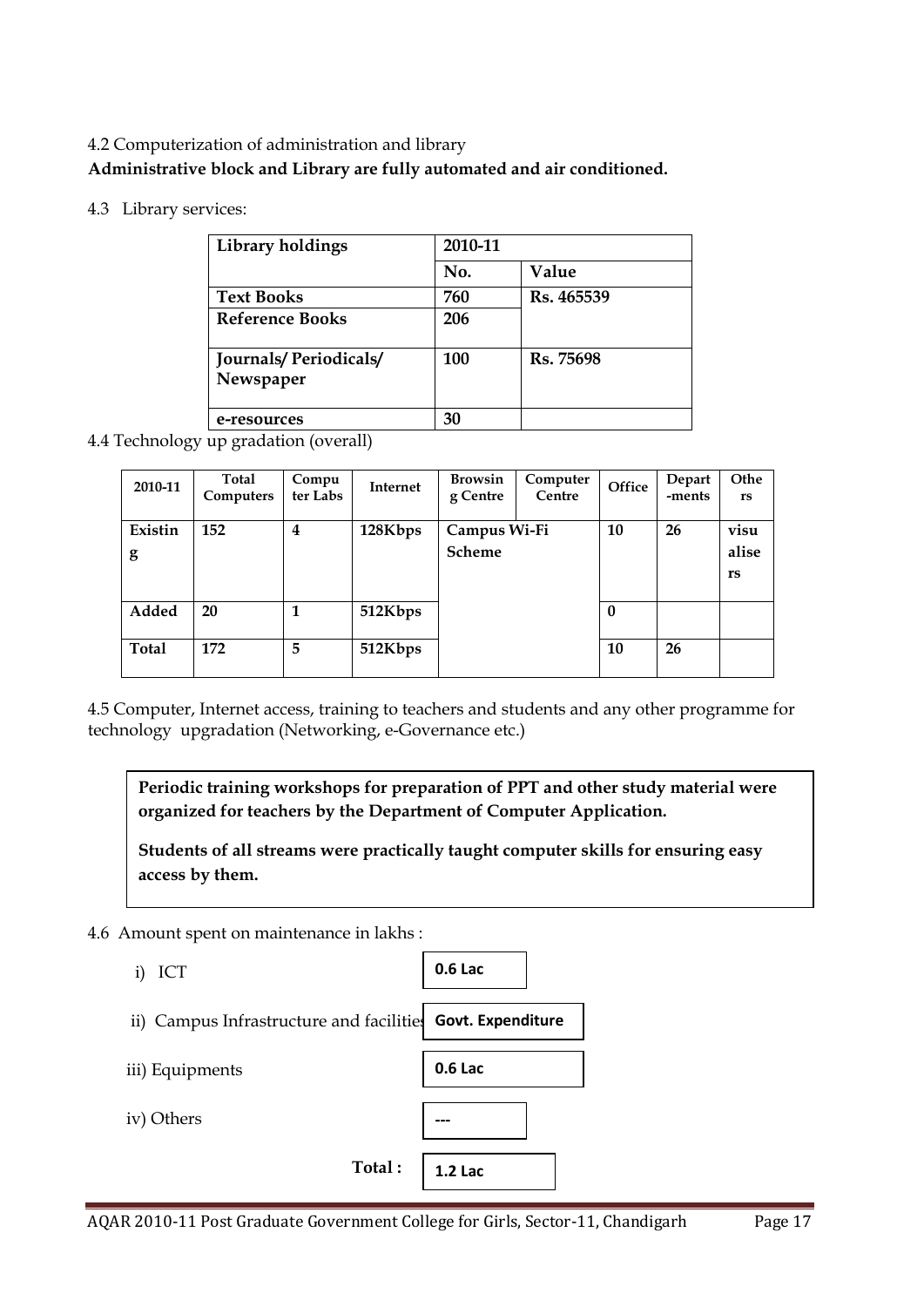# **Criterion – V**

## **5. Student Support and Progression**

5.1 Contribution of IQAC in enhancing awareness about Student Support Services

- **Scholarships for meritorious and needy**
- **Remedial classes for needy and slow learners**
- **Personality Development Classes (free of cost)**
- **SAHYOG- a fund created by faculty for needy students**
- **Distribution of books to needy students**
- **Free stationery to blind students**

5.2 Efforts made by the institution for tracking the progression

- **Class tests**
- **Tutorials**
- **Remedial classes for slow learners after September exams**

5.3 (a) Total Number of students

| Year    | <b>UG</b> | PG  |
|---------|-----------|-----|
| 2010-11 | 3535      | 342 |

(b) No. of students outside the state

**15% students are from outside the state as per the guidelines of Chandigarh Administration.**

(c) No. of international students

| Year    | No. of<br>International<br><b>Students</b> |
|---------|--------------------------------------------|
| 2010-11 | 26                                         |

| 2010-11                                           |         |  |    |    |              |
|---------------------------------------------------|---------|--|----|----|--------------|
| Genera   SC   ST   OBC   Physically<br>Challenged |         |  |    |    | <b>Total</b> |
| 3241                                              | 560 115 |  | 50 | 14 | 3877         |

**Dropout %: 3.5%-5% (approx.) Demand Ratio: Varies from stream to stream and subject to subject**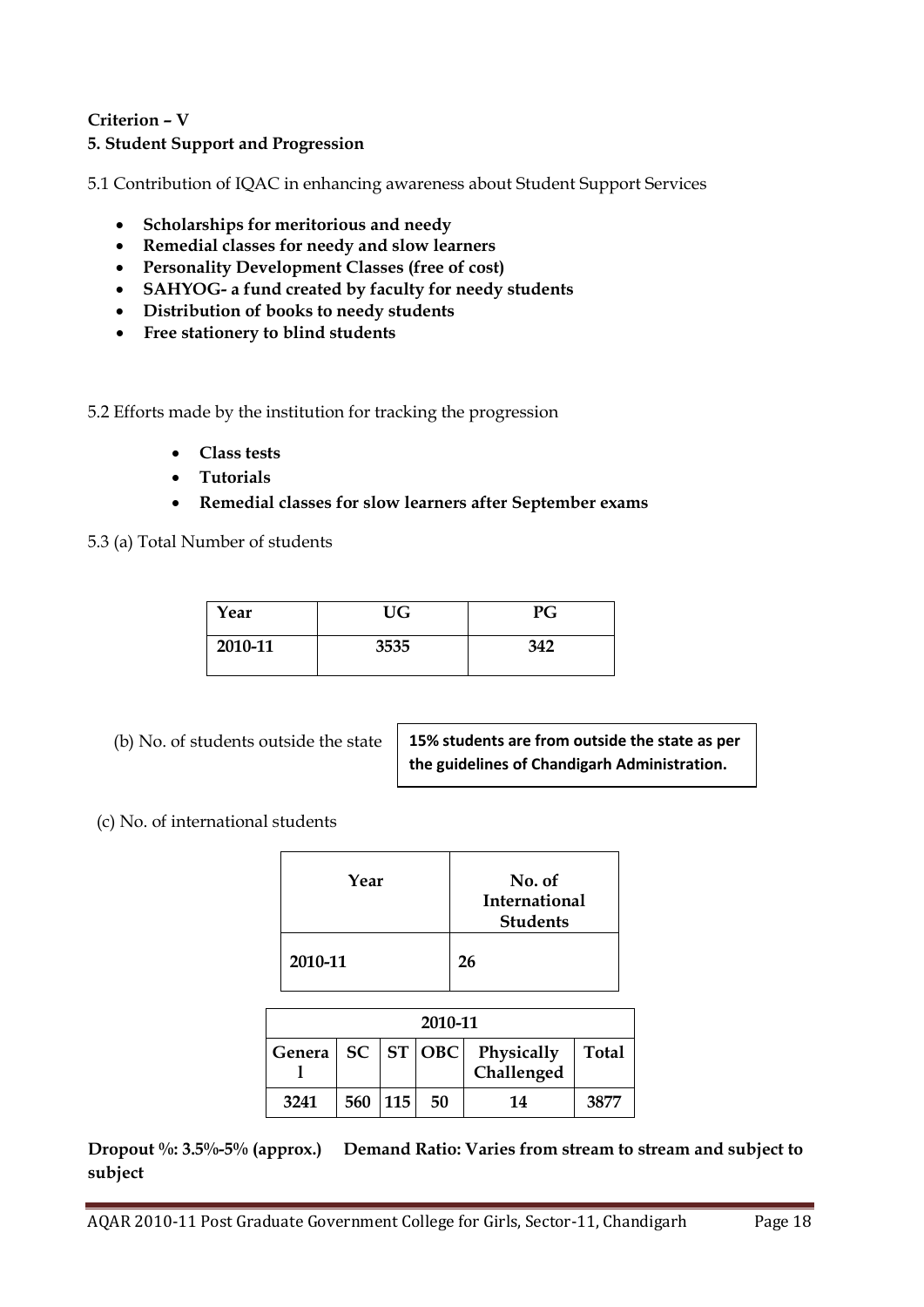5.4 Details of student support mechanism for coaching for competitive examinations (If any)

**The college conducts UGC NET/ SET coaching classes, pre-entry, banking, and IAS prelims and remedial classes for minorities. All these are UGC sponsored programmes.**

No. of students beneficiaries



5.5 No. of students qualified in these examinations

| NET         | ⌒ | SET/SLET         | <b>GATE</b> |        |  |
|-------------|---|------------------|-------------|--------|--|
| IAS/IPS etc |   | <b>State PSC</b> | <b>JPSC</b> | Others |  |

5.6 Details of student counseling and career guidance

| <b>Group counseling session</b>        | 9 (approx.135)<br>students covered) |
|----------------------------------------|-------------------------------------|
| <b>Individual counseling session</b>   | 94                                  |
| <b>Follow up session</b>               | 53                                  |
| <b>Settled Cases</b>                   | 26                                  |
| <b>Presentations:</b>                  | 5                                   |
| <b>PPT</b>                             |                                     |
| <b>Interactive session Class talks</b> | 11                                  |
| <b>Psychological tests:</b>            |                                     |
| <b>Personality</b>                     | 7                                   |
| Aptitude                               | 38                                  |
| <b>Interest</b>                        | 9                                   |
| <b>Filled Consent Form</b>             | 800                                 |

#### 5.7 Details of campus placement

| Year    | On campus                                 | <b>Off Campus</b>                            |                                        |                                     |
|---------|-------------------------------------------|----------------------------------------------|----------------------------------------|-------------------------------------|
|         | Number of<br><b>Organizations Visited</b> | Number of<br><b>Students</b><br>Participated | Number of<br><b>Students</b><br>Placed | <b>Number of Students</b><br>Placed |
| 2010-11 | 5                                         | 218                                          | 22                                     |                                     |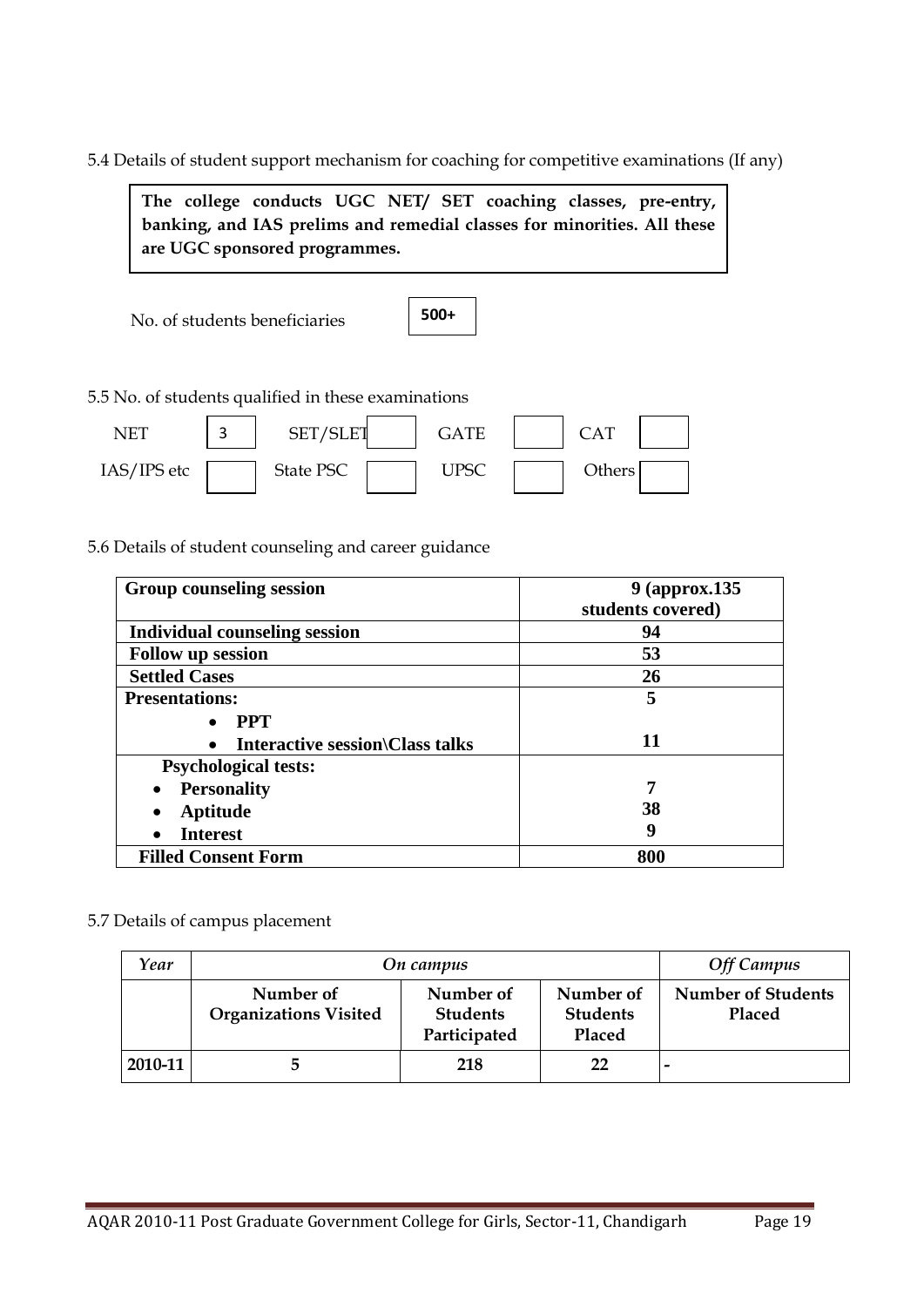# 5.8 Details of gender sensitization programmes

| S<br>r.<br>N<br>$\Omega$ | Activities/ event                                         | Details                                                                                                                                                                                                 | Da<br>te                                        | Venue                                   | No. of<br>Particip<br>ants<br>from<br>college | No. of<br>participa<br>nts from<br>outside | <b>External experts</b><br>invited                                     |
|--------------------------|-----------------------------------------------------------|---------------------------------------------------------------------------------------------------------------------------------------------------------------------------------------------------------|-------------------------------------------------|-----------------------------------------|-----------------------------------------------|--------------------------------------------|------------------------------------------------------------------------|
|                          | <b>Academic</b><br><b>Session 2010-</b><br>2011           |                                                                                                                                                                                                         |                                                 |                                         |                                               |                                            |                                                                        |
| 1.                       | Short Tour to<br>Dharamshala,<br>Mcleodganj and<br>Kangra | In association<br>with NGO<br>Jagori-<br>Grameen.<br><b>Students</b><br>presented their<br>own scripted<br>plays at public<br>venues to<br>sensitise public<br>on issues of<br>gender<br>discrimination | Fe<br>$\mathbf b$<br>20<br>11                   |                                         | 12                                            | 12                                         | Kamla Bhasin and<br>Abha Bhaiya of<br>Jagori and<br>Sangat South Asia  |
| 2.                       | Theatre Workshop<br>'Ek Nayi Udaan'<br>for students       | Developing<br>positive self-<br>concept, Self-<br>awareness and<br>sensitization on<br>gender issues                                                                                                    | N <sub>o</sub><br>v.2<br>01<br>$\mathbf{0}$     | Auditor<br>ium<br><b>PGGC</b><br>$G-11$ |                                               |                                            | Manjul Bhardwaj,<br>theatre<br>writer, director<br>and social activist |
| $\overline{3}$ .         | Theatre Workshop<br>'Being the<br>Change' for<br>faculty  | Developing<br>positive self-<br>concept in<br>oneself and<br>students, sensiti<br>sing self and<br>students to<br>being change-<br>makers in<br>society                                                 | N <sub>o</sub><br>v.2<br>01<br>$\boldsymbol{0}$ | <b>PGGC</b><br>$G-11$                   |                                               |                                            | Manjul Bhardwaj,<br>theatre writer,<br>director and<br>social activist |

#### 5.9 Students Activities

# 5.9.1 No. of students participated in Sports, Games and other events

| Year    | State/     | <b>National</b> | International |
|---------|------------|-----------------|---------------|
|         | University | Level           | Level         |
| 2010-11 | 25/15      | 26              |               |

No. of students participated in cultural events

| Year    | State/     | <b>National</b> | <b>International</b> |
|---------|------------|-----------------|----------------------|
|         | University | Level           | Level                |
| 2010-11 | 150        |                 |                      |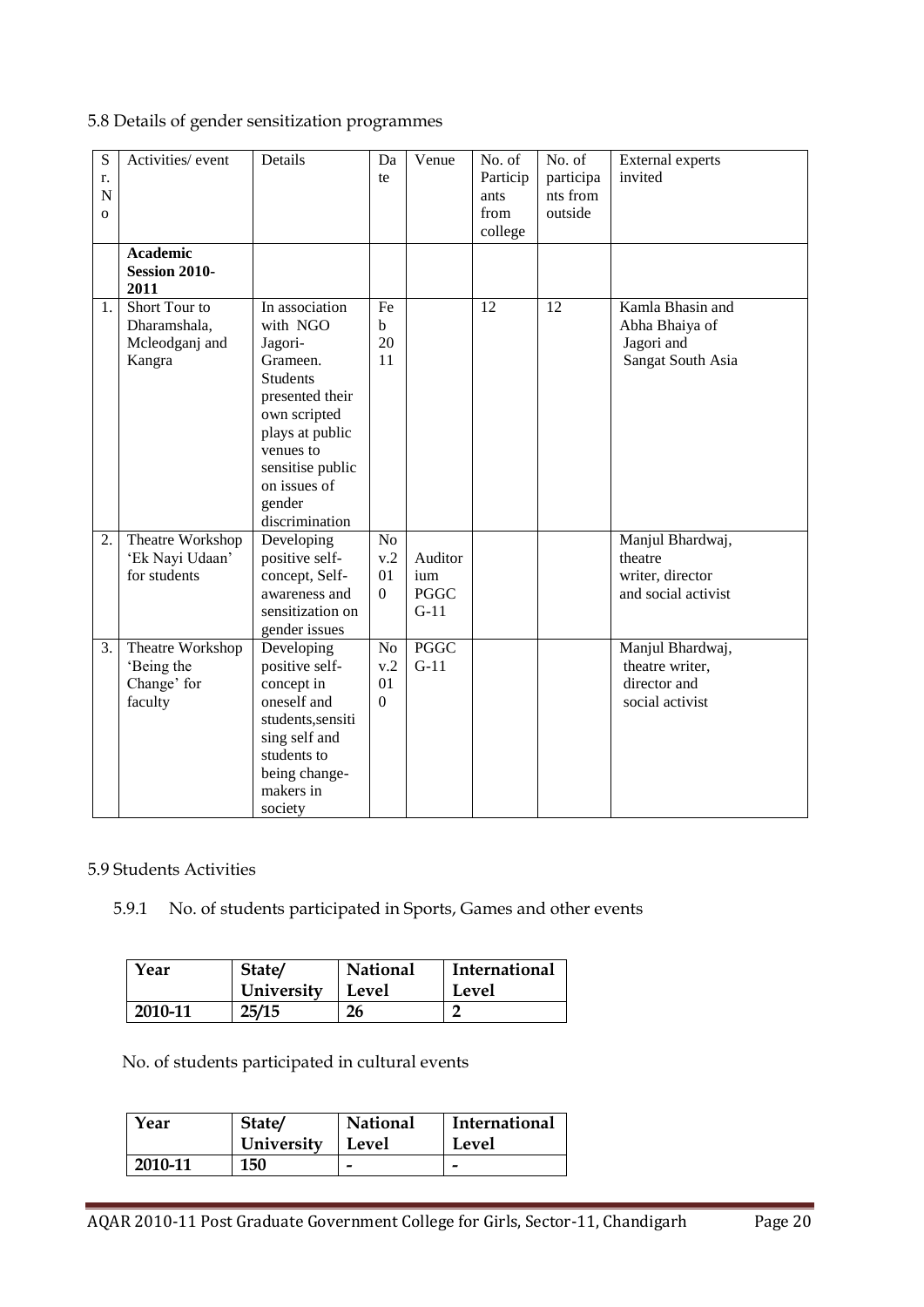5.9.2 No. of medals /awards won by students in Sports, Games and other events

| Year    | State/     | National | <b>International</b> |
|---------|------------|----------|----------------------|
|         | University | Level    | Level                |
| 2010-11 | 12/2       | 15       |                      |

No. of medals/ awards won by students in cultural events:

| Year    | State/     | <b>National</b> | <b>International</b>     |
|---------|------------|-----------------|--------------------------|
|         | University | Level           | Level                    |
| 2010-11 | 33         | -               | $\overline{\phantom{0}}$ |

5.10 Scholarships and Financial Support

- **1. DHE Punjab scholarship**
- **2. DHE UT scholarship**
- **3. Punjab State merit scholarship to disabled students**
- **4. Sanskrit scholarship**
- **5. Sports scholarship**
- **6. Ms. Nirmal Vasudeva scholarship**
- **7. Ms. Kirpal Singh Chawla Trust Australia scholarship**
- **8. Guru Harkishendas society, Chandigarh scholarship**
- **9. Fee concessions are given to 395 students in different categories**
- **10. Free books and stationery worth Rs. 75,000 were given to 288 SC/ST students**
- 5.11 Student organised / initiatives

Exhibition n fairs

| Year    | State/     | National | <b>International</b> |
|---------|------------|----------|----------------------|
|         | University | Level    | Level                |
| 2010-11 |            |          |                      |

5.12 No. of social initiatives undertaken by the students: **Approximately 15+ per year**

5.13 Major grievances of students (if any) redressed:

- **Regular cleaning of toilets/washrooms**
- **AC canteen**
- **Provision of filtered drinking water**
- **Carpeting of open area**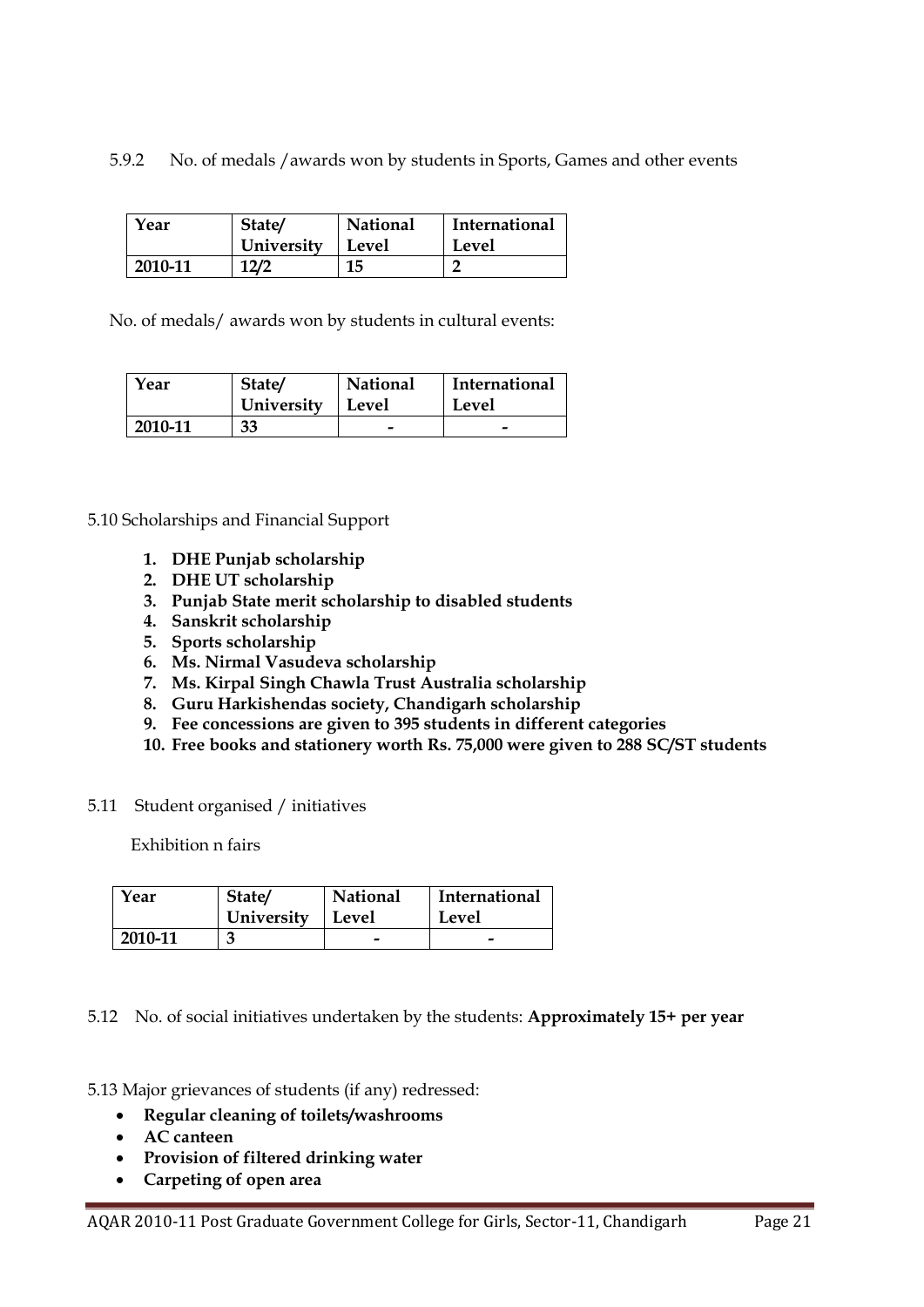# **Criterion – VI**

# **6. Governance, Leadership and Management**

# 6.1 State the Vision and Mission of the institution

## **Vision –**

**With the motto, "Courage to Know", the institute envisions to instill a firm resolve in the students to strive for the best and have the desire and the courage to know. The emblem of the college, the tree, stands for steadfastness, strength and stability. The institute envisages being a pioneer in the integration of academics and outreach.**

- **To develop a spirit of inquiry among the students**
- **To increase the overall academic potential**
- **To make the graduates and undergraduates empowered as per the needs of the society**
- **To integrate academics and community outreach in a way that students can serve as social change agents**
- **To serve as a model college of the region in academic and extracurricular domains**
- **To strive to be an autonomous college**

# **Mission -**

**The mission of the institute is to promote knowledge sharing and ensure holistic development of the students through education and empowerment. We enable them to actualise their potential and turn into an educated and informed citizenry.**

- **The institution maintains its standards as per the needs of the changing social, industrial and global scenario**
- **The institution strives to maintain a positive nexus between theoretical and practical dimensions of various disciplines**
- **The College maintains a consonance between academics, extra-curricular and sports**
- **The College makes the students aware and prepares them for the challenges and opportunities ahead while sensitizing them towards issues concerning social justice and individual dignity**
- **The College carries out community-centric activities to be a dynamic component of National Development Process**
- **The institution progresses keeping in view the syllabi of Panjab University Chandigarh**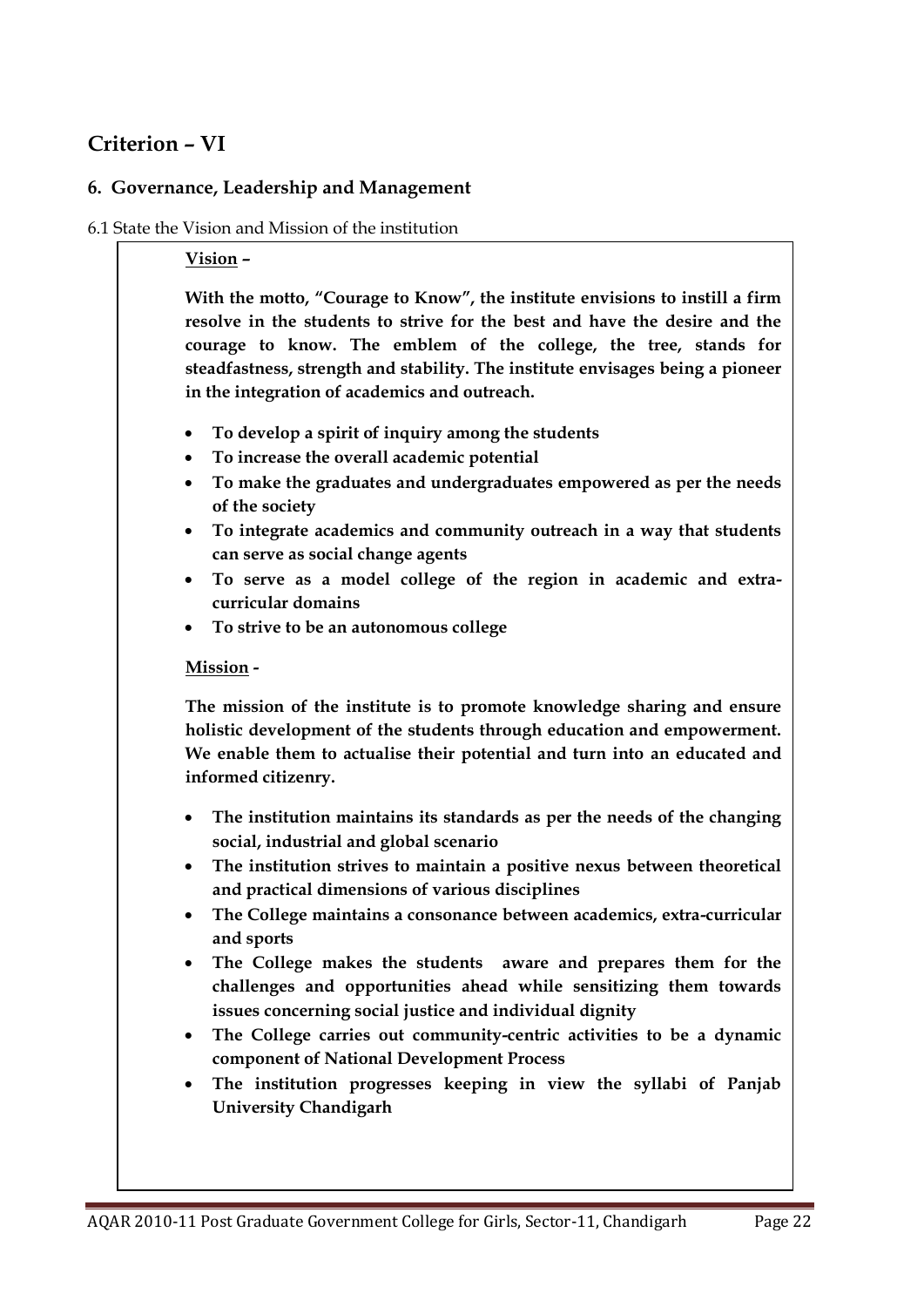#### 6.2 Does the Institution has a management Information System

**Yes, All the data of students are well-preserved in the administrative office, Library cataloguing is computerized. College has e-campus software under Chandigarh Administration's e-governance initiative. All the major activities like admission, fee, payroll, and examination are computerized.**

6.3 Quality improvement strategies adopted by the institution for each of the following:

# 6.3.1 Curriculum Development

**One member of the staff was elected in Academic Council, PU. Faculty who are members of Board of Studies contribute regularly towards curriculum development.**

# 6.3.2 Teaching and Learning

# **Teaching**

**To make teaching more effective and result-oriented innovative pedagogical methodology is used. Teachers are facilitated in the use of technological audiovisual aids like the OHP through the provision of Smart Classrooms equipped with LCD Projectors, Digital Podiums, internet connectivity etc. Laptops are being given to the Faculty for Research, Academic and Administrative purposes in phased manner.** 

# **Learning**

**Student-centric participatory methods are encouraged as their enthusiasm and willingness to work helps them to learn. Participative Learning is promoted through assignments, seminars, Project-work, Field study, Self–Learning through Books, Journals, Internet and other sources. Free internet access is available. The Library is well-equipped with wi-fi and ICT facilities Latest research journals/articles (online) Experts deliver talks on a specific discipline, and also on inter-disciplinary subjects.**

**Holistic development of students is ensured through community out-reach initiatives undertaken by various Clubs and Societies with an aim to make them better citizens.**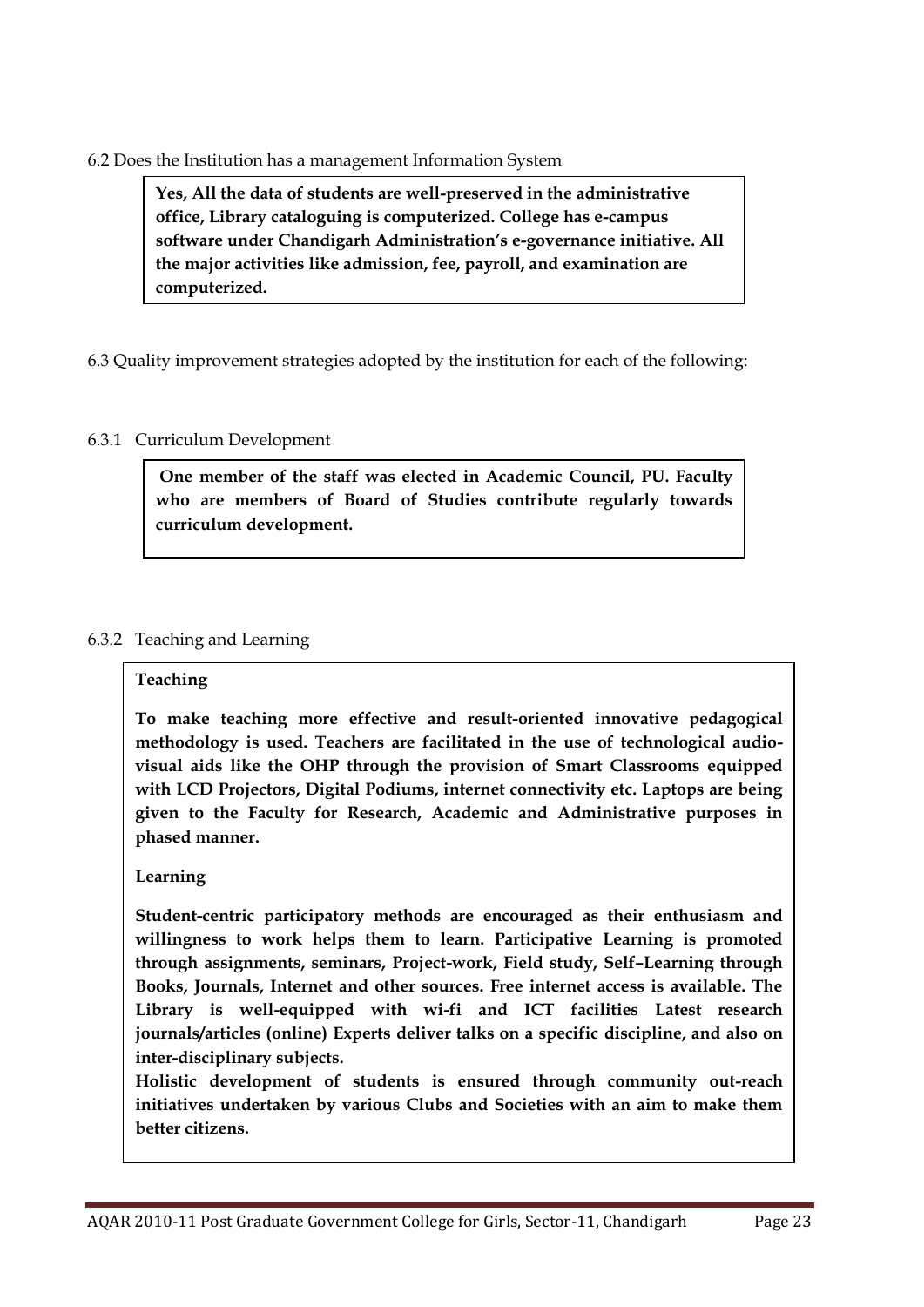#### 6.3.3 Examination and Evaluation

**During the session two house examinations are held, and the progress is measured through continuous Internal Assessment which is based on examinations, classroom interaction, attendance, presentations etc. Annual/Semester examination is conducted by P.U., annually for U.G. classes and semester-wise for P.G. classes. These include theory, practical, viva-voce, project-work.**

**The college awards Internal Assessment to the students on the basis of following parameters:**

- o **Two college examinations (September and December)**
- o **Attendance of the students**
- o **Class participation**
- o **Seminars/presentations/assignments by the students**
- o **Class tests**
- o **Performance in practical**

**For ensuring transparency, the college:**

- **Shows the answer-sheets to the students, teachers guide about the shortcomings and suggest improvements;**
- **Internal assessment is displayed on the notice-boards, subjectwise/department-wise;**
- **Students are guided to prepare as per the standards of evaluation**

#### 6.3.4 Research and Development

**The academic development of the faculty is continuously facilitated through Faculty Development Programmes, workshops, seminars and sensitization programmes.** 

**For developing academics and professionalism, faculty is encouraged to take up minor/major research projects. Departments are motivated to apply for seminars/conferences/workshops. Faculty is encouraged for engaging in research and submitting publications, and also for pursuing Doctoral and Post-Doctoral research. Provision for study-leave and duty-leave is made use of by the faculty optimally to attend national/international seminars/workshops/conferences. Laptops have been given to faculty members as a research-support mechanism.**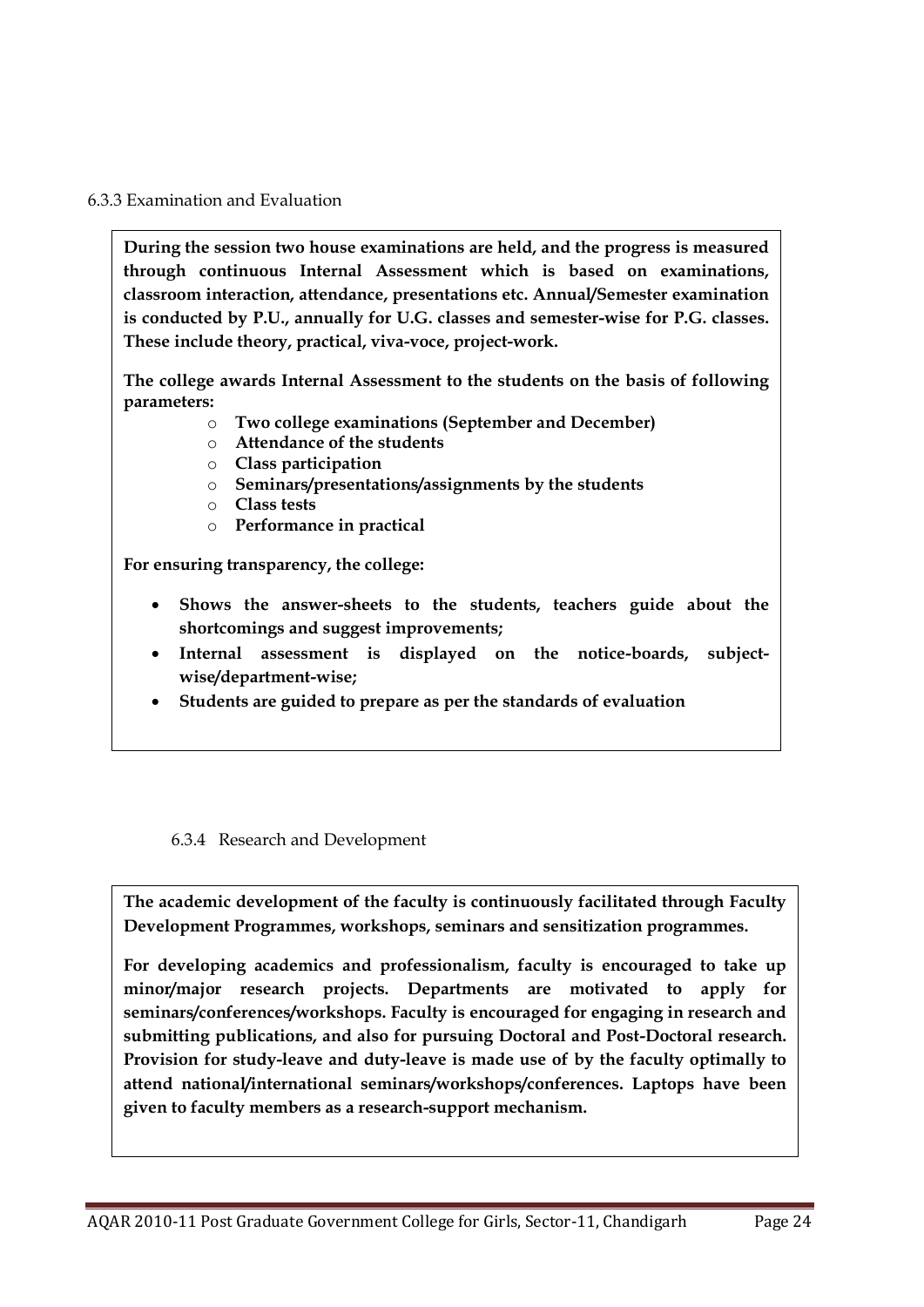6.3.5 Library, ICT and physical infrastructure / instrumentation

**College library subscribes to 14 newspapers and about 150 magazines. The Library has computers and internet facilities to access online journals and ebooks. We have subscribed to INFLIBNET online library. The college will digitize the rare books and manuscripts and would make those available online.**

**CCTV cameras have been installed in labs and campus to safe-guard costly equipment and to check anti-social elements.** 

**This year we will work to achieve objective of being GREEN COLLEGE in Chandigarh. Our College has been adopted by the Department of Energy to provide 1MW Solar Power Station (in phased manner) for generation of Solar Electrical Energy. The first phase of generating 450 KW power is already in progress and solar panels are being installed on rooftops of the campus building. The extra solar energy generated will also be routed to meet electricity requirements of the Chandigarh city. Our College has rain water harvesting system which will be further augmented to meet its tertiary water requirements. Plantations drives will be undertaken in the campus and off-campus. Students will be trained to conserve energy.**

6.3.6 Human Resource Management

**Faculty is recruited and placed on the job as per the UGC guidelines. They have a system of performance appraisal and feedback. Administrative staff is recruited as per the government guidelines. Periodic orientation/ refresher courses polish the academic/ teaching skills of the faculty and skill upgradation training is organized for non-teaching staff by Chandigarh Administration. Keeping in view the significance of ICT, the computer skills of the teaching/ non-teaching staff are frequently upgraded.**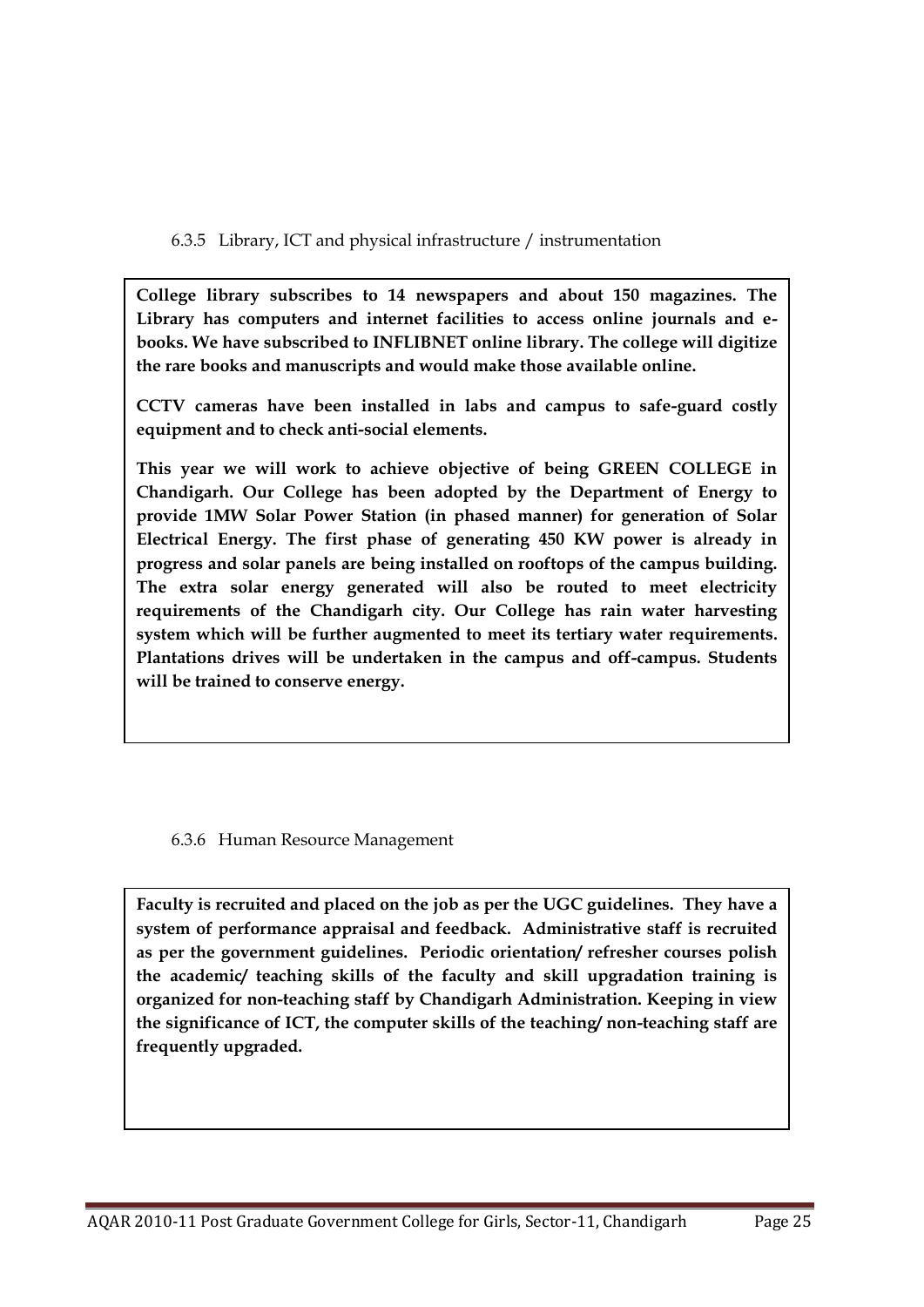6.3.7 Faculty and Staff recruitment

**Faculty is recruited by UPSC or on deputation from Punjab/Haryana/HP. Additionally, the UT administration recruits teachers on contract basis to meet the requirements of self-financing courses, add-on courses, existing courses and new courses. Faculty is highly competent and dedicated.** 

**The number of teachers is based on the estimated workload for the academic year. College already has 58 contractual faculty members recruited by the College Directorate, Department of Higher Education, UT Administration. This recruitment is as per UGC/Panjab University recruitment rules and guidelines.**

- **List of resource persons is prepared in the beginning of the session to meet the emergency requirements.**
- **Vacant posts are also filled on deputation form Panjab/Haryana/H.P.**
- **For fresh recruitment UT Administration sends the requirements to UPSC, and UPSC carries out fresh recruitments on the basis of UGC guidelines.**

6.3.8 Industry Interaction/ Collaboration

The Career Guidance and Placement Cell functions as a guidance mechanism for the **students to provide them knowledge about various career opportunities available for them as per their educational qualifications. A wide range of activities are organised throughout the year such as preparation for Group Discussion and Interview, guidance regarding CV preparation, expert lectures on Career Awareness, opportunities, personality development, etc. For this purpose experts from industries visit the institution to guide the students on these lines. Company executives and directors frequently visit the college to interact with the students to train them and recruit them.**

**Dr. Binoo Dogra, Vice Principal and HOD, Music Instrumental, has been deputed as Nodal Officer for contractual placement of teachers in performing arts in government schools of UT Chandigarh.**

**Ex-Students of the college as well as those doing post graduation in Music (I&V) and Dance are thereby placed in these schools.**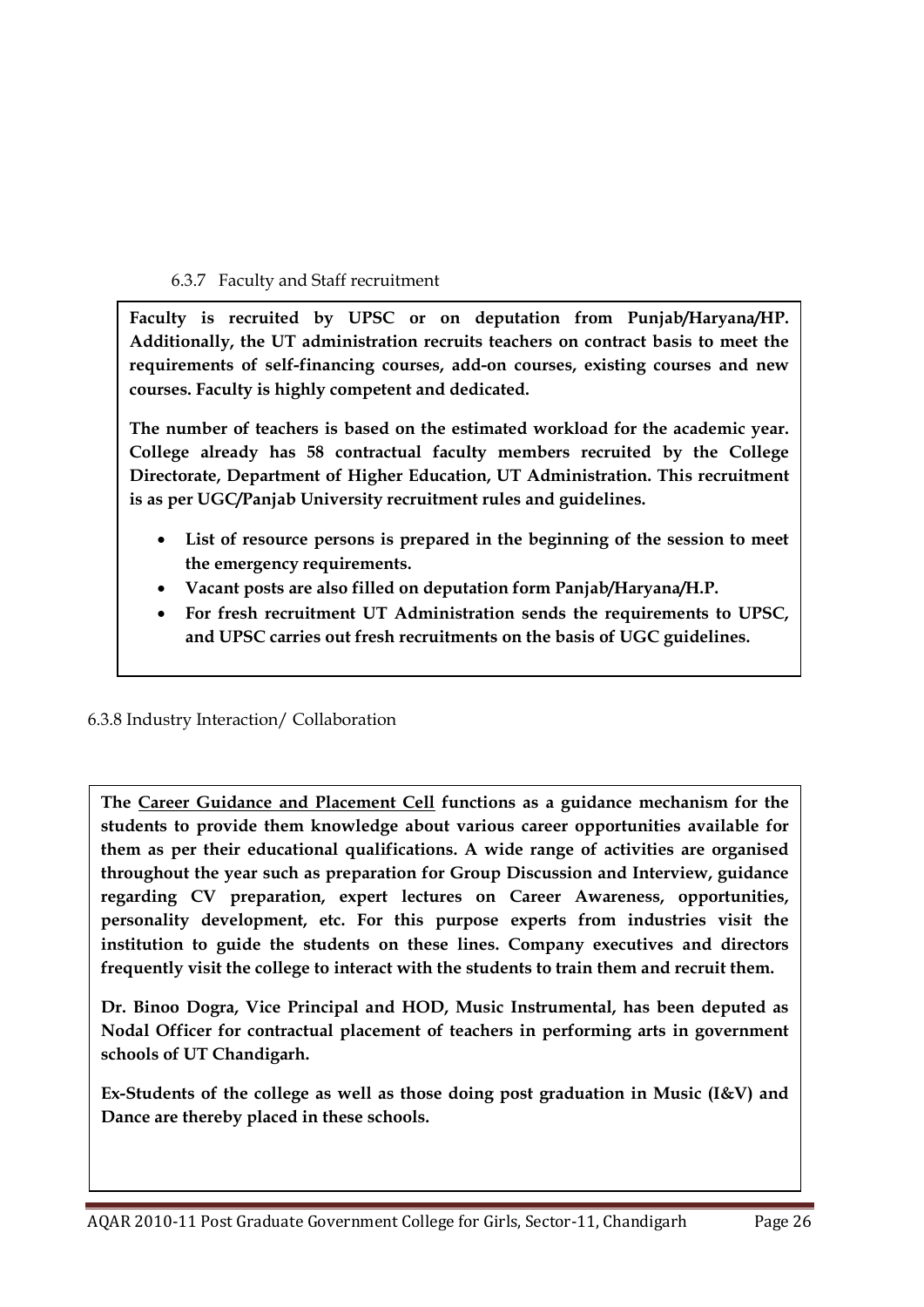#### 6.3.9 Admission of Students

**The college has earned the reputation of being the foremost institution in this part of the region. For admission process, the publicity is multi-pronged and well planned. The process is advertised in the news dailies and also put on the website of the college. The prospectus has ample information on admission-related topics such as:**

- **Range of Courses**
- **Process of Admission (with dates, time and venue for various courses)**
- **Eligibility and reservation criteria**
- **General and specific rules for day-scholars and hostel residents**
- **Faculty-related, Academic, Administrative and Financial aspects etc.**

**College admits students in under-graduate Arts and Science, and Post-Graduate stream through admission committees formed by the Principal. Students above 60% (cut-off marks) are admitted on merit basis.**

- **For B.Com and BCA admission is centralised**
- **P.G. Arts admission criteria is above 50%**
- **P.G. Science is on the basis of OCET**
- **College follows U.T. Administration's reservation policy for all classes with respect to various categories (SC, ST, OBC, Freedom Fighters, Kashmiri Migrants, differently-abled, single girl child etc.). The detailed criteria are prescribed in the prospects.**



6.7 Whether Academic and Administrative Audit (AAA) has been done?

| <b>Audit Type</b> |                  | External                 | <b>Internal</b> |           |
|-------------------|------------------|--------------------------|-----------------|-----------|
|                   | Yes/No<br>Agency |                          | Yes/No          | Authority |
| Academic          | No               | $\overline{\phantom{0}}$ | Yes             | Principal |
| Administrative    | No               |                          | Yes             | Principal |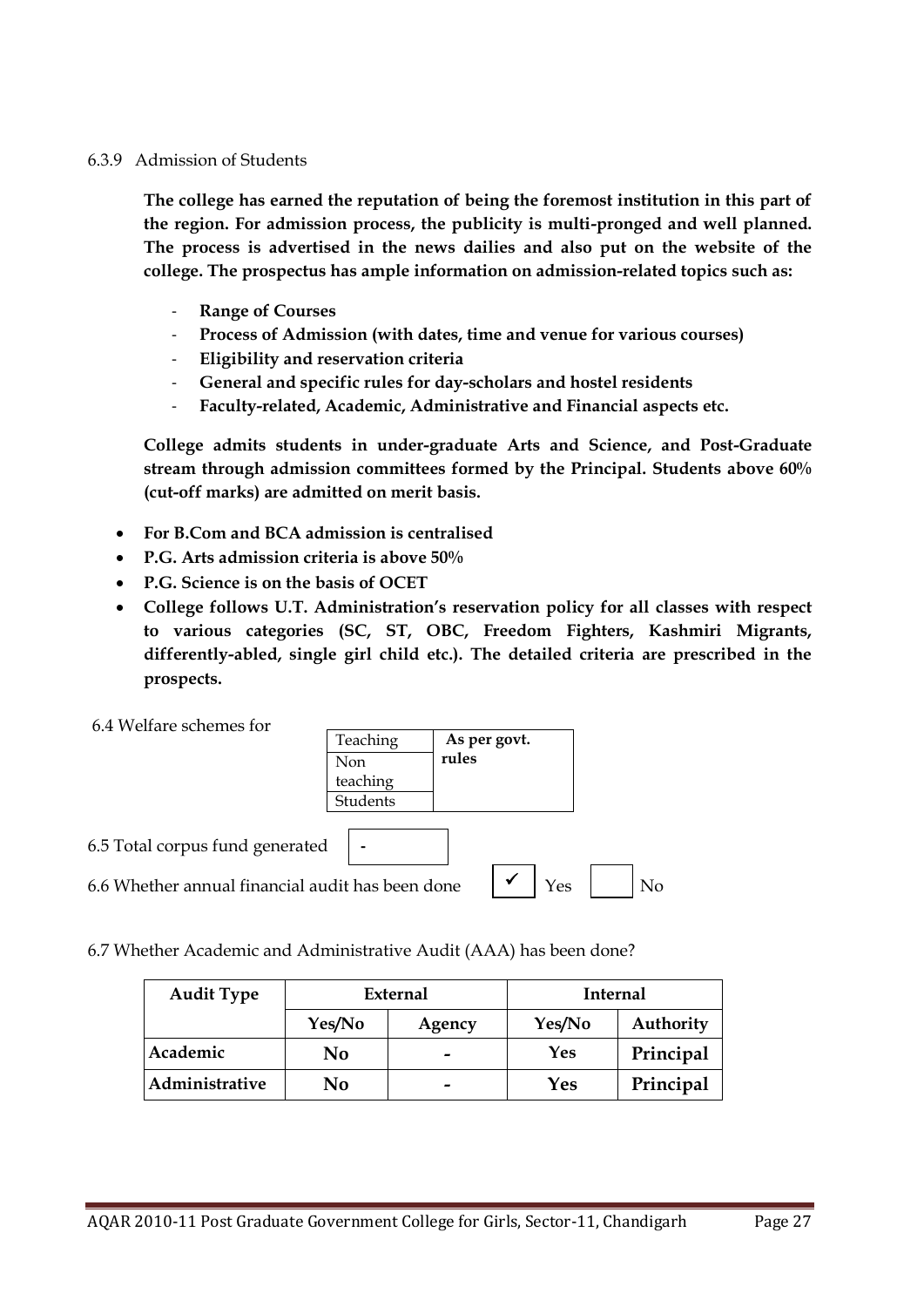6.8 Does the University/ Autonomous College declares results within 30 days?

| For UG Programmes | Yes                     |
|-------------------|-------------------------|
| For PG Programmes | No<br>Yes<br>$\sqrt{ }$ |

6.9 What efforts are made by the University/ Autonomous College for Examination Reforms?



6.10 What efforts are made by the University to promote autonomy in the affiliated/constituent colleges

**---**

6.11 Activities and support from the Alumni Association

**Annual Alumni Meet is organised**

6.12 Activities and support from the Parent – Teacher Association

**There is periodic interaction between faculty and parents, whereby feedback is reciprocated. Per se there is no Parent-Teacher Association.**

6.13 Development programmes for support staff

**It is a government college therefore all government welfare schemes are applicable to the employees.**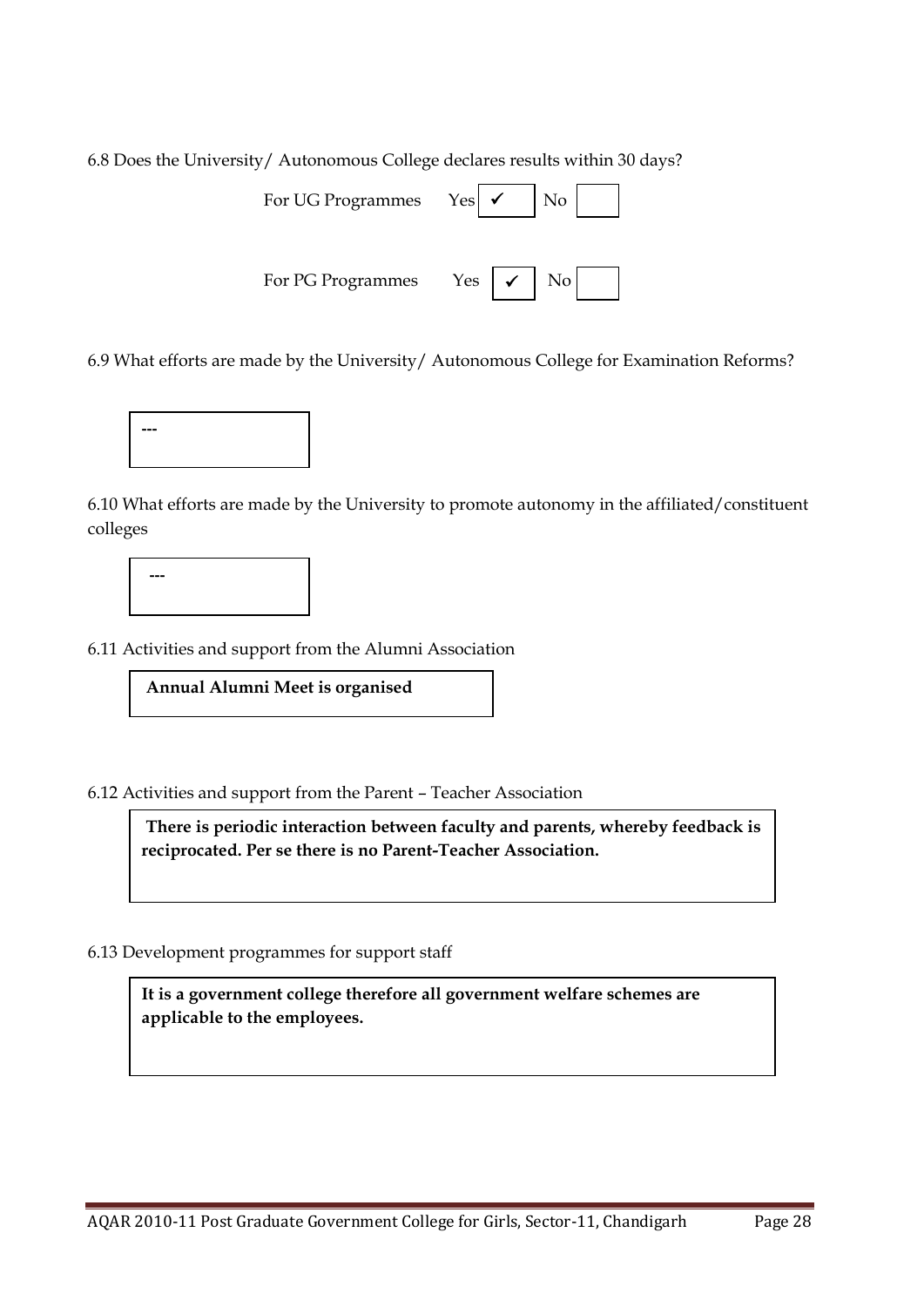6.14 Initiatives taken by the institution to make the campus eco-friendly

**Vanmahotsav was celebrated where in tree plantation drive was organized. Major days of significance like Rajiv Gandhi Akshay Urja Diwas, Earth Day, Ozone Day were celebrated to make the students aware of environment conservation and sensitize them to protect their surroundings. Anti cracker awareness campaign was launched to celebrate safe and pollution free Diwali. The students are regularly encouraged to switch off the fans/lights and water taps when not in use.**

**Criterion – VII**

## **7. Innovations and Best Practices**

7.1 Innovations introduced during this academic year which have created a positive impact on the functioning of the institution. Give details.

- **More use of audio visual aids for teaching**
- **Students were taken to agencies/ organisations so that they may get a practical view of the theoretical aspects of their course work**
- **Students were motivated to use their course content in a socially relevant manner. This was further augmented through the activities conducted by departmental societies.**
- 7.2 Provide the Action Taken Report (ATR) based on the plan of action decided upon at the beginning of the year

| Year    | <b>Plan of Action</b>                                               | Achievements                                                                                                                                                                   |
|---------|---------------------------------------------------------------------|--------------------------------------------------------------------------------------------------------------------------------------------------------------------------------|
| 2010-11 | • Smart class rooms<br><b>PPTs of course work to be</b><br>prepared | Well equipped smart class<br>$\bullet$<br>rooms<br>Computer skill upgradation<br>$\bullet$<br>workshops for faculty<br>Workshops relating to day<br>$\bullet$<br>to day issues |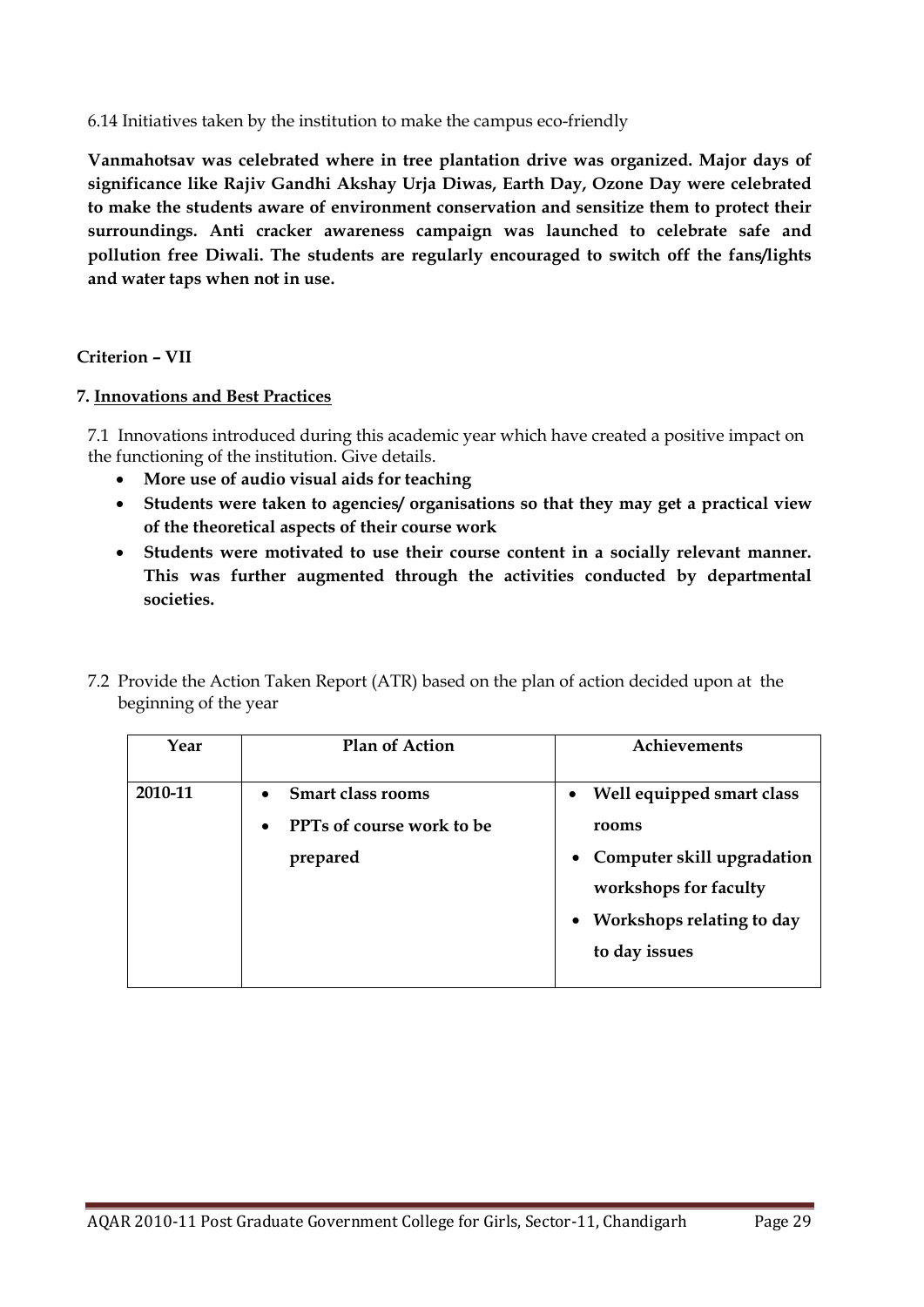7.3 Give two Best Practices of the institution *(please see the format in the NAAC Self-study Manuals)*

# **FIRST BEST PRACTICE**

# **1.** Title of the Practice: **WATER AND WASTE MANAGEMENT**

# **2. Goal**

Environment and nature have been the main sufferers of the contemporary trends, lifestyles/habits and lack of concern. Resultantly wastage of natural resources, non-utilization of organic waste, insanitation have been the socially damaging outputs. The college realizes its responsibility and hence at its own level has tried to create structures that can serve as ecofriendly tools of waste and water management.

For the purpose of conserving water and artificial recharge of groundwater, the **Rain Water Harvesting** system is set up in the college campus. Instead of allowing rainwater to go waste, by channelizing it into surface streams, every drop of rain water that falls can be conserved by rainwater harvesting and the groundwater recharged so that problems like declining water levels, failures of wells/tube-wells, deterioration in ground water quality, saline water for drinking can be overcome. Roof top rain water harvesting for recharging ground water reservoir is hence a feasible process.

 The college has a lot of greenery ranging from herbs, shrubs to large trees and hence a lot of leaves keep on falling perennially. Coupled with it is the waste generated from fruit/juice shop and the messes of three hostels. This organic/plant based-material was going waste and therefore **Project Vermi-composting** was started in College to convert organic matter into nutrient-rich humus using worms and microorganisms. The manufactured compost is now being used in the college gardens. It is proposed that in the years to come when the compost output increases, it can be sold and additional income generated for continuous betterment of the system.

# **3. The Context**

The principle of collecting and using precipitation from a catchment's surface is called rain water harvesting. Artificial recharge to ground water is a process by which the ground water reservoir is augmented at a rate exceeding than obtaining under natural conditions or replenishment. Any man-made scheme or facility that adds water to an aquifer may be considered to be an artificial recharge system. There are two main techniques of rain water harvesting: Storage of rainwater on surface for future use, and Recharge to ground water. As ground water level in most areas of Chandigarh mainly in northern sectors is declining at a rate of about 10 cm to 80 cm per year because the northern sectors are older and more tube-wells are still being used for water supply. Besides, north Chandigarh gets lesser area for extraction of water while the area available to the south is much more. This is because water moves southwards, away from elevated areas.

Solid waste management is a big problem in India these days. This waste can be biodegradable and non-biodegradable. The best way to get rid of the solid waste is 3Rs- Reduce, Reuse and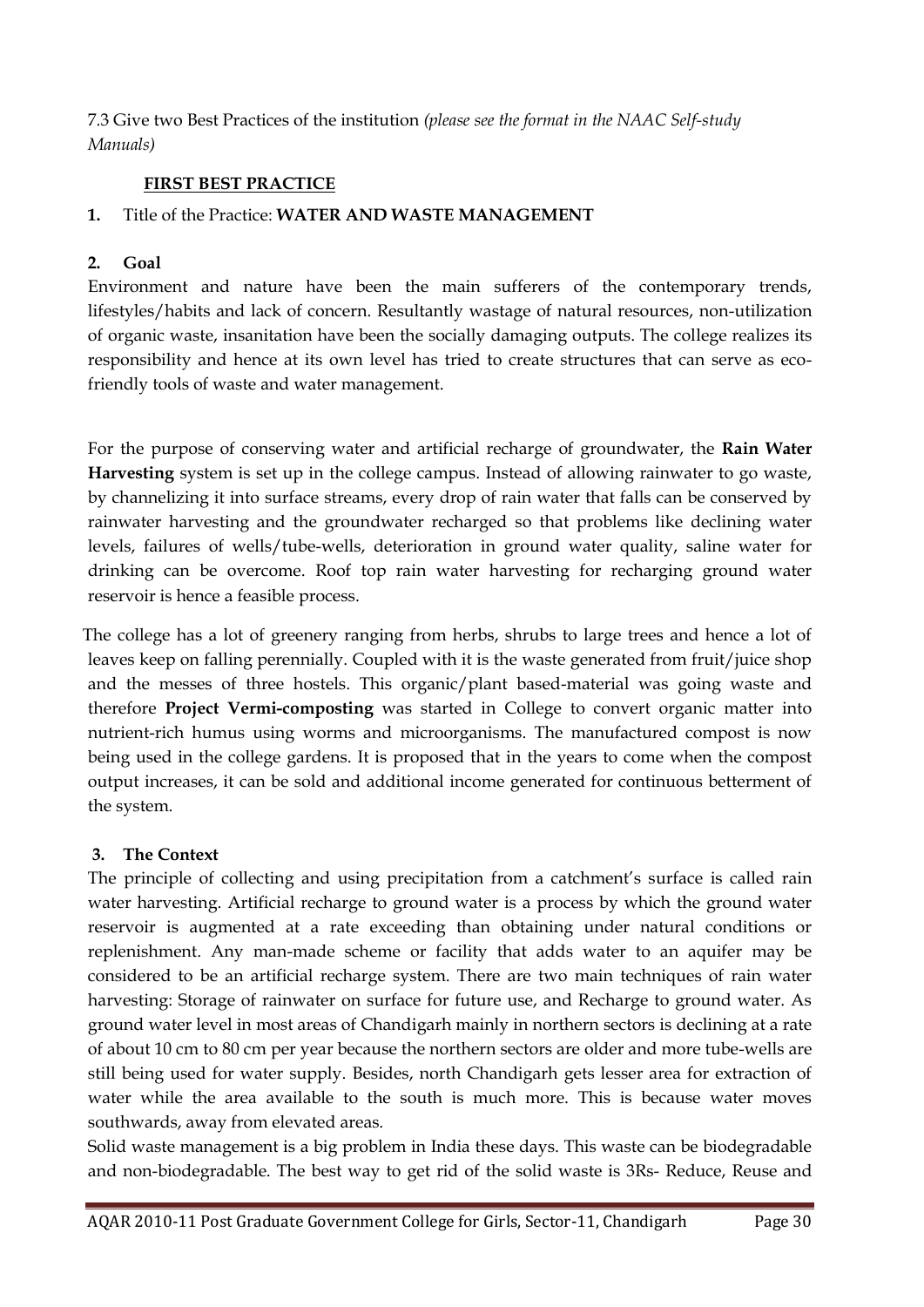Recycle. Biodegradable solid waste can be reused by the process of composting and vermicomposting. In our College biodegradable solid waste is generated in large amount from different sources such as college canteen, juice bar, hostels and Home Science department. To get rid of these wastes and to provide manure for the college gardens this project was started in College.

# **4. The Practice**

Central Ground Water Board, North-Western Region had taken up the some artificial recharge projects in UT Chandigarh under various centrally assisted schemes. These projects were executed by various agencies of Chandigarh Administration and Municipal Corporation. One of these is artificial recharge to ground water for our college with a sanction of Rs.3,75,000/-.

The present rain water harvesting system has three components – Catchment, Conveyance and storage. Catchment area is Rooftops because of the large coefficient of run-off generated from them and the relatively less likelihood of their contamination. Conveyance systems are rainwater gutters and rainwater down pipes. 22 trapping units have been installed near building of Departments of Geography, Botany and all around the Computer Application department for roof-top harvesting of rain water. Rain water from these units is sent to filtration tank (containing sand and gravel particles) and then to bore well for recharge of groundwater.

Underground vermicomposting is going on in our College by way of making four pits of dimensions10'x3'x2' in the botanical garden. The area is shaded by a fiber shed and concrete boundary is made around pits to prevent flooding. Following is the methodology used for vermicomposting in the college:

- I. **Purchase of worms for vermicomposting:** The best types of worms to use in a vermicomposting operation are red wigglers (*Eisenia Foetida*). The earthworms that are typically found in outdoor soil don't break down materials aggressively enough for indoor composting. Nearly 500g worms are purchased from Environment Department of Chandigarh.
- II. **Preparation of the worm bedding:** The bedding is the material that the worms live in. It is made from any carbon-rich organic matter, and newspaper works as the best medium.
- III. **Moisten the bedding:** Worms can only live in a moist environment, so some water is poured directly on bedding.
- IV. **Addition of some soil and dung slurry to the bedding:** In addition to the bedding, a handful of soil and cow-dung slurry is added. The soil provides "grit" for the worms, which helps them digest food scraps. The dung slurry adds microorganisms into the worm pit that in turn helps in decomposition.
- V. **Addition of the worms to the vermicompost pit:** Worms are added by scattering them onto the bedding.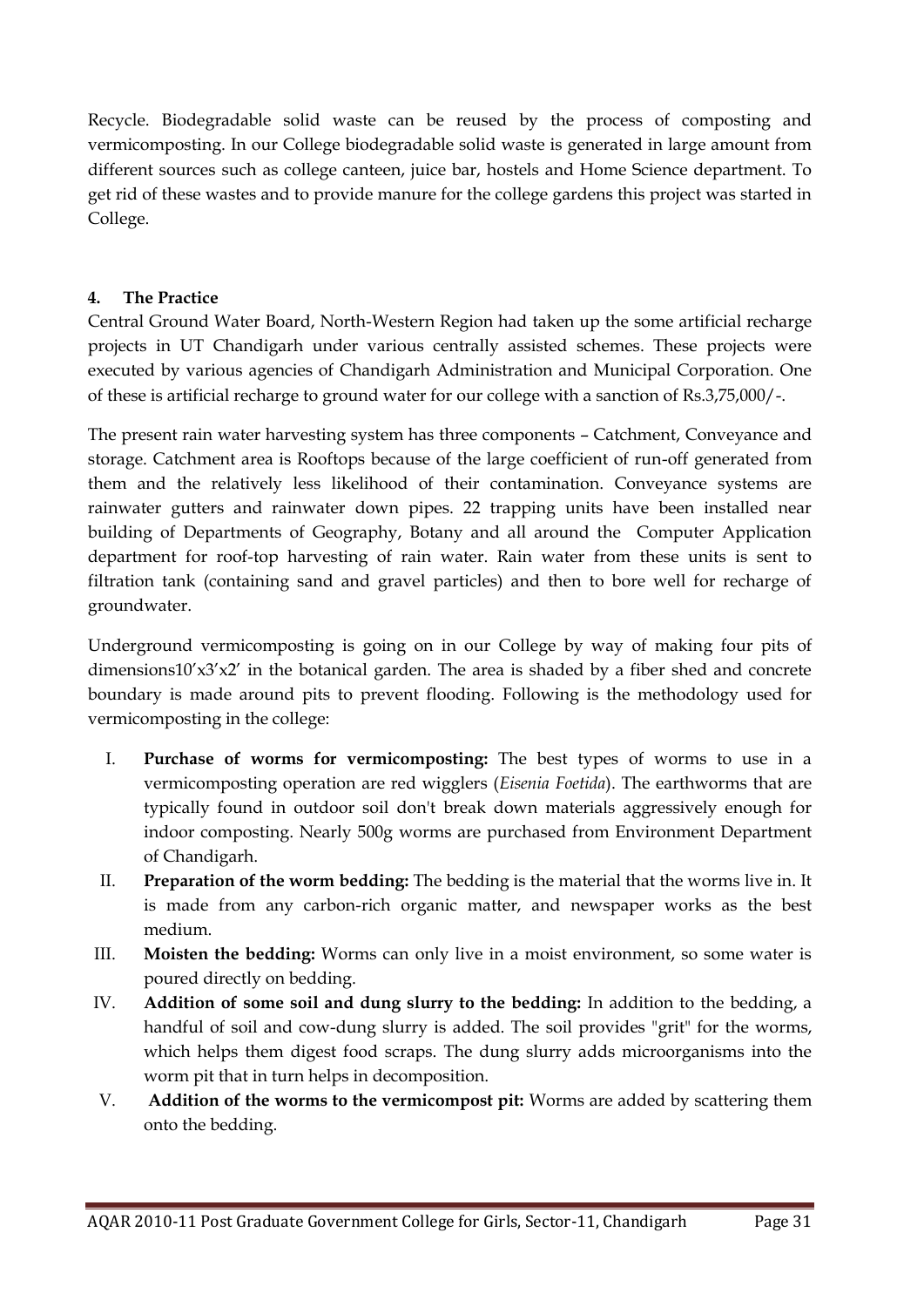- VI. **Addition of leaf litter and biodegradable waste to the pit:** Leaf litter and biodegradable waste are added to the pit. The pit is covered by jute or hessian cloth to block any light. It helps to prevent fruit flies and birds from appearing.
- VII. **Removal of the worms when the compost is done:** After the worms digest wastes, the produce is called "castings". These castings, which look like dark black threads, show completed vermicompost. When plenty of castings are present, it is ready to harvest the vermicompost. Then Covering is removed and the worms move to the bottom of the pit in a clump to escape the light.
- VIII. **Harvesting of vermicompost:** The completed compost is removed from upper layer, sieved, dried and stored for later use.
- IX. **Replacing the bedding and re-introducing the worms:** A fresh bedding is provided to worms after harvesting the compost.
- **5. Evidence of Success** 
	- Improvement in infiltration and reduction in run-off
	- Improvement in groundwater levels and yields
	- Reduced strain on Special Municipal Corporation water supply
	- Improvement in groundwater quality
	- Prevention of flooding in botanical garden (low lying area) and nearby areas

Vermicompost is used in botanical garden, Solace garden and herbal garden of the college and it has provided following benefits:

Soil

- Improved soil aeration
- Enriched soil with micro-organisms
- Improved water holding capacity

Plant growth

- Enhanced germination, plant growth, and yield
- Improved root growth and structure Economic
- Bio-wastes conversion has reduced waste generation
- Low capital investment and relatively simple technology Environmental
- Production has reduced greenhouse gas emissions such as methane and nitric oxide

Both these systems have added a lot to the knowledge of the staff as well as the students as they can see the practical application of water-management and waste-management. It is also noteworthy that officials from other institutions have paid visits to the college to see the working of both the set-ups so that they too can replicate the same on their part for evident benefits.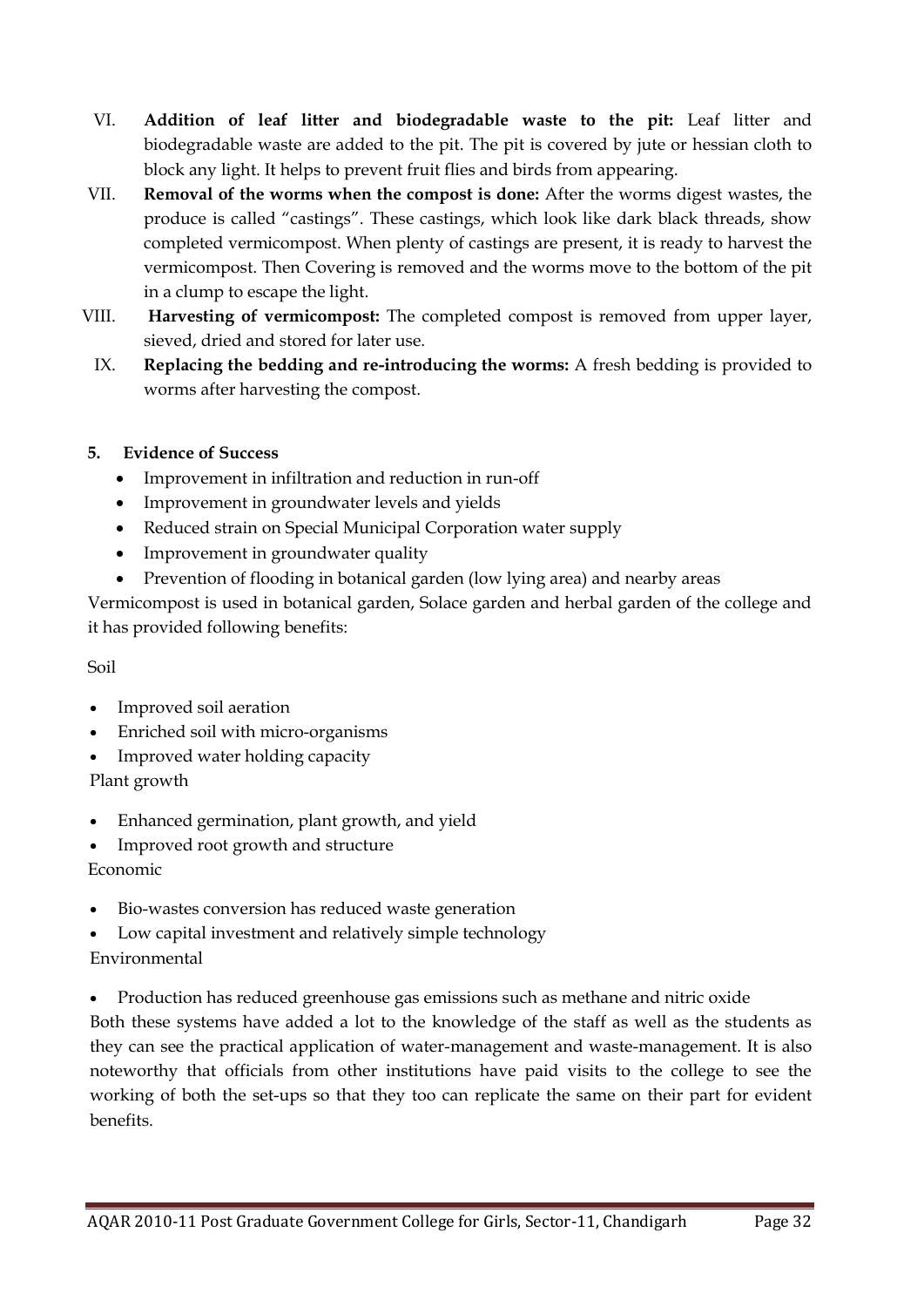# **6. Problems Encountered and Resources Required**

There is a problem of clogging of various rain water trap units by silt and leaf litter which requires regular care and cleaning. For this the requirement of attendant for the same has been submitted to the concerned authorities.

Smells: When decomposition becomes anaerobic from excess feedstock added to the pit in wet conditions, or layers of food waste have become too deep, the pit begins to smell like ammonia.

Moisture: Sometimes excess waste water results in dying of worms.

Pest species: Pests such as rodents and flies are attracted by large amounts of kitchen waste, particularly meat. In warm weather, fruit and vinegar flies breed in the pit if fruit and vegetable waste is left somewhat uncovered with bedding.

Worms escaping: Worms try to leave the pit when first introduced, or often after a rainstorm when outside humidity is high.

Nutrient levels: Because the present system uses a varied mix of feed-stocks, the nitrogen, potassium and phosphorus content of the resulting in inconsistent vermicompost.

To avoid these problems there is requirement of an attendant, and requisition for the same has been submitted to the concerned authorities.

# **SECOND BEST PRACTICE**

# **1. Title of the Practice: INSTITUTIONAL SOCIAL RESPONSIBILITY**

# **2. Goal**

The institutions of today have a wider role to play, not limiting themselves merely to the academic/research domain, rather performing community-oriented socially responsible tasks that can make an identifiable change and contribute to welfare and national development. The college aims at awareness generation on pertinent issues of concern and relevance and to sensitize the masses on questions that relate to them. The youth of today, especially the girls can play a more far-reaching role keeping in view their natural gifts of sensitivity, compassion and empathy. It is therefore the primary aim of the college not to merely shape and polish the academic skills of the students but to provide education coupled with co-curricular activities in a way that leads to their holistic development. The college aims at shaping the students as ambassadors of transformation and agents of the much-needed change. It is being increasingly felt that the last decade has seen certain more prominent aspects that need immediate yet compassionate attention and hence the institution identified such spheres and undertook activities in a manner that would involve the students. This effort shall also develop their organizational skills and orient them towards a more humane approach.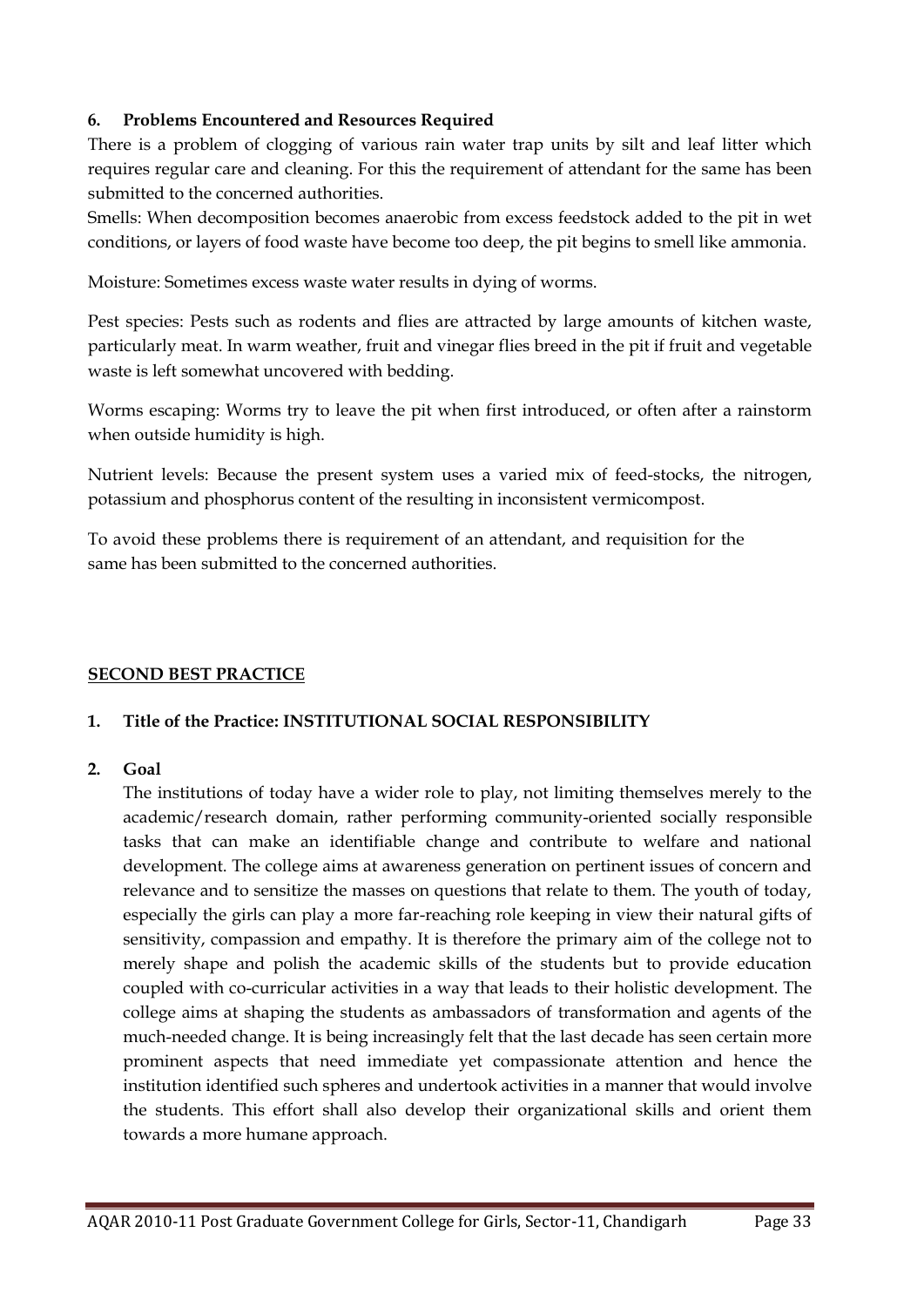## **3. The Context**

The identification of the core areas that needed to be dealt with sincere attention was indeed an arduous task. The initiative of the Chandigarh Administration in this regard was of great support. Protection and conservation of environment is one of the major global concerns and the college wants to contribute in the efforts towards sustainable development. Increase in traffic violations and the resultant proneness to accidents was one such challenging concern. Growing menace of drug-addiction is a pronounced threat due to which the potential, talent and capabilities of the youth are being wasted. The awareness of HIV/AIDS and Cancer is another area of grave concern that needs to be addressed. Insensitivity towards women issues and gender-discrimination is posing a severe threat to the projection of a balanced society. Sanitation, health and hygiene are the vital elements that are to be taken care of, irrespective of the section or strata of the society. These sensitive areas were hence identified to be dealt with so that their upcoming challenges can be nailed. The college caters to students from Chandigarh, Punjab, Haryana, Himachal Pradesh, Jammu and Kashmir, Uttarakhand, Manipur etc. They can therefore serve as suitable means in this effort and make the implementation an ongoing process even after their college-terms.

## **4. The Practice**

The college has formed societies in the identified areas: Prakriti, Road Safety and Traffic Awareness, Drug-De addiction, Gender Equity, Health and Hygiene, Red Ribbon Club, Cancer Awareness, Blood Donation. The student volunteers work throughout the year, under the guidance of teacher-incharges and engage in a wide variety of activities. The main thrust is on community-oriented actions. Awareness-generation campaigns are carried out by way of rallies, human-chains, candle-marches, helmet rallies, anti-cracker and green Diwali drives. The volunteers perform *Nukkad Nataks* (street plays) at strategic locations so that a wide section of the society can be covered. The venue and time of the performance is so chosen that a maximum gathering can be sensitized. Interaction with citizens helps in collection of opinions/views/ideas/problems on sensitive issues.

 NSS is another effective component whose volunteers are involved in multifarious activities ranging from cleanliness drives to awareness-generation activities. It is noteworthy that the college has adopted a village *Khudda Jassu.* The volunteers of NSS and those of other societies as well, periodically visit the village, interact with the residents and make them aware of the day to day issues of significance like health, child care, sanitation, drug deaddiction, environment, women's rights, cancer, HIV etc. Visits to old-age homes are also an important feature whereby the students interact and help the senior citizens after listening to their problems. The Blood Donation Society of the college collaborates with PGI, GMCH or other bodies, and organizes camps wherein students and teaching/nonteaching member of the college donate for a noble cause. Volunteers of *Hum Hain* conduct an event 'Joy of Giving', wherein clothes and household material is collected from the staff and students which is donated to the needy, under-privileged and destitute.

Special days like Earth Day, Ozone Day are celebrated in a way that they make the students aware about the growing significance of the component of environmental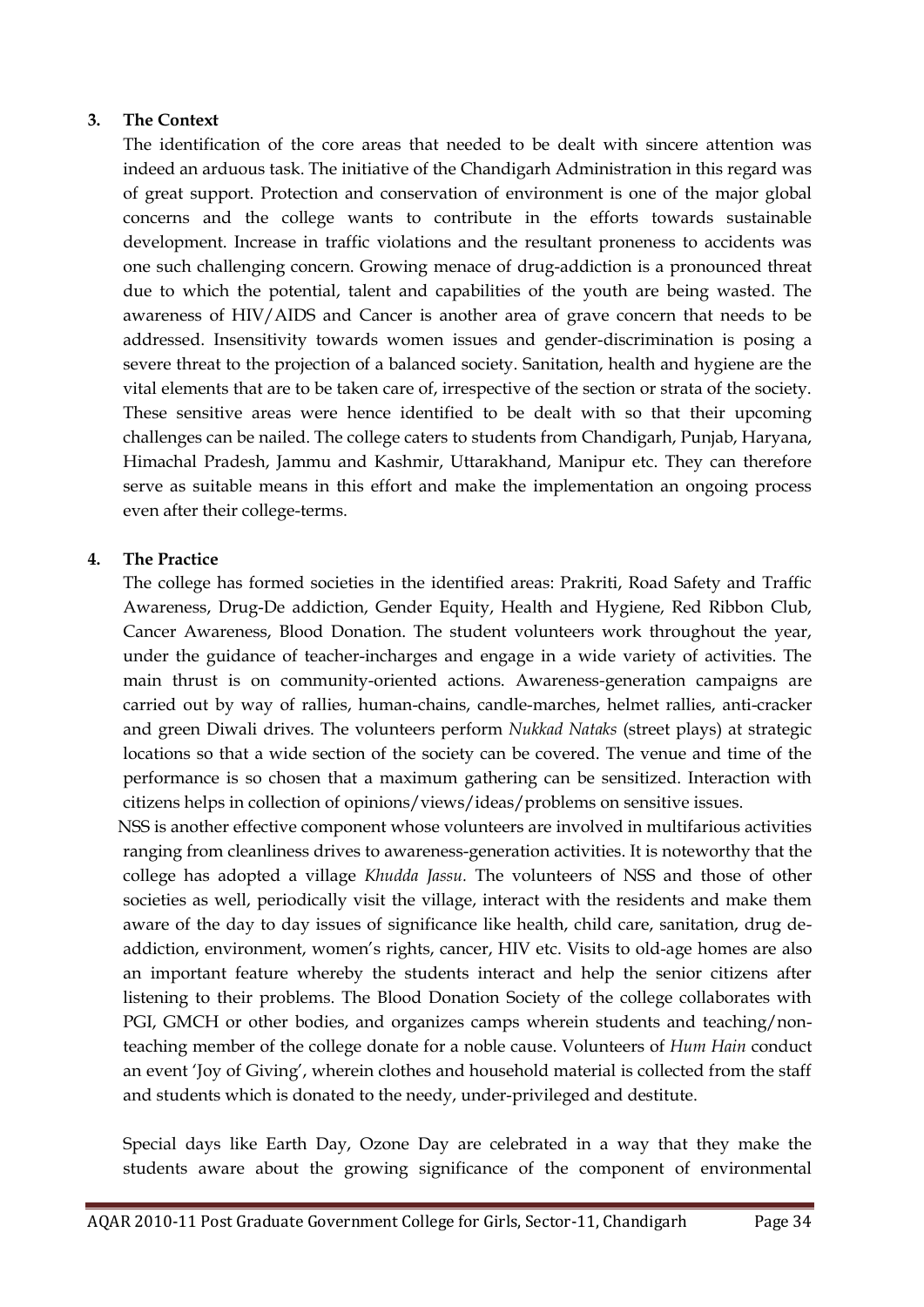protection. This is operationalized through competitions (declamation, paper-reading, rangoli, best out of waste, slogan-writing), marches/rallies etc. Vanmahotsav is celebrated wherein a wide variety of trees/shrubs are planted and distributed.

Special Olympics is an instrument that infuses motivation and a feeling of selfdependence among the differently-able. The student-volunteers assist such persons during the conduct of the Special Olympics and play a very supportive role for this section of the society.

# **5. Evidence of Success**

It is identifiable that students have developed organizational skills and their communication/interactive skills have improved to a great extent. They have started taking initiative for conduction of events/activities. There is a growing realization on their part that the sectors identified for creating mass-awareness are the most strategic ones; and it is only their own enterprise that can lead to a constructive change. The material and clothing collected has helped a lot of needy persons. The endeavor of these students has motivated others as well, and participation in community-centric activities has witnessed an upward trend. The students of the college strive hard to keep their surroundings clean and have stopped littering. From the community, especially from the residents of the adopted village *Khudda Jassu* the students have received accolades.

A wide coverage of all such activities/events in the media is further a corroboration of the success of all the efforts.

# **6. Problems Encountered and Resources Required**

During the initial stages of community-centric activities, there was an apprehension that taking girls off-campus may be risky. However this was soon got rid of as the residents of the city were very forthcoming in accepting their presentations and learning from them. The institution being governmental, paucity of funds inhibits some big events. It is hoped that the positive and constructive results shall definitely open up more and better funding avenues in the days to come. The institution wishes to take the students for awareness generation activities out of the city too, but lack of means of conveyance of our own, inhibits this proposal.

Most of the financial support for construction/renovation was provided by the Chandigarh Administration. For other activities, staff and students take funding from college funds like A-Fund and manage material resources, though there utilization is done very economically. Many times waste material is also made optimum and constructive use of for conduction of events.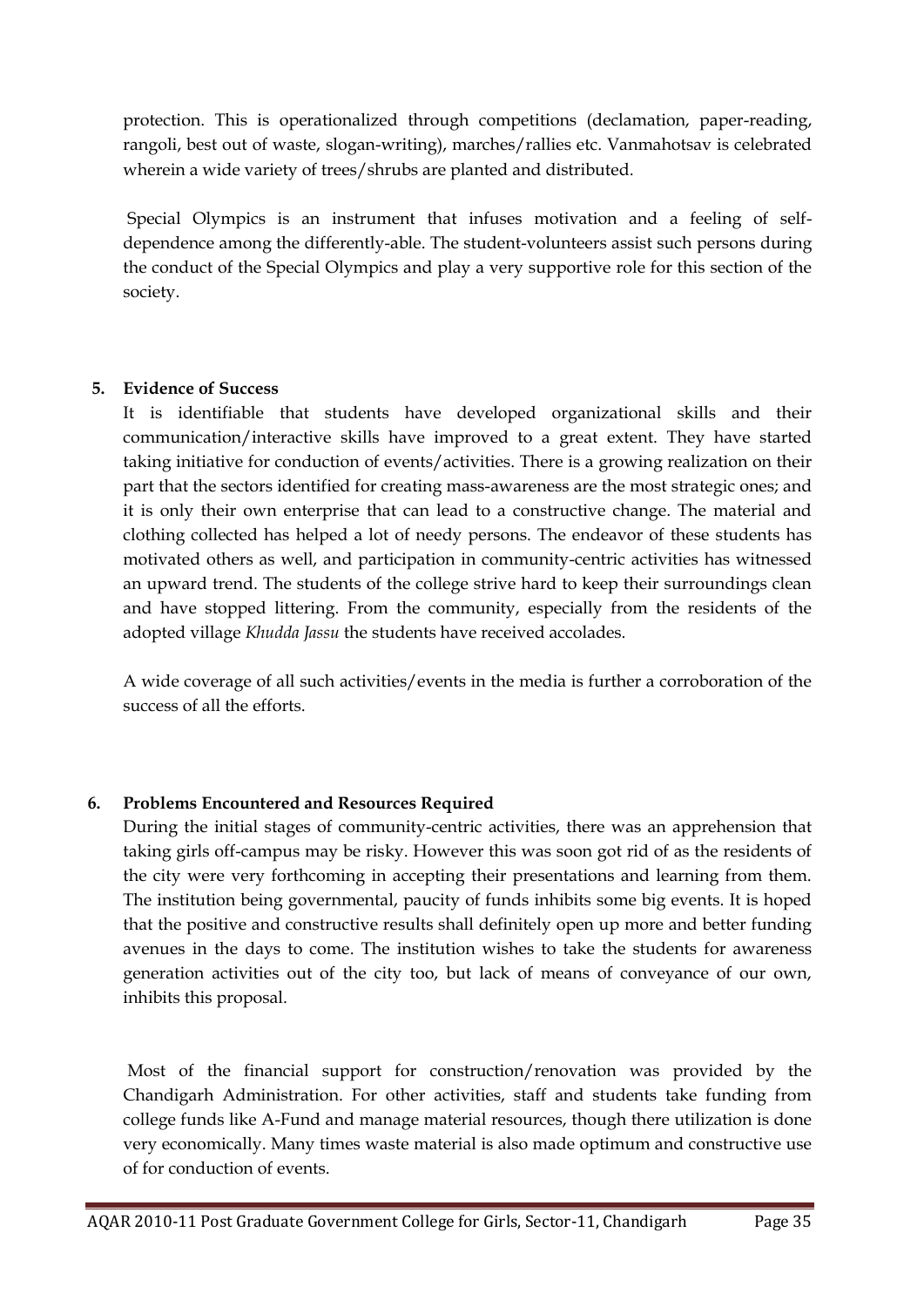7.4 Contribution to environmental awareness / protection

- **Prakriti, the environment society is a registered society**
- **Tree Plantation drives and environment awareness generation campaigns are a regular feature**
- **Akshay Urja Diwas, Ozone Day celebrated for sensitization**
- **Poster making, rangoli competitions on related themes to motivate the students**
- **Rain water harvesting**

7.5 Whether environmental audit was conducted? Yes  $\mathrm{No} \mid \checkmark$ 

7.6 Any other relevant information the institution wishes to add. (for example SWOT Analysis)

# **Strengths:**

- One of the oldest (established in 1956) and reputed Institution of the region.
- All girls' institution in sync with Government's policy of women empowerment.
- The college boasts of a sprawling 44 acre campus with a total constructed area of 58116 sq.mt.
- 15 lush green lawns with pergolas and 4000 shady trees and bowers.
- Excellent Infrastructure; spacious ventilated classrooms, 'Smart' classrooms, gymnasium, well-equipped science, computer and language laboratories, seminar rooms and auditorium provide the infrastructural support.
- The amply spacious playgrounds cater to all the necessities of all the field events and games as well as an indoor Badminton Court.
- The college has three gardens; Botanical Garden, Herbal Garden and a Solace Garden There is also a Green House for nurturing specific plant.
- Vermi-Composting project has been in use to fertilise the plants in the campus.
- The college has three Hostel-blocks for 600 resident students catering to the needs of the neighbouring states as well from central and eastern states.
- The college has qualified and dedicated teaching faculty. More than 50% possess Doctoral degrees.
- Wide range of courses offered; 27 Pass Course subjects in Humanities, 14 Honours Subjects, B.Com(Pass Course and Honours), BCA, BSc (Medical, Non-Medical & Computer Science), 10 Post Graduate Courses in Humanities and Sciences, and Job Oriented Add-On courses.
- Well Stocked library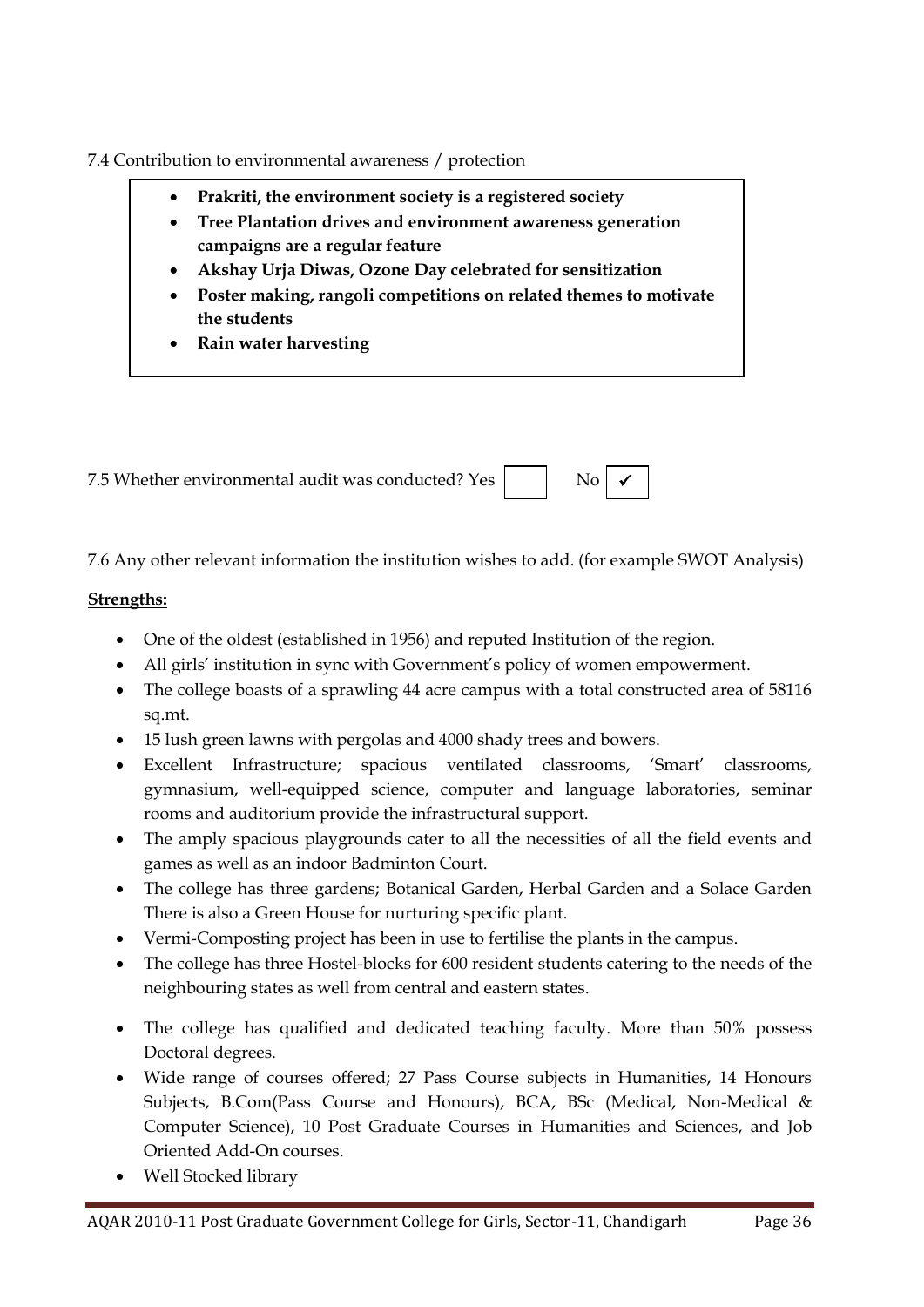- Cordial teacher-taught relationship
- **Excellent Results**; a large number of University Positions are held by our students.
- **Career Guidance and Placements Cell**: The Cell functions as a guidance mechanism for the students to provide them knowledge about various career opportunities available for them as per their educational qualifications. A wide range of activities are organised throughout the year such as preparation for Group Discussion and Interview, guidance regarding CV preparation, expert lectures on Career Awareness, personality development, etc.
- **Co-curricular activities**: It is noteworthy that the students excel not only in the academic field but also in the arena of co-curricular activities. Their participation and success in various events and activities is glorious.
	- **Community Outreach through Societies**: Holistic development of students and community out-reach through their participation in various Clubs and Societies with an aim to make them better citizens, such as: Drug De-addiction Society, Gender Equity Society, Best out of Waste Society, Community Hygiene and Sanitation Society, Heritage Society, Traffic Awareness and Road Safety Society, AIDS Awareness and Public Health Society, Cancer Awareness Society, 'Prakriti'- Environment Society, 'Epiphany'-Literary Society, Commerce Society, 'Kala Srijan'-Fine Arts Society, 'Rasayanika'-Chemistry Society, 'TechZeal'- Computer Applications Society, 'Jeevansh'- Zoology Society, 'Green Thumbs'-Botany Society, 'Galaxy'-Physics Society, 'Globus'-Geography Society, 'Psychovision'-Psychology Society, 'Prashaasnika'-Public Administration and Political Science Society,
	- **Low Fee Structure and scholarships**
	- **Sahyog:** A fund wherein donations are given generously by the college staff. This fund is used for assisting the needy students for payment of fee and purchase of books and stationery.
	- **Well-placed Alumni:** The College boasts of well-placed alumni in diverse fields like civil service, judiciary, police, corporate sector, medicine, technology and research, engineering, business, media, politics and entertainment etc.

# **Weaknesses:**

- Inadequate permanent staff
- Inadequate trained support staff
- High Teacher Student Ratio: In humanities, there is high teacher student ratio which in certain subjects is as high as 1:100.
- Less interaction with industry as it is not mandatory as per university curriculum.
- Inadequate research facilities for the faculty.
- No faculty Exchange programs under Government policy.
- Lack of autonomy resulting in administrative delays.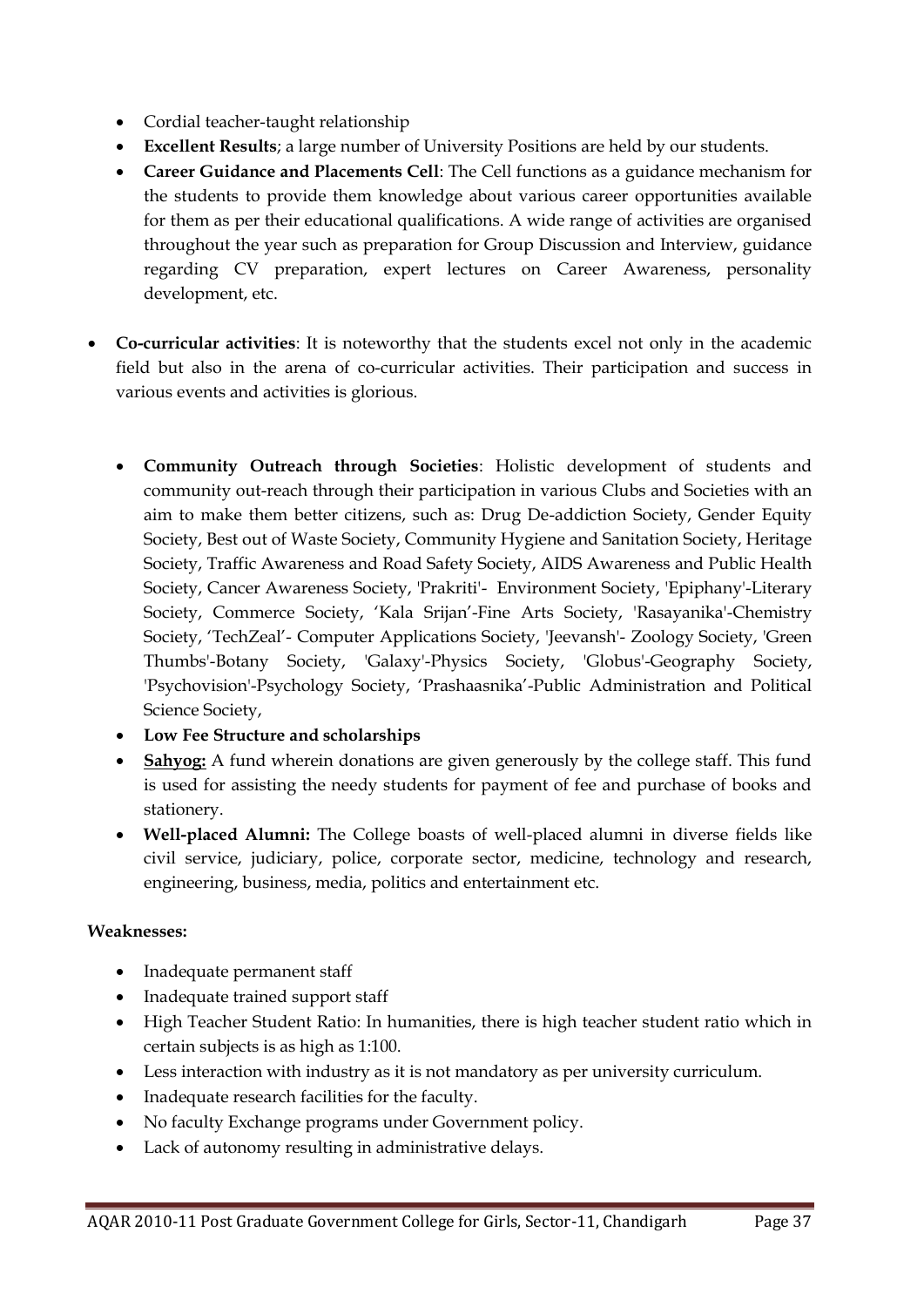• Insufficient rooms/labs to start new courses. Though a new Teaching Block is planned for the college, but the work hasn't been started due to administrative procedures.

# **Opportunities:**

- New job oriented courses as per the demands of the market.
- Research Faculty Centre is in the process of establishment for the staff and PG students.
- Faculty Development Centre for enhancing the skills of the faculty.
- Involvement of faculty in re-structuring the curriculum according to requirements of industry, as many teachers are members of Board of Studies of Panjab University.
- Strengthening of Library
- Availability of reputed Companies and Industries in both Public and Private Sectors to enhance industry-student interaction, practical exposure and employability of students.

# **Threats**

- Competition due to mushrooming of private universities, professional institutes, technical institutes and private colleges.
- Declining interest of students in traditional courses due to distance learning programs.
- Inadequate faculty.

# 8. **Plans of institution for next year**

- **More interaction of students with scholars of eminence**
- **Field visits of science students to institutes of repute**
- **Focus on sensitisation of present generation on relevant social issues and making them community oriented in their approach**
- **Purchase of lab equipment**
- **Installation of CCTV cameras in campus**
- **Construction of ramps for physically challenged students**
- **Provision of Faculty Research Centre**
- **Proposal to start PG in English**
- **Upgradation of Career Oriented Courses**

*Name Ms. Shashi Joshi Name Ms. Achila Dogra*

*Signature of the Coordinator, IQAC Signature of the Chairperson, IQAC*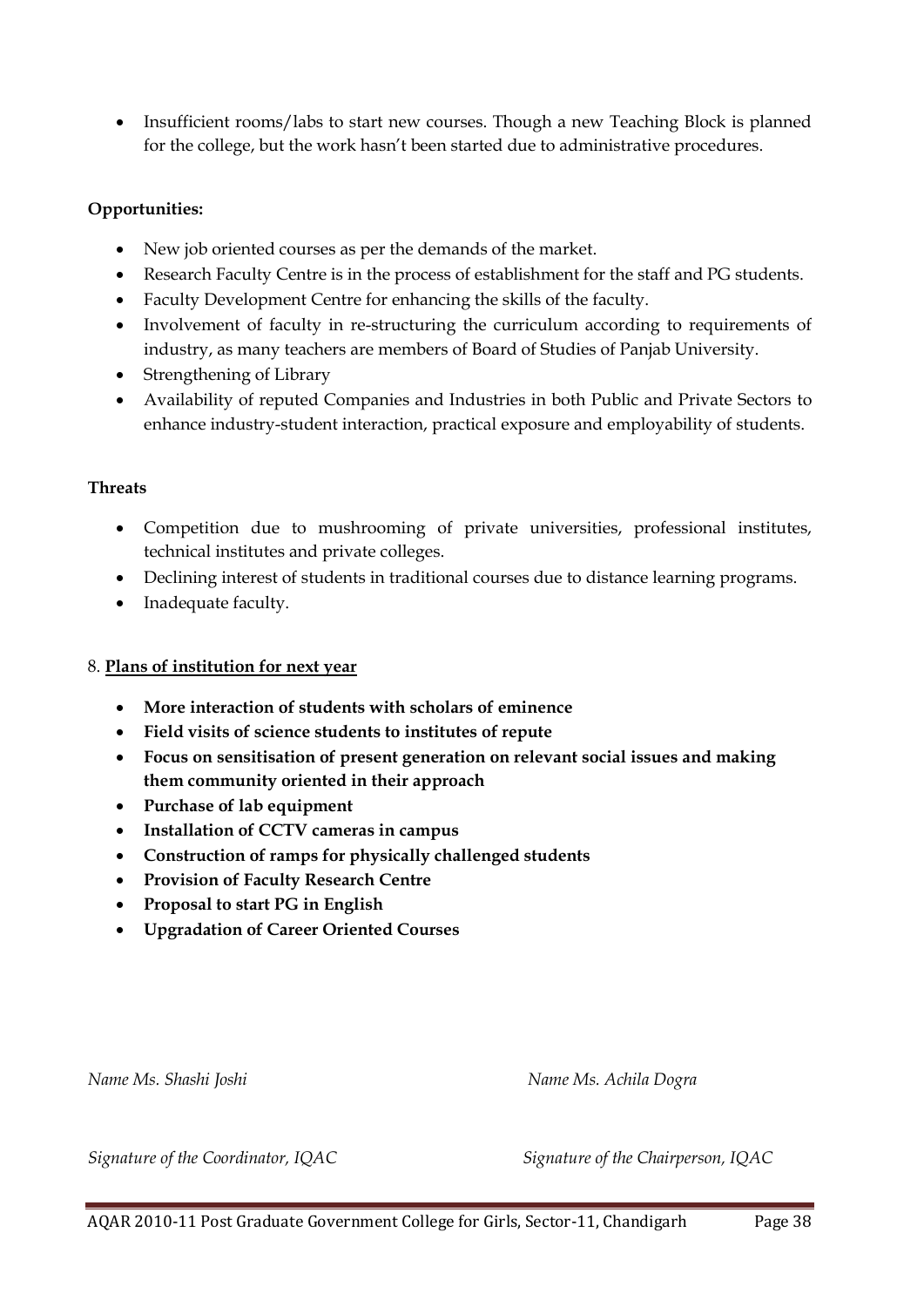## **Annexure I**

# **Panjab University, Chandigarh**

# **Schedule for the Academic Calendar for the Panjab University affiliated colleges (Arts, Science &Commerce) having Annual system of Examination for the session 2010-11:**

|                 | <b>Summer Vacation</b>        | 24-05-10       | to | $01 - 07 - 10$ | $(39 \text{ days})$ |
|-----------------|-------------------------------|----------------|----|----------------|---------------------|
|                 |                               | Monday         |    | Thursday       |                     |
|                 | Academic Calendar             |                |    |                |                     |
|                 |                               |                |    |                |                     |
| College open on |                               | $02 - 07 - 10$ |    |                |                     |
|                 |                               | Friday         |    |                |                     |
|                 |                               |                |    |                |                     |
|                 | <b>Admission Schedule</b>     |                |    |                |                     |
|                 |                               |                |    |                |                     |
| (I)             | Normal Admission              | 05-07-10       | to | 15-07-10       |                     |
|                 | for on going and              | Monday         |    | Thursday       |                     |
|                 | new classes(except for those  |                |    |                |                     |
|                 | classes in which admission is |                |    |                |                     |
|                 | through CET)                  |                |    |                |                     |
| (II)            | Late admission                | 16-07-10       | to | 29-07-10       |                     |
|                 | (for on going and new         | Friday         |    | Thursday       |                     |
|                 | classes) to be allowed        |                |    |                |                     |
|                 | by the Principal of           |                |    |                |                     |
|                 | the College with late fee     |                |    |                |                     |
|                 | of Rs. 300/-per student       |                |    |                |                     |
| (III)           | Teaching starts               |                |    |                |                     |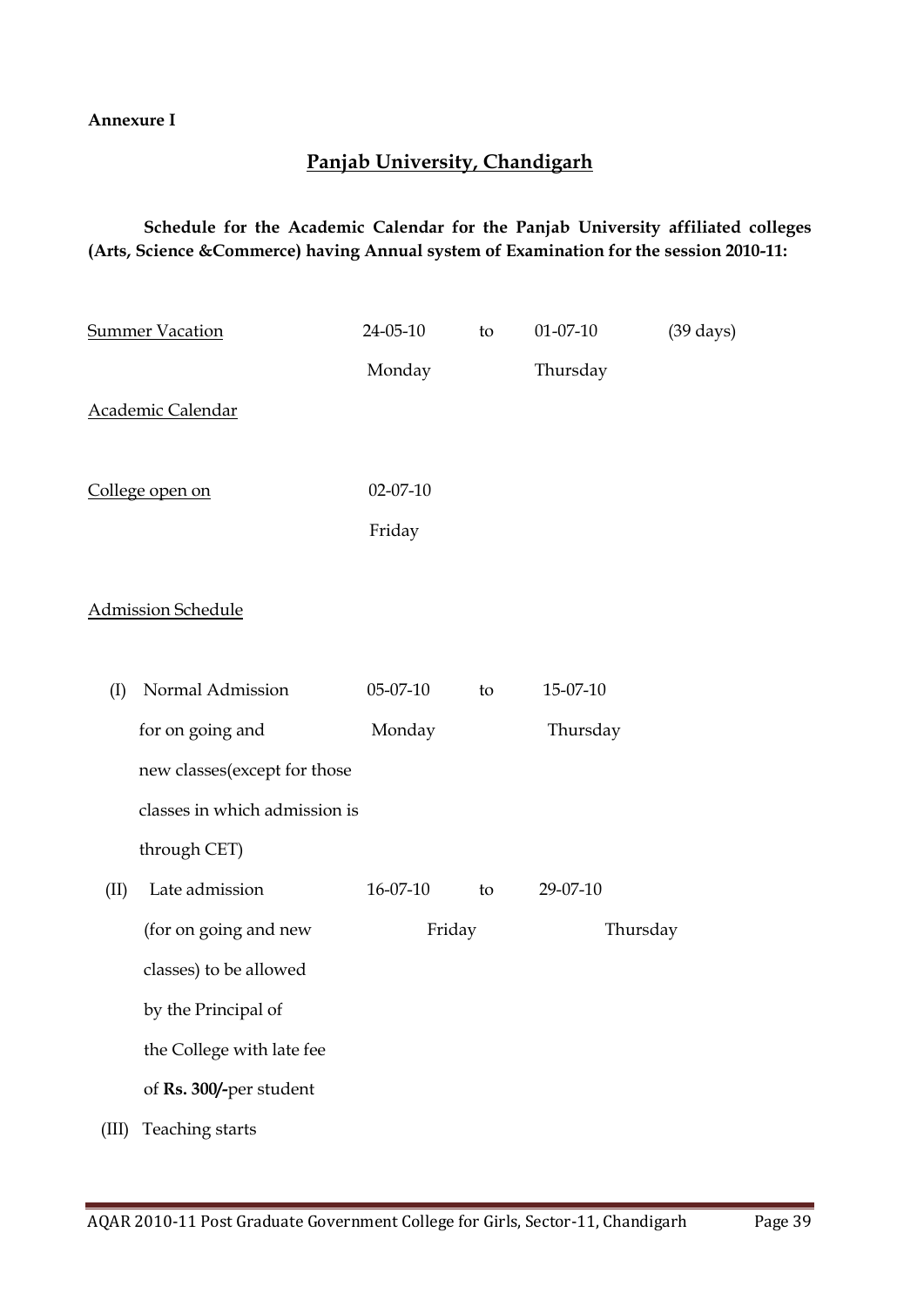|                     | a)          | $02 - 07 - 10$                            | Counselling for students of on going classes |    |            |                    |                     |
|---------------------|-------------|-------------------------------------------|----------------------------------------------|----|------------|--------------------|---------------------|
|                     |             | Friday                                    |                                              |    |            |                    |                     |
|                     |             |                                           |                                              |    |            |                    |                     |
|                     | b)          | 05-07-10                                  | for new admission classes                    |    |            |                    |                     |
|                     |             | Monday                                    |                                              |    |            |                    |                     |
|                     |             | (IV) Late admission in the                | 30-07-10                                     | to | 31-08-10   |                    |                     |
|                     |             | Colleges to be allowed by                 | Friday                                       |    | Tuesday    |                    |                     |
|                     |             | The Vice-Chancellor                       |                                              |    |            |                    |                     |
|                     |             | with late fee of Rs. 1500/-               |                                              |    |            |                    |                     |
|                     | per student |                                           |                                              |    |            |                    |                     |
|                     |             |                                           |                                              |    |            |                    |                     |
|                     |             | *(Common for on going and new admissions) |                                              |    |            |                    |                     |
|                     |             |                                           |                                              |    |            |                    |                     |
| Academic Term-I     |             |                                           | 02-07-2010                                   | to | 01-10-2010 |                    | $(77 \text{ days})$ |
|                     |             |                                           | Friday                                       |    | Friday     |                    |                     |
|                     |             |                                           |                                              |    |            |                    |                     |
| <b>Autumn Break</b> |             | 04-10-2010                                |                                              | to | 07-10-2010 | $(4 \text{ days})$ |                     |
|                     |             |                                           | Monday                                       |    | Thursday   |                    |                     |
|                     |             |                                           |                                              |    |            |                    |                     |
|                     |             |                                           |                                              |    |            |                    |                     |
| Academic term -II   |             |                                           | 11.10.2010                                   | to | 21.12.2010 |                    | (55 working         |
| days)               |             |                                           |                                              |    |            |                    |                     |
|                     |             |                                           | Monday                                       |    | Tuesday    |                    |                     |
|                     |             |                                           |                                              |    |            |                    |                     |
|                     |             |                                           |                                              |    |            |                    |                     |
| <b>Winter Break</b> |             |                                           | 22.12.2010                                   | to | 14.01.2011 |                    | $(24 \text{ days})$ |
|                     |             |                                           | Wednesday                                    |    | Friday     |                    |                     |